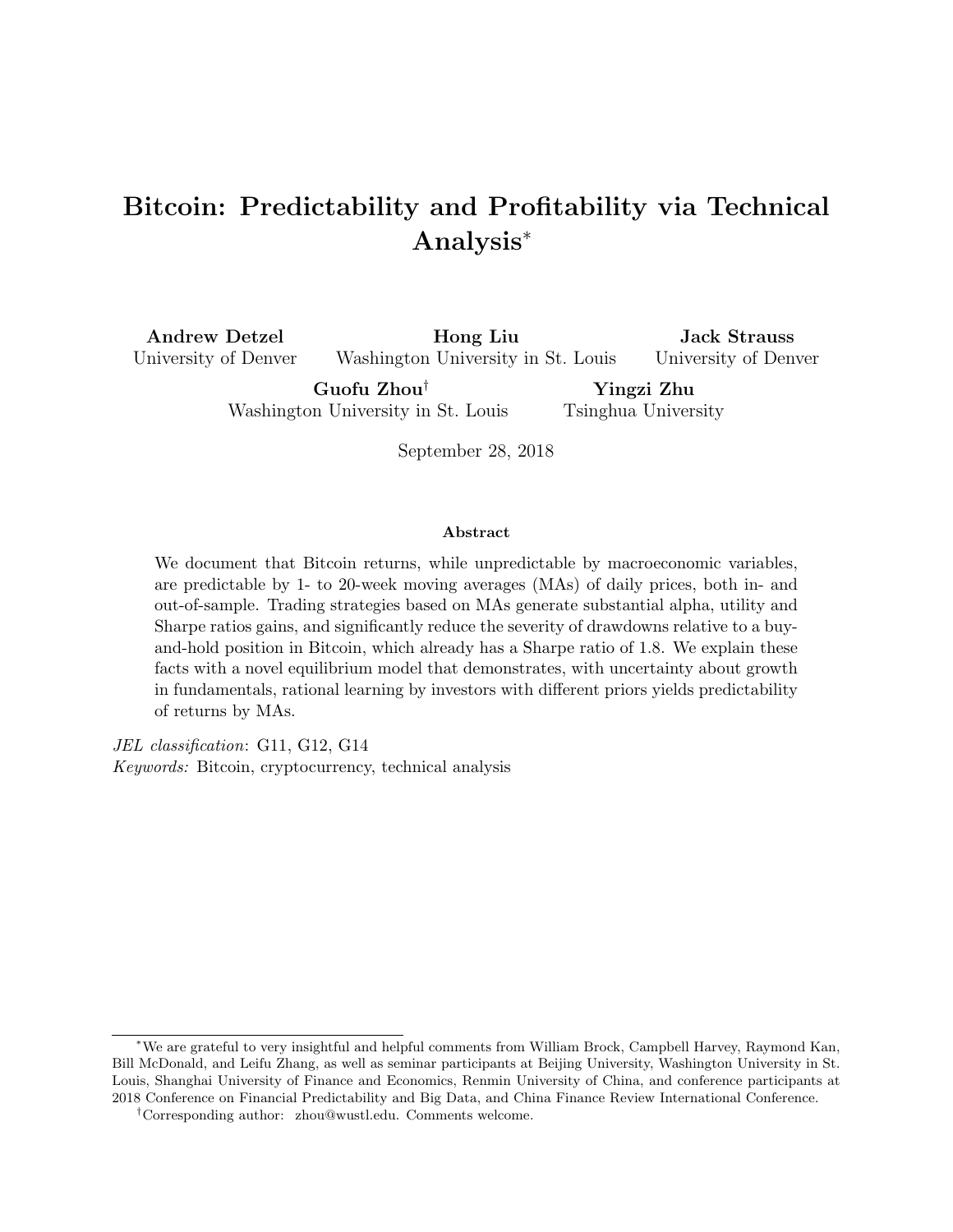### I. Introduction

Bitcoin is one of the most speculative assets in the history of finance. Its rapid price increase surprised even the most optimistic of market observers and early investors. One dollar invested in Bitcoin on July 18, 2010 grew to \$70,970 by June 30, 2018, after hitting a peak value of \$214,922. The same investment in the S&P500 stock index, which experienced relatively strong performance by historical standards, grew to only \$2.55 over the same period. Moreover, Bitcoin is only the first digital coin in the rapidly growing cryptocurrency market that has a capitalization exceeding \$800 billion at the end of 2017. Bitcoin's dramatic price growth accompanies similarly dramatic volatility. For example, Bitcoin experienced three large drawdowns averaging 30% in 2017 alone. Few, if any, measurable fundamentals explain Bitcoin's explosive price growth and high volatility. In this paper, we address two natural asset pricing questions: what explains the dynamics of Bitcoin prices and are Bitcoin returns predictable?

Presumably, the value of Bitcoin depends on some form of convenience yield, i.e., the benefit from its roles as a medium of exchange and a store of value. However, unlike more established government-backed currencies, Bitcoin's current and expected future convenience yield is a highly uncertain and randomly evolving quantity investors must learn about. Further, unlike other common financial assets such as stocks, bonds, and currencies, Bitcoin lacks universally accepted valuerelevant fundamentals such as dividends, interest payments, and accounting statements. Given this lack of fundamentals, one naturally suspects that Bitcoin investors rely heavily on technical indicators such as the path of prices and volume to infer value-relevant information.

We formalize this intuition by providing a novel rational continuous-time equilibrium model that justifies the use of common technical analysis strategies in trading financial assets.<sup>1</sup> In the model, investors with different priors learn about the latent growth rate of Bitcoin's convenience yield. In contrast to other traded assets, investors in our model can only learn from past prices and convenience yields; they do not have access to other value-relevant signals. We show that, in this setting, moving-average trading rules are optimal, moving averages predict returns, and price drift exists (i.e., a higher expected return after a rise in the Bitcoin price). Different from Han et al.

<sup>1</sup>Empirically, Brock et al. (1992) and Lo et al. (2000), among others, show that trading based on technical indicators, especially the moving averages of prices, can be profitable in the stock market. Schwager (1989) and Lo and Hasanhodzic (2009) further provide insightful comments about the effectiveness of technical strategies from top practitioners.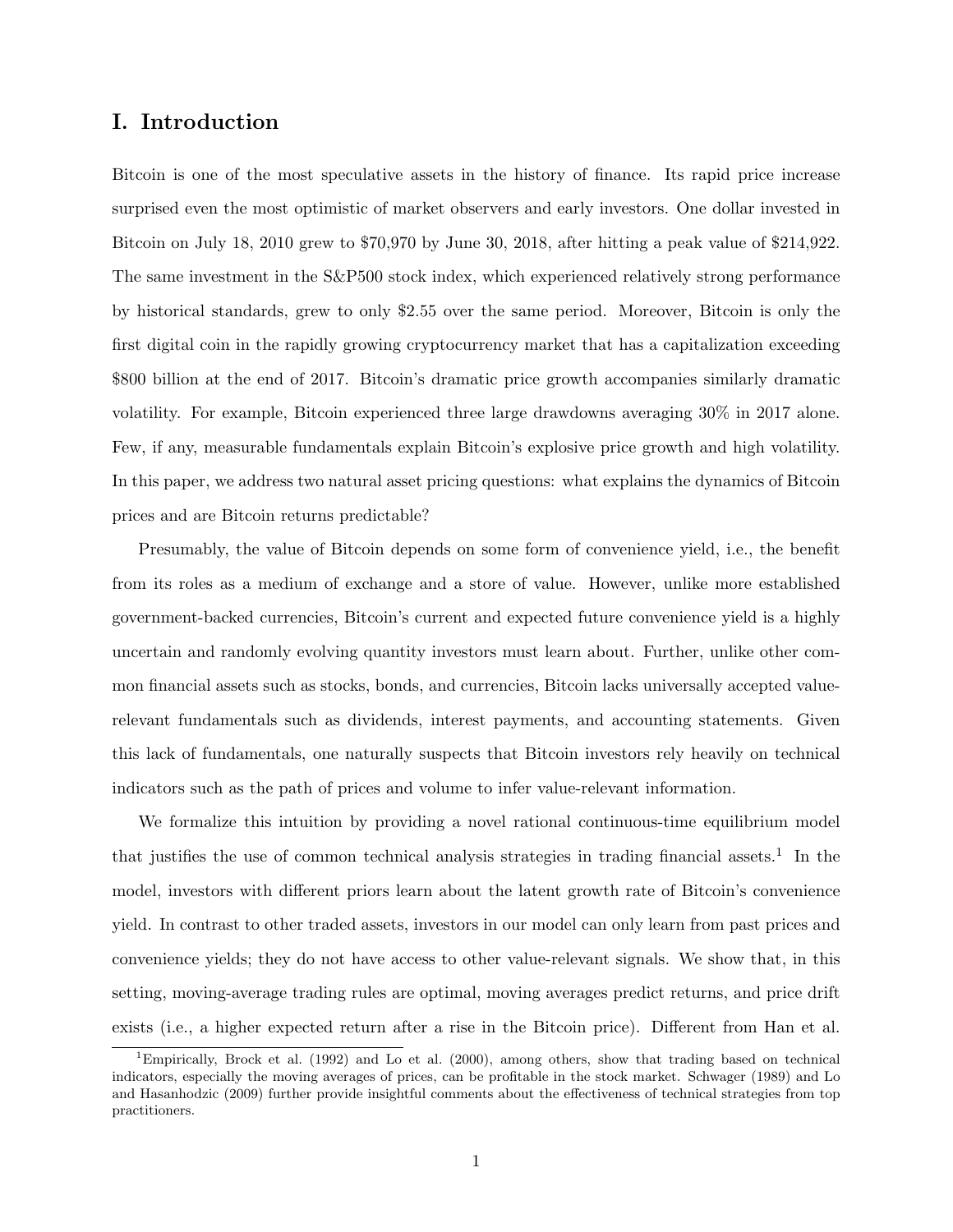(2016), our model does not assume some investors use exogenously given technical trading rules. In contrast, in the theoretical literature on technical analysis, our model is the first equilibrium model with endogenous technical traders. Our model also differs from prior rational models that generate time series momentum-style price drift. For example, in the model of Banerjee et al. (2009), the existence of price drift relies on differences in higher-order beliefs, and in the model of Cochrane et al. (2008), this drift requires existence of multiple risky assets.<sup>2</sup>

Consistent with our model, we find that daily Bitcoin returns are predictable in-sample by ratios of current (log) price to its 1- to 20-week moving averages (MAs). The model also predicts that this predictability becomes stronger when uncertainty decreases as investors learn about the dynamics of the latent growth of the convenience yield. Consistent with this prediction, we find both a negative interaction between the price-to-MA and return variance (uncertainty) in return-forecasting regressions, as well as a downward trend in variance over time. Since in-sample predictive regressions can overstate the significance of predictability to investors in real time (e.g., Goyal and Welch, 2008)], we assess out-of-sample predictability. To incorporate information across horizons, we apply out-of-sample mean-combination forecasts (e.g., Rapach et al., 2010). We find positively and statistically significant out-of-sample  $R^2$ s for most MA horizons and the mean forecasts. For comparison, we test whether Bitcoin returns are predictable by the VIX, Treasury bill rate, term spread, and the default spread, which are common predictors of stock returns. These variables fail to predict Bitcoin returns both in- and out-of-sample.

To assess the economic significance of Bitcoin-return predictability to investors, we form a trading strategy that goes long Bitcoin when the price is above the MA, and long cash otherwise. We find that these trading strategies significantly outperform the buy-and-hold benchmark, increasing Sharpe ratios by 0.2 to 0.6 per year from 1.8. The alphas and mean-variance utility gains are also large for most MA horizons. Moreover, average returns on Bitcoin on days when the MA signals indicate a long Bitcoin position are at least 18 times as large as those when the signals indicate investment in cash. These results are similar across both halves of the sample. The same strategies with various MA horizons also outperform the buy-and-hold benchmark when applied to other two

<sup>2</sup>Under various imperfect market conditions, Treynor and Ferguson (1985), Brown and Jennings (1989), Hong and Stein (1999), Chiarella et al. (2006), Cespa and Vives (2012), Edmans et al. (2015), Han et al. (2016), among others, show that past stock prices can predict future prices. These results imply that technical indicators, which are functions of past prices, can represent useful trading signals. Different from these models, investors in our model can only rely on past prices and they dynamically update their beliefs.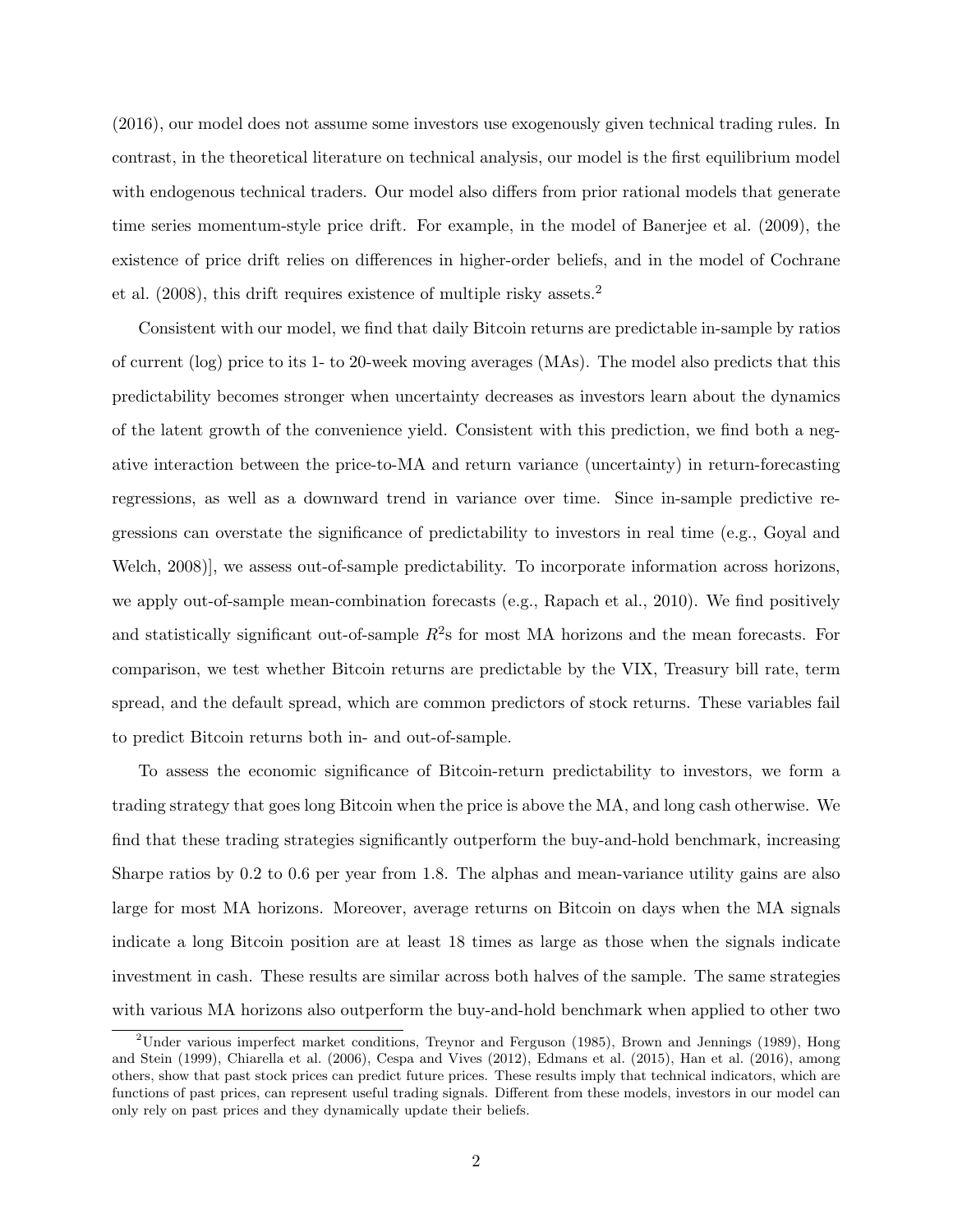other cryptocurrencies, Ripple and Ethereum, Bitcoin's two largest competitors.

While our model is motivated by Bitcoin, it should also apply to other assets that lack valuerelevant fundamentals.<sup>3</sup> Hence, to further test our model, we consider the NASDAQ portfolio during a ten-year window (1996–2005) that includes the dot.com boom-and-bust of the early 2000's. In this period, many emerging technologies associated with the internet and other communication advances introduced fundamentals that at the time were difficult to assess, much like those of Bitcoin. Many NASDAQ companies possessed no earnings (or negative earnings) for years before they became viable, and other company's innovations never proved valuable and eventually failed. We show that our technical trading strategies applied to the NASDAQ outperform the buy-andhold benchmark in this ten-year window. This outperformance largely derives from avoiding the length and severity of the major NASDAQ drawdowns during this period. For similar reasons as those motivating our NASDAQ analysis, our model should also apply to individual young internet stocks during the tech boom before they had relatively informative fundamentals. During the fiveyear window around the peak of the tech boom (1998–2002), we find that the average MA strategy increases Sharpe ratios for almost all stocks in the Morgan Stanley Internet Index, which included many representative tech firms of the time (e.g., EBay and Amazon). These results demonstrate wider applicability of our model to other emerging assets characterized by fundamentals that are difficult to value besides Bitcoin and other cryptocurrencies.

Our model provides a testable economic implication in addition to the predictability of Bitcoin returns by MAs of prices. Specifically, in our model, trading results from variation across MA horizon indicators. Consistent with this implication, we show that proxies for disagreement across horizons and total turnover implied by the MA signals are significantly and positively associated with trading volume. Hence, overall, our results demonstrate that Bitcoin returns are predictable by MAs of different horizons, investors can profit from this predictability, and Bitcoin's trading volume is explained by differing MA trading signals across horizons.

<sup>&</sup>lt;sup>3</sup>If one extends the model in this paper to include other fundamental signals, the traders would still use MAs as a signal to trade. The less precise the fundamental signal, the more weight traders would place on the price-to-MAs as a trading signal. Thus, the MA-based trading strategies should be relatively more successful in assets with noisier fundamentals, such as stocks of young firms that have yet to have reliable earnings information.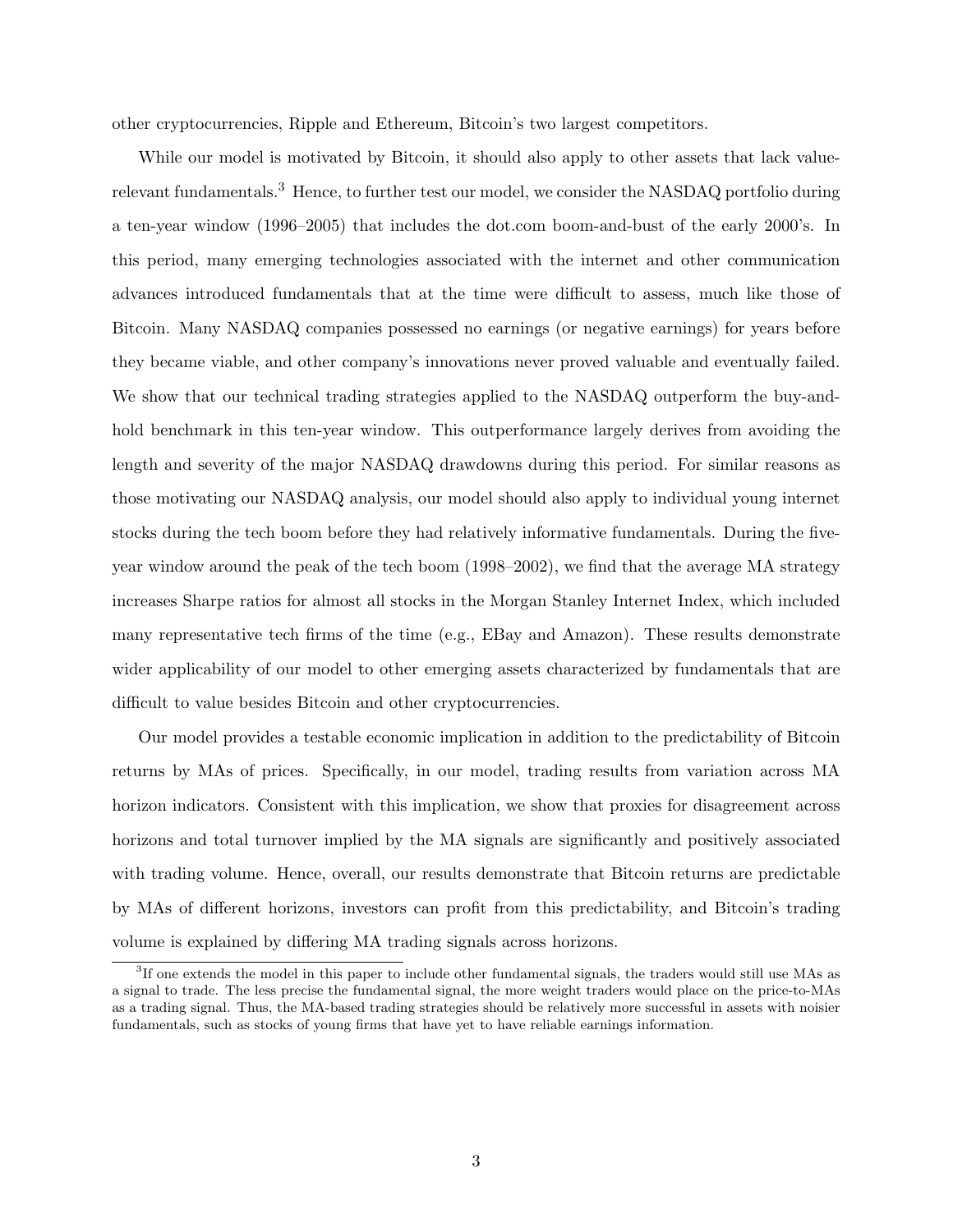### A. Related Literature

Our paper contributes to the growing literature on the economics of cryptocurrencies and the associated blockchain technology. Unlike our paper, relatively few papers in this vein study the asset pricing properties of Bitcoin. Using the Cagan model of hyperinflation, Jermann (2018) empirically examines the relative contribution of shocks to volume and velocity on variation in Bitcoin's price. Jermann finds that most of the variation in Bitcoin's price is attributable to volume shocks, consistent with stochastic adoption dominating technology innovations. Dwyer (2015) explains how cryptocurrencies can have positive value given limited supply. Athey et al. (2016), Bolt and van Oordt (2016), and Pagnotta and Buraschi (2018) all provide models in which the value of cryptocurrencies depends on some combination of (i) usage and the degree of adoption, (ii) the scarcity of Bitcoin, and (iii) the value of anonymity.

Our model differs from those used by prior studies in at least two important respects. First, our model does not require Bitcoin to be interpreted as a currency per se. We do not directly specify currency-related determinants of its value (e.g.  $(i)$ –(iii) above). Rather, we model the flow of utilityproviding benefits as a random state variable, which we call a "convenience yield", but admits a more general interpretation. This generality is important because some market participants argue that Bitcoin is better thought of as a speculative asset than a currency (e.g., Yermack, 2013). For example Bitcoin's high volatility eliminates its use a store of value, a defining feature of money. Second, the papers cited above all assume full-information, however, our model features learning. This feature is critical given the lack of agreement on what determines the value of Bitcoin.<sup>4</sup> The learning aspect of our model also helps us to answer novel questions relative to the prior studies such as: what predicts Bitcoin returns?

Relative to asset pricing inquiries, such as ours, most of the literature on the economics of Bitcoin seeks to identify problems, implementation issues, and uses of cryptocurrencies. Böhme et al. (2015) discuss the virtual currency's potential to disrupt existing payment systems and perhaps even monetary systems. Harvey (2017) describes immense possibilities for the future for Bitcoin and its underlying blockchain technology. Balvers and McDonald (2018) describe conditions and practical steps necessary for using blockchain technology as a global currency. Easley et al.

<sup>&</sup>lt;sup>4</sup>In a Bloomberg interview on December 4, 2013, Alan Greenspan stated: "You have to really stretch your imagination to infer what the intrinsic value of Bitcoin is. I haven't been able to do it. Maybe somebody else can."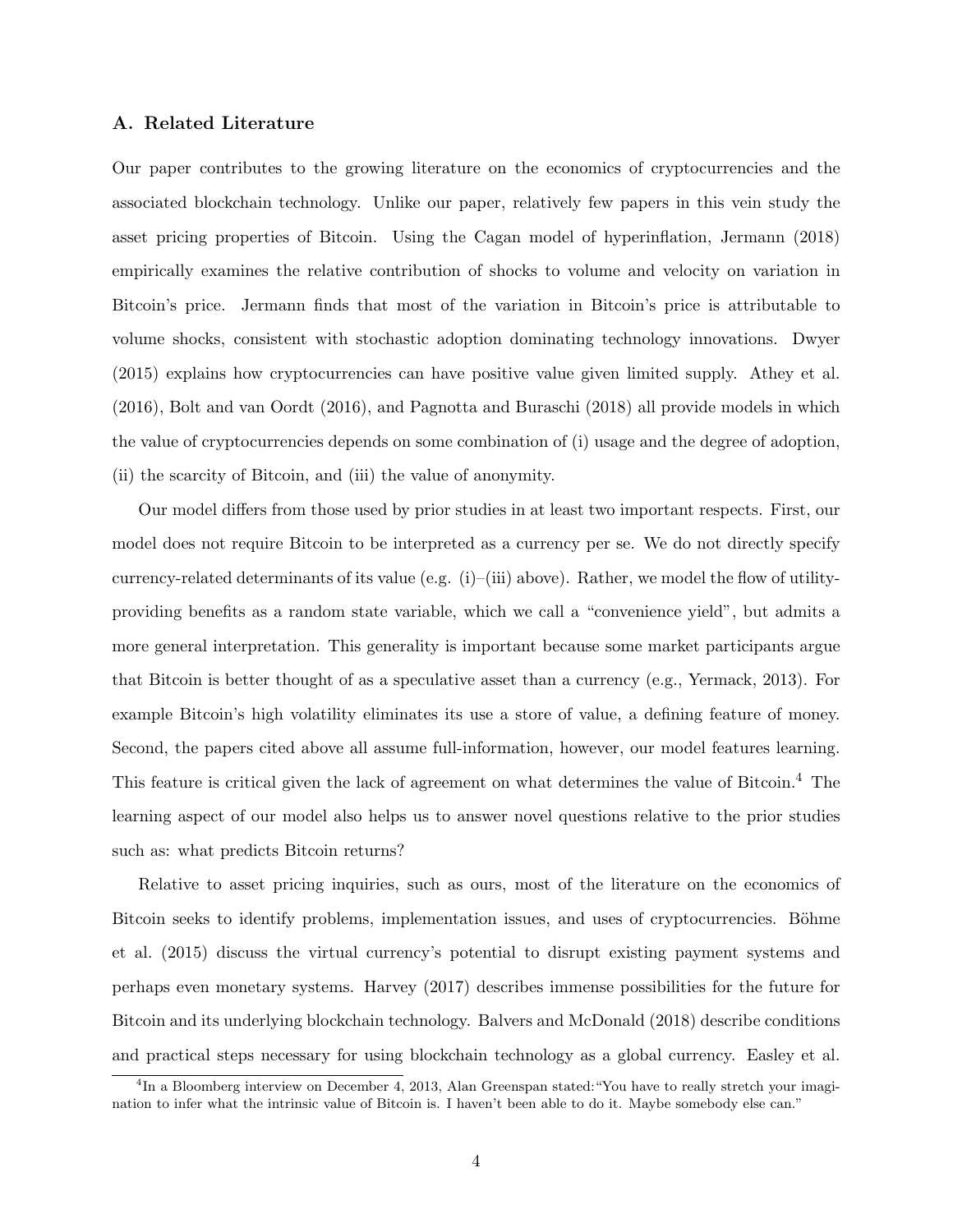(2017) provide a model of Bitcoin trading fees. Yermack (2017) discusses use of Blockchain for trading equities and the corresponding governance implications. Gandal et al. (2018) and Griffin and Shams (2018) document Bitcoin price manipulation. Biais et al. (2018) model the reliability of the Blockchain mechanism. Catalini and Gans (2017) discuss how blockchain technology will shape the rate and direction of innovation. Chiu and Koeppl (2017) study the optimal design of cryptocurrencies and assess quantitatively how well such currencies can support bilateral trade. Cong and He (2018) model the impact of blockchain technology on information environments. Fernández-Villaverde and Sanches (2017) model competition among privately issued currencies. Foley et al. (2018) document that a large portion of Bitcoin transactions represent illegal activity. Huberman et al. (2017) model fees and self-propagation mechanism of the Bitcoin payment system. Malinova and Park (2017) model the use of blockchain in trading financial assets. Saleh (2017) examines economic viability of blockchain price-formation mechanism. Prat and Walter (2016) show theoretically and empirically that Bitcoin prices forecast Bitcoin production.

The rest of the paper is organized as follows. Section II introduces the model and discusses its implications. Section III provides the data and summary statistics. Section IV reports the main empirical results, and Section V concludes.

# II. The Model

Moving averages of prices have been widely used in practice for forecasting and trading risky assets such as stocks. However, to the best of our knowledge, no rational equilibrium model justifies such practice.<sup>5</sup> In this section, we develop the first rational continuous-time equilibrium model that provides a theoretical foundation for using the moving averages of prices for forecasting and trading risky assets including cryptocurrencies such as Bitcoin.

In the model, there is one risky asset ("Bitcoin") with one unit of net supply and one risk-free asset with zero net supply that investors can continuously trade.

Assumption 1. Each unit of Bitcoin provides a stream of convenience yield  $\delta_t$ , where

$$
\frac{d\delta_t}{\delta_t} = X_t dt + \sigma_\delta dZ_{1t},\tag{1}
$$

<sup>&</sup>lt;sup>5</sup>In contrast to our model, Han et. al. (2016) exogenously assume there are some investors who use moving average rules in trading.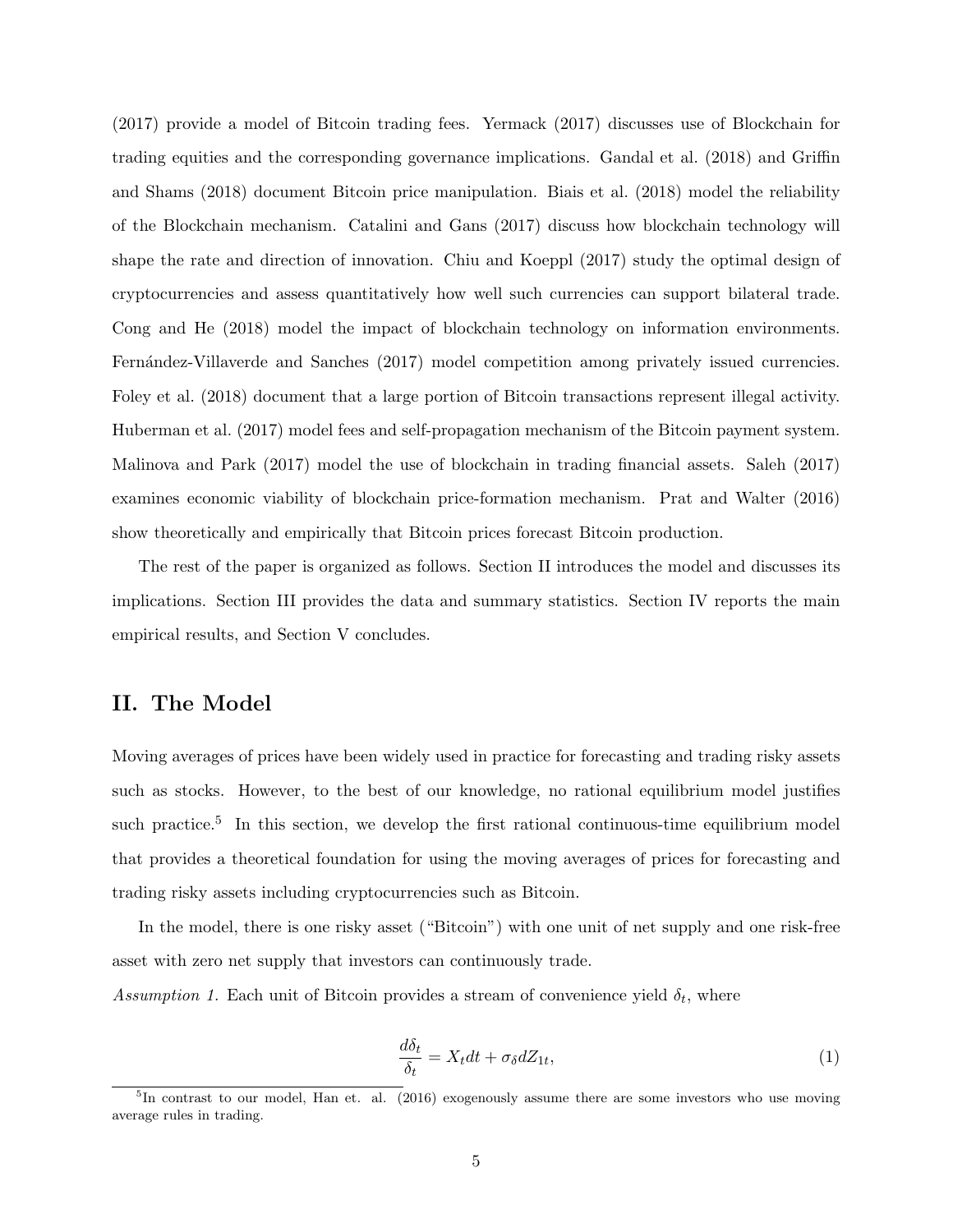$$
dX_t = \lambda(\bar{X} - X_t)dt + \rho \sigma_X dZ_{1t} + \sqrt{1 - \rho^2} \sigma_X dZ_{2t},\tag{2}
$$

where  $\sigma_{\delta} > 0$ ,  $\lambda > 0$ ,  $\bar{X} > 0$ ,  $\sigma_{X} > 0$ , and  $\rho \in [-1, 1]$  are all known constants and  $(Z_{1t}, Z_{2t})$  is a two-dimensional standard Brownian motion, and the expected growth rate  $X_t$  is an unobservable state variable.

While Bitcoin does not provide any cash flows, it can offer some benefit, which we call "convenience yield", to its owners. For example, holding Bitcoin can facilitate certain transactions, can reduce hyper-inflation risk caused by political turmoil, and can serve as a digital gold to store value. As a result, investors trade it to trade off convenience yield and risks. For risky assets like stocks and bonds, the convenience yield can represent dividend stream or interest paid to their owners. The unobservable state variable  $X_t$  is a catch-all variable for whatever state variable affects the convenience yield of an asset. For example, for Bitcoin, the state variable may capture the aggregate effect of the stringency of government regulations, the likelihood of hyper-inflation in some countries, the popularity of competing cryptocurrencies, and the related technology (e.g., block-chain update speed) advancement.

There is one main difference between cryptocurrencies like Bitcoin and more typical financial assets like stocks. For most stocks, investors observe not only stock prices but also other information about the stock such as information related to accounting, corporate policy, and key executives. Therefore, if we were to model typical stocks, another signal about the state variable  $X_t$  would be important. It is in this sense that our model is specific to cryptocurrencies like Bitcoin because in our model the only source of information about the value of Bitcoin is from market price process.<sup>6</sup> This difference between cryptocurrencies like Bitcoin and typical stocks suggests that the moving average methods are likely more important for the former than for the latter. For example, for stocks, if the additional signal is less noisy than past prices, then MA signals would be less useful.

On the investors, we make the assumptions below.

Assumption 2. There are two types of investors who differ by their priors about the state variable

<sup>6</sup>One can easily extend this model to include an additional "fundamental" signal so that it better fits typical stocks. Such an extension is available from the authors. In this extension, the traders would still use MAs as a signal to trade. The less precise the fundamental signal, the more weight traders would place on the price-to-MAs as a trading signal.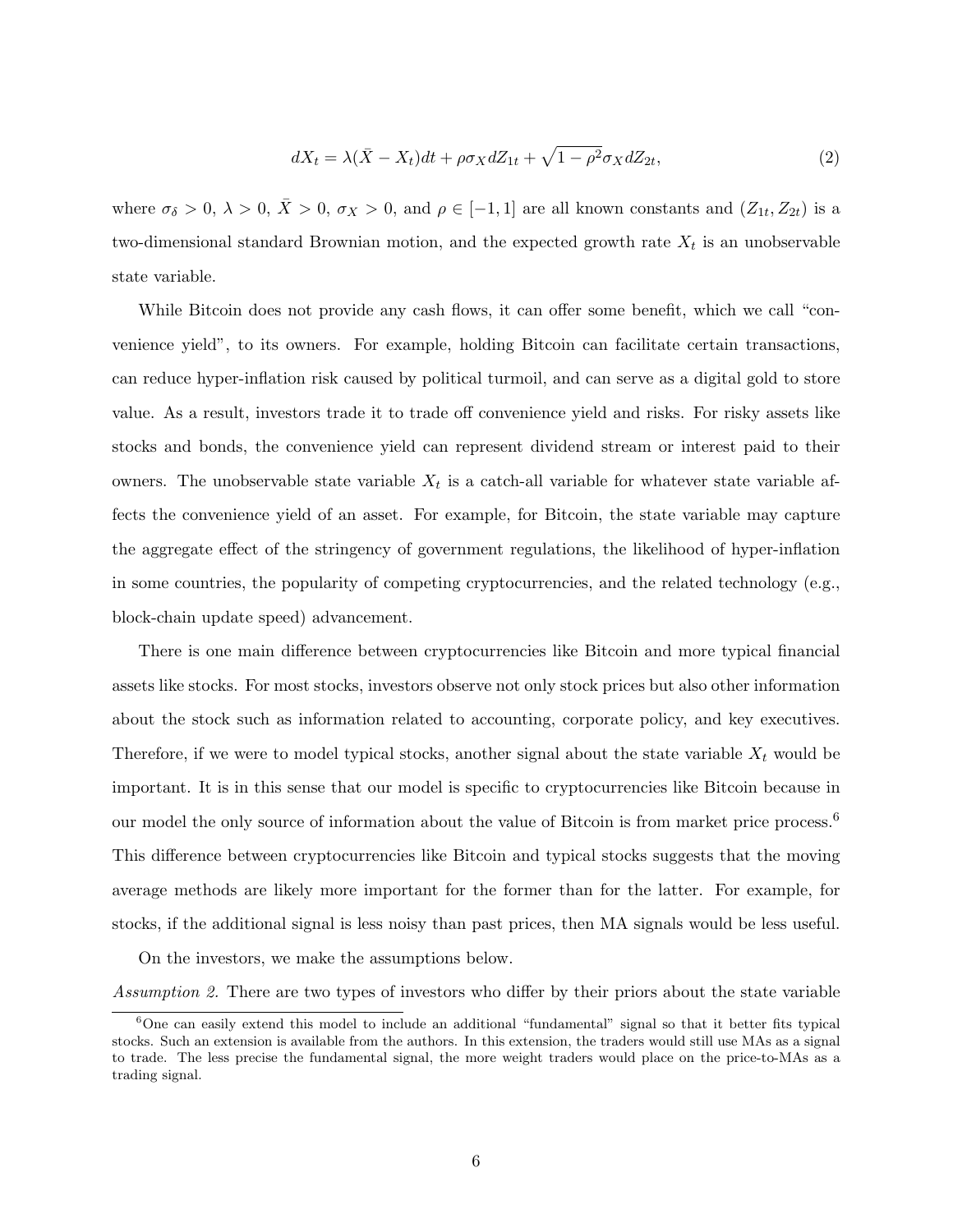$X_t$  and possibly initial endowment of Bitcoin.<sup>7</sup> Type i investor is endowed with  $\eta_i \in (0,1)$  units of Bitcoin with  $\eta_1 + \eta_2 = 1$  and has a prior that  $X_0$  is normally distributed with mean  $M^i(0)$  and variance  $V^i(0)$ ,  $i = 1, 2$ .

Assumption 3. All investors have log preferences over the convenience yield provided by Bitcoin with discount rate  $\beta$  until time T. Specifically, the investor's expected utility is

$$
E\int_0^T e^{-\beta t} \log C_t^i dt,
$$

where  $C_t^i$  denotes the convenience yield received by a Type i investor from owning Bitcoin.

Denote by  $\mathcal{F}_t$  the filtration at time t generated by the Bitcoin price process  $\{B_s\}$  and the prior  $(M^i(0), V^i(0))$  for all  $s \le t$  and  $i = 1, 2$ . Further let  $M_t^i \equiv E[X_t | \mathcal{F}_t^i]$  be the conditional expectation of  $X_t$ .

Both Bitcoin prices and the locally risk-free interest rate  $r_t$  are to be determined in equilibrium. We conjecture and later verify that the Bitcoin price  $B_t$  satisfies

$$
\frac{dB_t}{B_t} = (\mu_t^i B_t - \delta_t)dt + \sigma_\delta B_t d\hat{Z}_{1t}^i,\tag{3}
$$

where  $\mu_t^i$  is an adapted stochastic process to be determined in equilibrium and  $\hat{Z}_{1t}^i$  is an innovation process.

With Assumptions 1-3, we have

**Proposition 1:** In an economy defined by *Assumption 1-3*, there exists an equilibrium, in which

$$
dB_t = ((\beta + M_t^i)B_t - \delta_t)dt + \sigma_\delta B_t d\hat{Z}_{1t}^i,\tag{4}
$$

the fraction of wealth invested in the Bitcoin by Investor 1 is

$$
1 + \frac{\alpha_t}{1 + \alpha_t} \frac{M_t^1 - M_t^2}{\sigma_\delta^2},\tag{5}
$$

<sup>&</sup>lt;sup>7</sup>Since investors can continuously observe  $\delta_t$ , they can directly calculate the volatility  $\sigma_{\delta}$  and therefore there is no disagreement about the volatility.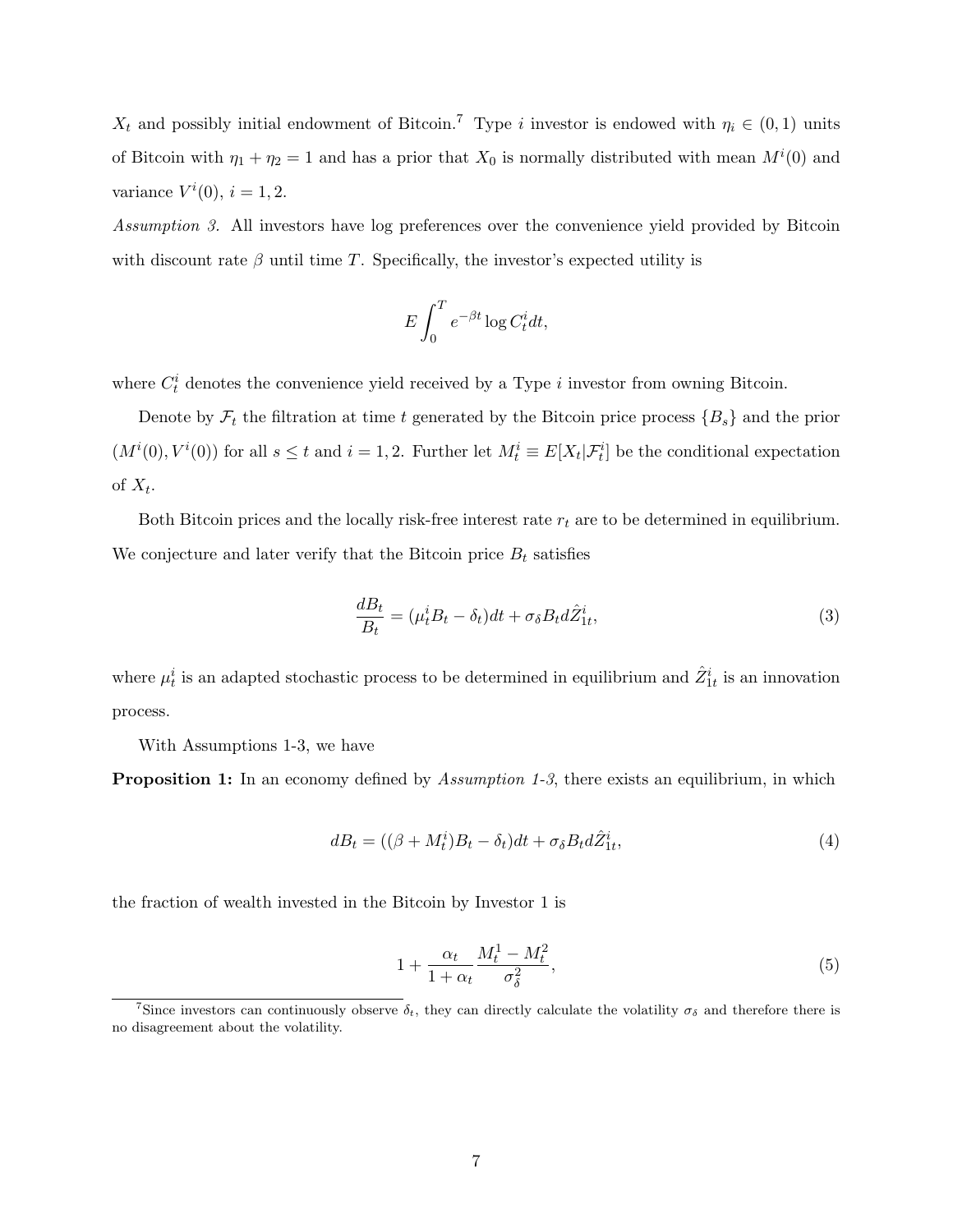and by Investor 2 is

$$
1 - \frac{1}{1 + \alpha_t} \frac{M_t^1 - M_t^2}{\sigma_\delta^2},\tag{6}
$$

where

$$
M_t^i = h^i(t) + f^i(0, t) \log \frac{B_t}{B_0} + (f^i(t, t) - f^i(0, t)) \left( \log B_t - \frac{\int_0^t g^i(u, t) \log B_u du}{\int_0^t g^i(u, t) du} \right)
$$
(7)

is the *i*th investor's conditional expectation of  $X_t$ ,  $h^i(.)$ ,  $f^i(.,.)$ , and  $g^i(.,.)$  are as defined in the Appendix for  $i = 1, 2$ , and  $\alpha_t$  is as defined in (A.8), denoting the ratio of the marginal utility of type 1 investor to that of type 2 investor. In addition, if

$$
V^{i}(0) \leq \rho \sigma_{X} \sigma_{\delta} + \frac{\sigma_{X}^{2}}{\lambda}, \qquad (8)
$$

then

$$
g^{i}(u,t) > 0, \quad f^{i}(t,t) - f^{i}(0,t) > 0, \forall u > 0, t > 0.
$$
\n(9)

Proof. See the Appendix.

There are three important implications of Proposition 1. First, under Condition  $(8)$ ,  $(8)$  the Bitcoin return is predictable by the moving averages, because with  $g^{i}(u, t) > 0$ ,

$$
\frac{\int_0^t g^i(u,t) \log B_u du}{\int_0^t g^i(u,t) du}
$$

is simply a weighted moving average of the log prices of Bitcoin. In addition, because  $f^{i}(t, t)$  –  $f^{i}(0,t) > 0$  under Condition (8), the expected return increases as the difference between the current log price and the moving average increases.

The second implication is that the optimal trading strategy is a linear function of the MAs. In our model setting, investors trade with each other due to their differences in beliefs. Because of the lack of other information, investors can only rely on past prices and use MA signals to extract information from the market. As a result, their optimal trading strategies are functions of the MAs. As far as we know, this is the first rational equilibrium model that justifies the usage of MAs for

<sup>&</sup>lt;sup>8</sup>It can be shown that in Condition (8),  $\rho \sigma_X \sigma_{\delta} + \frac{\sigma_X^2}{\lambda}$  is strictly above the steady-state level of the conditional variance  $V^i(t)$  and as time passes the conditional variance  $V^i(t)$  monotonically converges to the steady-state level. Therefore, after a certain period of time, Condition (8) is always satisfied.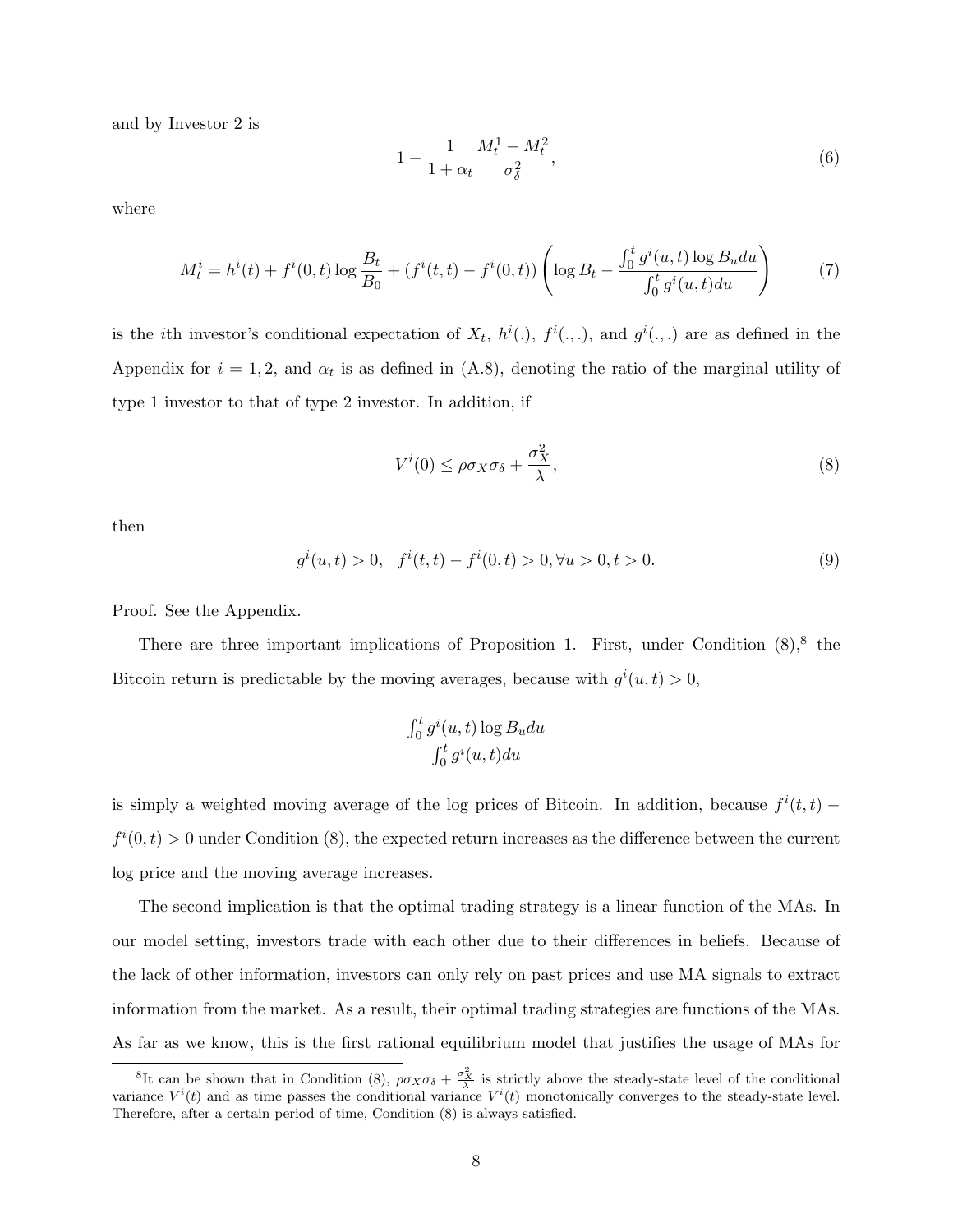trading risky assets.

The third implication is that after an increase in the current price, the expected return over the next instant goes up (see Equation (A.12) satisfied  $M_t^i$  in the Appendix), which is consistent with the exhibition of price drift (time series return momentum), as defined in Banerjee et al. (2009). Intuitively, as price increases, investors increase their estimate of the expected growth rate of the convenience yield and thus the instantaneous expected return increases. Different from Banerjee et al. (2009), the price drift in our model does not stem from difference in higher-order beliefs. Different from Cochrane et al. (2008), the price drift in our model does not require multiple risky assets with positive net supply.

### III. Data

Bitcoin trades continuously on multiple exchanges around the world. We obtain daily Bitcoin prices from the news and research site Coindesk.com, which is frequently cited in professional publications such as the *Wall Street Journal*, over the sample period July 18, 2010 (first day available) through June 30, 2018. Starting July 1, 2013, Coindesk reports a Bitcoin price equal to the average of those listed on large high-volume exchanges. Prior to July 2013, Coindesk reported the price from Mt. Gox, an exchange that handled most of the trading volume in Bitcoin at the time.<sup>9</sup> We also obtain data on two other cryptocurrencies, Ripple (XRP) and Ethereum (ETH), from coinmarketcap.com. These two currencies are the largest competitors to Bitcoin by market cap, but are only available over shorter samples (August 4, 2013–June 30, 2018 for XRP, and August 8, 2015–June 30, 2018 for ETH).

We obtain the daily risk-free rate and market excess return  $(MKT)$  from the website of Kenneth French. To measure the risk-free rate on weekends, we use the most recently available one-day riskfree rate. The average risk free rate over this time (see below) is multiple orders of magnitude smaller than the average Bitcoin return over this time so our risk-free rate assumptions can not have an economically meaningful impact on our results. We obtain daily prices and total returns on the NASDAQ composite index, Gold, and the Barclay's aggregate bond market index from Bloomberg. We obtain daily levels of the S&P500 index, VIX, 3-month and 10-year Treasury

 ${}^{9}$ For details on the history of the Bitcoin market, see Eha (2017).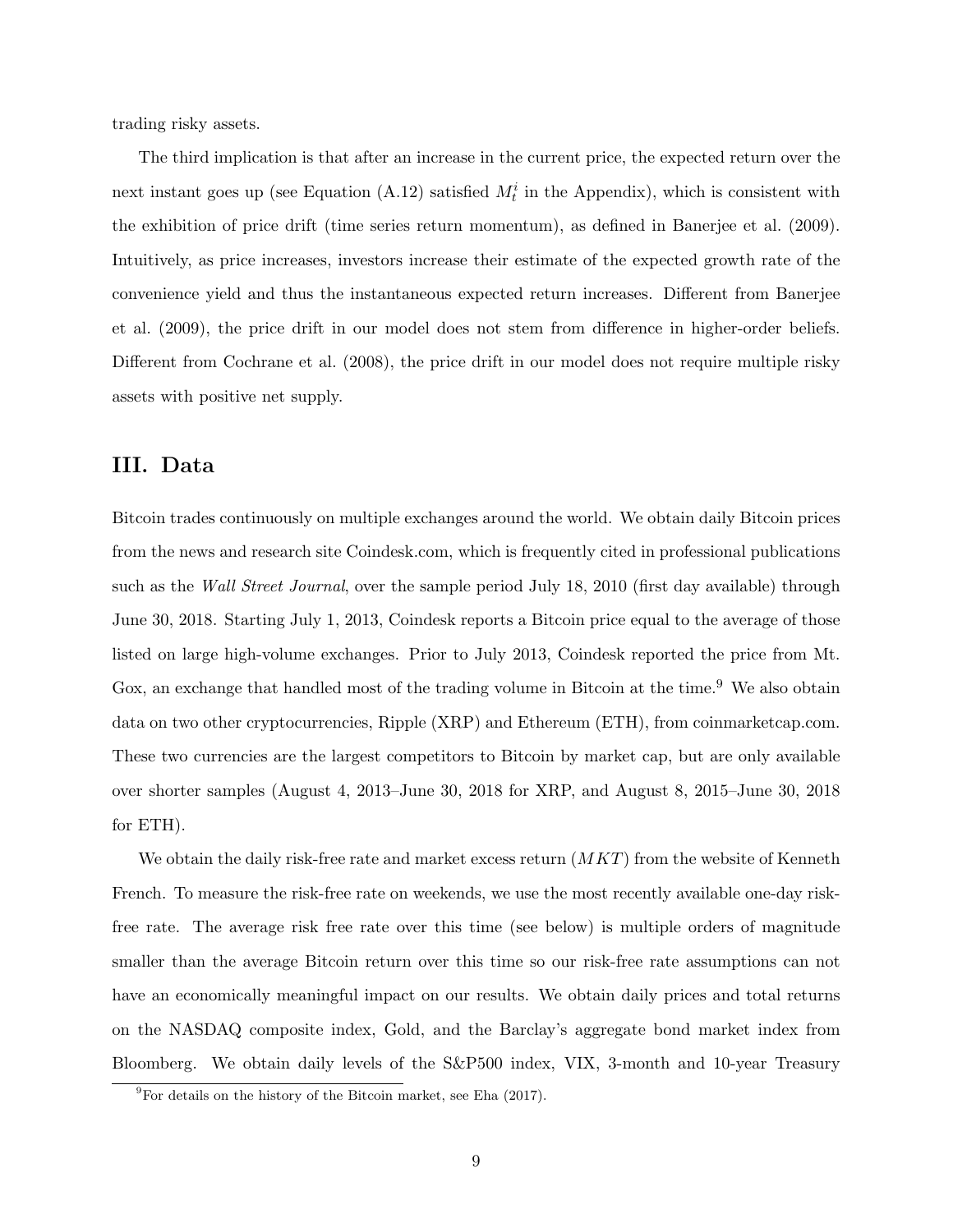yields  $(BILL)$  and  $LTY$ , respectively), and Moody's BAA- and AAA-bond index yields  $(BAA)$  and AAA, respectively) from the St. Louis Federal Reserve Bank website over the sample period July 18, 2010–June 30, 2018. We define  $TERM = LTY - BILL$  and  $DEF = BAA - AAA$ . VIX, BILL, TERM, and DEF are commonly used returns predictors and among the few available at the daily frequency (e.g., Ang and Bekaert, 2007; Goyal and Welch, 2008; Brogaard and Detzel, 2015).

Figure 1 depicts the time-series of \$1 invested in Bitcoin or the S&P500 at the beginning of our sample period. Over the sample, \$1 investment in the S&P500 increased to about \$2.6. Over the same period, \$1 invested in Bitcoin grew to \$70,970.1! Table 1 presents summary statistics for our main variables of interest. Panel A shows that Bitcoin earns an annualized daily excess return of 193.2% and a Sharpe ratio of 1.8 with an annualized volatility of 106.2%. In contrast, MKT has a much lower average return and volatility over the period of 13.7% and 14.8%, respectively. Although far less than the Sharpe ratio of Bitcoin, the resulting MKT Sharpe ratio of 0.92 is relatively high by historical standards.

Panel B presents summary statistics for several benchmark return predictor variables used in the next section. All four are highly persistent, with an autoregressive coefficient of 0.95–1.0. Moreover, Augmented Dickey-Fuller tests fail to reject the null that any of the return predictors except VIX contain a unit root.

### IV. Empirical results

In this section, we test the prediction from the model in Section II that short-horizon returns on Bitcoin are predictable by moving averages of price and, as a result, technical analysis strategies based on Bitcoin prices should out-perform the buy-and-hold Bitcoin strategy.

#### A. In-sample predictability

Motivated by Eqs. (4) and (7), we test the predictability of one-day Bitcoin returns using the difference between the log price of Bitcoin and the moving average of these log prices. For empirical work, we make two simplifications to the moving averages in Eq. (7). First, due to the difficulties of estimating the exact functionals, we assume equal-weighting in the moving averages (instead of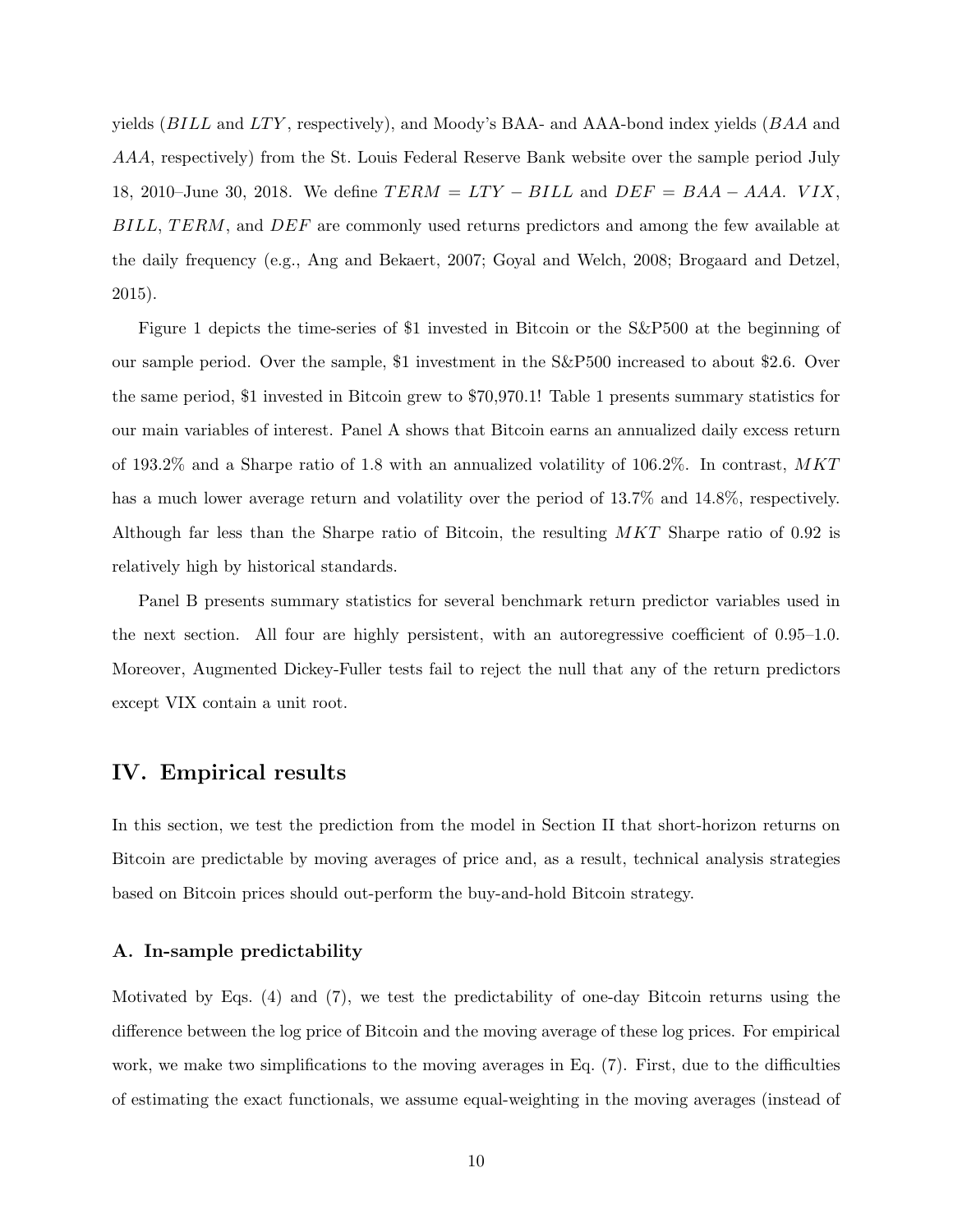the  $g^i$ -based weights). Second, following Brock et al. (1992), Lo et al. (2000), Han et al. (2013), Neely et al. (2014), and Han et al. (2016), we specify fixed time horizons of  $L = 1, 2, 4, 10$ , and 20 weeks for the moving averages even though these horizons are endogenous in our model.

Specifically, letting  $B_t$  denote the price of Bitcoin on day  $t$ , we define:

$$
b_t = \log(B_t),\tag{10}
$$

and the moving averages by:

$$
ma_t(L) = \left(\frac{1}{n \cdot L}\right) \sum_{l=0}^{n \cdot L-1} b_{t-l},
$$
\n(11)

where n denotes the number of days per week in  $L$  weeks. Bitcoin trades 7 days per week, however stock returns and the macro predictors are only available on the 5 business days. Hence, for tests using the latter predictors, we use  $n = 5$ . For tests using only Bitcoin returns and moving averages, we use 7-day-per-week observations ( $n = 7$ ).<sup>10</sup> The log price to moving average ratios, denoted  $pma_t(L)$ , serve as our central predictor of interest in empirical tests and are defined as:

$$
pma_t(L) = p_t - ma_t(L). \tag{12}
$$

Under condition (8), which is guaranteed to hold after enough time passes, the  $pma(L)$  should positively predict Bitcoin returns over short time horizons. Table 2 evaluates in-sample predictive regressions of the form:

$$
r_{t+1} = a + b'X_t + \varepsilon_{t+1},
$$
\n(13)

where  $r_{t+1}$  denotes the return on Bitcoin on day  $t + 1$ . To facilitate comparison with predictability by  $BILL$ ,  $TERM$ ,  $DEF$ , and  $VIX$ , we use 5-day "business" weeks throughout the table. Columns (1)–(5) of Panel A present results with  $X_t = pma_t(L)$  for each L. The  $pma_t(L)$  significantly predict  $r_{t+1}$  for all L with the positive sign predicted by our model. The moving averages of different horizons will mechanically be highly correlated with each other. Hence, to test whether different horizons'  $pma(L)$  contain non-redundant predictive information, column (6) presents results in which the predictors are the first three principal components of the  $pma(L)$ , denoted

<sup>&</sup>lt;sup>10</sup>To be clear, using 5-day (7-day) per week observations, the moving average horizons for  $L = 1, 2, 4, 10,$  and 20 weeks are, respectively, 5, 10, 20, 50, and 100 (7, 14, 28, 70, and 140) days.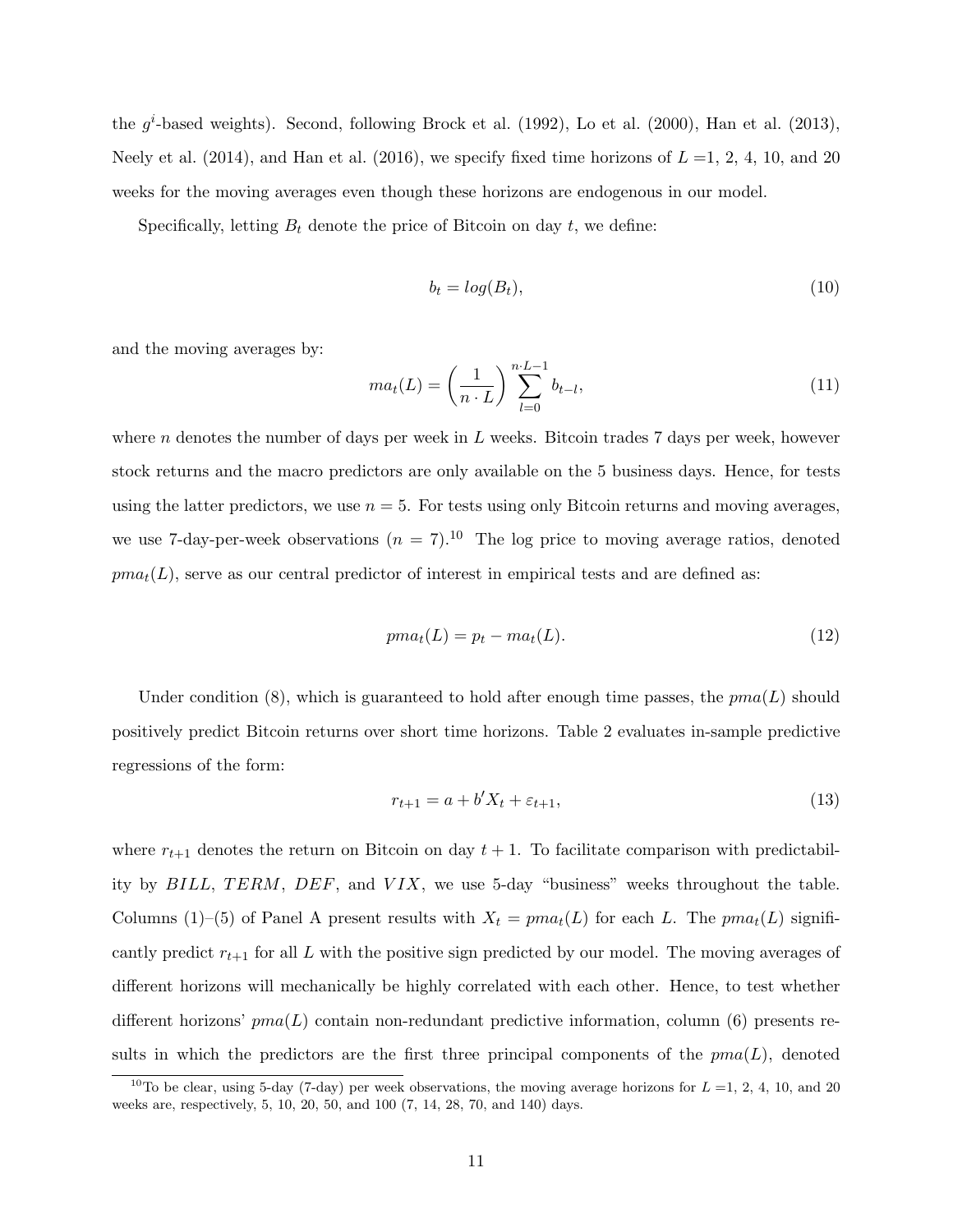$X_t = (PC1_t, PC2_t, PC3_t)'$ . The second and third principal components each load with at least marginal significance and the adjusted  $R^2$  is roughly three to four times as high as the specifications in columns  $(1)$ – $(5)$ . Hence, it appears the set of all  $pma$ 's contain at least two distinct predictive signals, consistent with our multi-agent model.

Panel B presents predictive regressions of the form Eq. (13) using the common "macro" return predictors  $X_t = VIX_t$ ,  $BILL_t$ ,  $TERM_t$ , or  $DEF_t$ . Columns (1)–(5) show that none of these variables significantly predict Bitcoin returns in Eq. (13) either individually or jointly. Moreover, column (6), which uses predictors  $X_t = (VIX_t, BILL_t, TERM_t, DEF_t, PC1_t, PC2_t, PC3_t)'$ , shows that the macro return predictors do not subsume the predictive power of the *pma*.

Condition (8) will hold after enough time elapses with probability one as agents learn and posterior variance decreases. However, at times when the variance of the conditional expectation is relatively high, the predictive coefficient (analogous to the  $f^{i}(t, t) - f^{i}(0, t)$  in Eq. (7)) on the  $pma_t(L)$  should be relatively low. When this variance is high enough to violate condition (8), which is most likely to happen at the beginning of the sample, the predictive coefficient will even become negative. To test these patterns, we proxy for variance of the state variable using a measure of the conditional variance of the Bitcoin return. Specifically, we use the exponentially weighted moving average variance of Bitcoin returns, denoted  $\sigma_t^2$ .<sup>11</sup>

Table 3 presents predictive regressions of the form:

$$
r_{t+1} = a + b \cdot pma_t(L) + c \cdot \sigma_t^2 + d \cdot pma_t(L) \cdot \sigma_t^2 + \varepsilon_{t+1}.
$$
\n
$$
(14)
$$

For these regressions, we use the whole sample period 12/06/2010–06/30/2018 and 7-day-per-week observations. The  $pma(L)$  load significantly for all moving average horizons. Consistent with our model, the interaction terms between  $pma_t(L)$  and  $\sigma_t^2$  are all negative, so high variance attenuates the predictive coefficients on the  $pma(L)$ . Moreover, the interaction terms are significant for three of the five moving average horizons.

The top graph in Figure 2 plots the conditional variance of the Bitcoin returns over time.

<sup>&</sup>lt;sup>11</sup>We use the smoothing parameter of  $0.94$  which is the default from RiskMetrics for computing conditional variances of daily returns.  $\sigma_t^2$  is defined recursively as  $\sigma_t^2 = (0.94) * \sigma_{t-1}^2 + (0.06) * r_t^2$ , where  $r_t$  is the day-t return on Bitcoin.  $\sigma_0^2$  is defined to be the sample variance over the first 140 days of our sample that are not used in our return-prediction tests because they are required to compute the initial 140-day moving average. In particular, the  $\sigma_t^2$  is not based on any "in-sample" data used in the predictive regressions.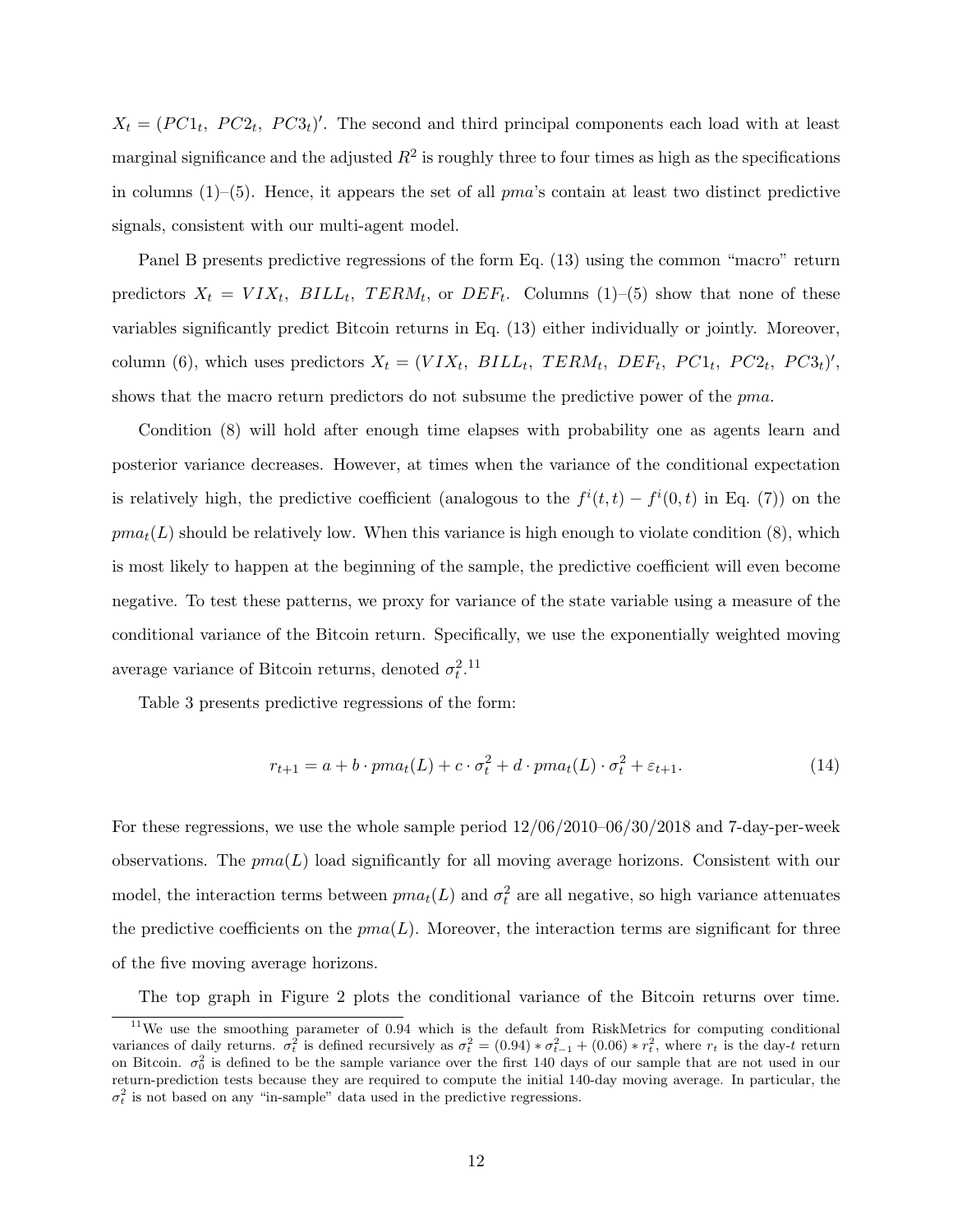Consistent with the role of learning in our model, the variability of the conditional variance decreases over time. The bottom graph in Figure 2 plots the coefficient on the  $pma_t(4)$  conditional on variance  $(b+d\cdot\sigma_t^2)$ . Consistent with our model, this coefficient is positive most of the time, especially later in the sample, however it is negative when conditional variance is high enough, early in the sample.

Overall, the in-sample predictability evidence in Tables 2 and 3 is consistent with our model. The pma positively predict Bitcoin returns on average. However, high conditional variance that exists before agents have a chance to "learn it away" can reverse this predictive relationship.

#### B. Out-of-sample predictability

It is well-established that highly persistent regressors such as  $VIX$ ,  $BILL$ ,  $TERM$ , and  $DEF$ can generate spuriously high in-sample return predictability (e.g., Stambaugh, 1999; Ferson et al., 2003; Campbell and Yogo, 2006). These biases and parameter instability often imply that in-sample estimates can overstate true real-time predictability, which directly impacts investors (e.g., Goyal and Welch, 2008). Hence, we next assess the out-of-sample predictability of Bitcoin returns.

Table 4 presents out-of-sample  $R^2$   $(R_{OS}^2)$  of forecasts from recursively estimated regressions similar to those estimated in-sample in Table 2.<sup>12</sup> The first five columns of Panel A report  $R_{OS}^2$ based on regressions of the form Eq. (13). For robustness, we report  $R_{OS}^2$  using several split dates between the in-sample and out-of-sample periods that include both relatively large in- and out-ofsample periods (e.g., Kelly and Pruitt, 2013). The last column (denoted MEAN), follows Rapach et al. (2010) and presents  $R_{OS}^2$  for the MEAN combination forecast, which is the simple average of the forecasts from the first five columns. Prior studies find that the MEAN combination forecasts are robust, frequently outperforming more sophisticated combination methods (that have more estimation error) in forecasting returns and other macroeconomic time-series out-of-sample (e.g., Timmermann, 2006; Rapach et al., 2010). Moreover, with diffuse priors about which MA horizon is optimal, technical traders would presumably give equal-weight to the different forecasts.

Panel A shows that several of the  $pma_t(L)$  individually predict returns out-of-sample with  $R_{OS}^2 > 0$ . Moreover, for each split date, the MEAN forecasts forecasts predict returns with at least marginal significance and  $R_{OS}^2$  of 0.83%–1.42%, which are high for the daily horizon. For compari-

 $12$ All out-of-sample regressions in this Table use expanding (not rolling) windows using all data available through t to make the forecast for day  $t + 1$ .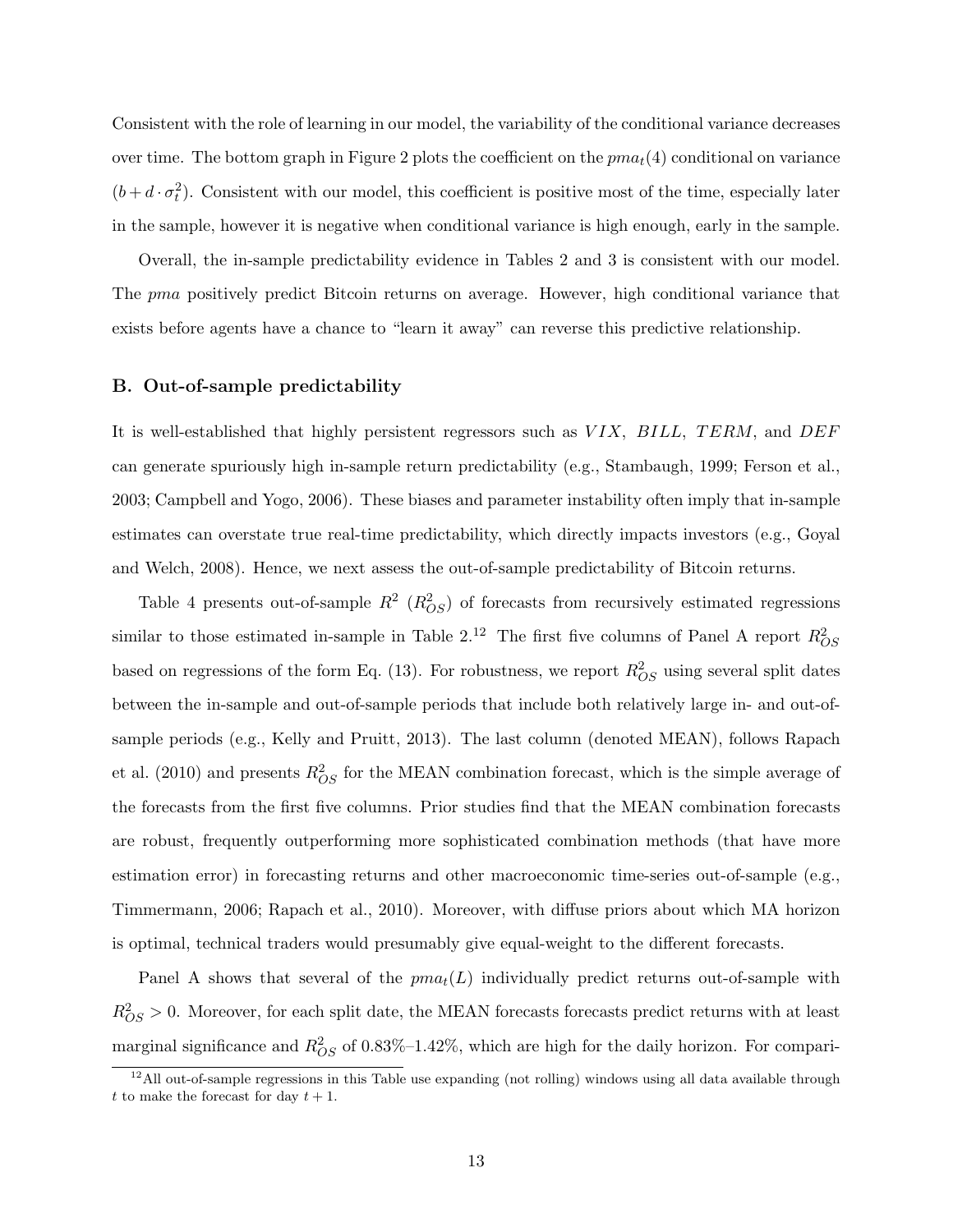son, Pettenuzzo et al. (2014) find out-of-sample  $R^2$  ranging from -0.08% to 0.55% for monthly stock returns. Panel B presents results from similar tests as Panel A, but using  $VIX$ ,  $BILL$ ,  $TERM$ . and DEF as predictors. Unlike the forecasts based on the pma, those based on the macro predictors generally have negative  $R_{OS}^2$ . Prior evidence show that predicting returns out-of-sample is challenging, especially at short horizons. Hence, it is already remarkable that we observe one-day out-of-sample predictability of Bitcoin returns by the pma. It should also be the case that this predictability increases with horizon. Hence, in Panel C, we present  $R_{OS}^2$  based on recursively estimated regressions of one-week (7-day) Bitcoin returns on the  $pma(L)$ :

$$
r_{t+1,t+7} = a + b \cdot pma_t(L) + \varepsilon_{t+1,t+7}.\tag{15}
$$

Consistent with prior evidence on stock and bond return predictability, Panel C shows that for each out-of-sample window and each L, the  $R_{OS}^2$  generally increase in both magnitude and significance relative to the analogous one-day-return  $R_{OS}^2$  in Panel A. The MEAN forecast, for example, has  $R_{OS}^2$ that are statistically significance and large for weekly returns. For comparison, Rapach et al. (2010) find  $R_{OS}^2$  of 1%–3.5% for quarterly stock returns. It is also worth noting that the predictability is not confined to the early part of the sample, the most recent 10% of the sample still has large and statistically significant  $R_{OS}^2$ . Overall, the out-of-sample evidence shows that the in-sample predictability of Bitcoin returns does not represent small-sample biases and evinces that investors can take advantage of Bitcoin predictability by moving averages of log prices.

### C. Performance of trading strategies

The results above show that the  $pma(L)$  predict Bitcoin returns with statistical significance. Next, we evaluate the associated economic significance by assessing the performance of trading strategies based on this predictability (e.g., Pesaran and Timmermann, 1995; Cochrane, 2008; Rapach et al., 2010). We define the buy indicator (buy=1) associated with each MA strategy (denoted  $MA(L)$ ) as:

$$
S_{L,t} = \begin{cases} 1, & \text{if } pma_t(L) > 0 \\ 0, & \text{otherwise.} \end{cases}
$$
 (16)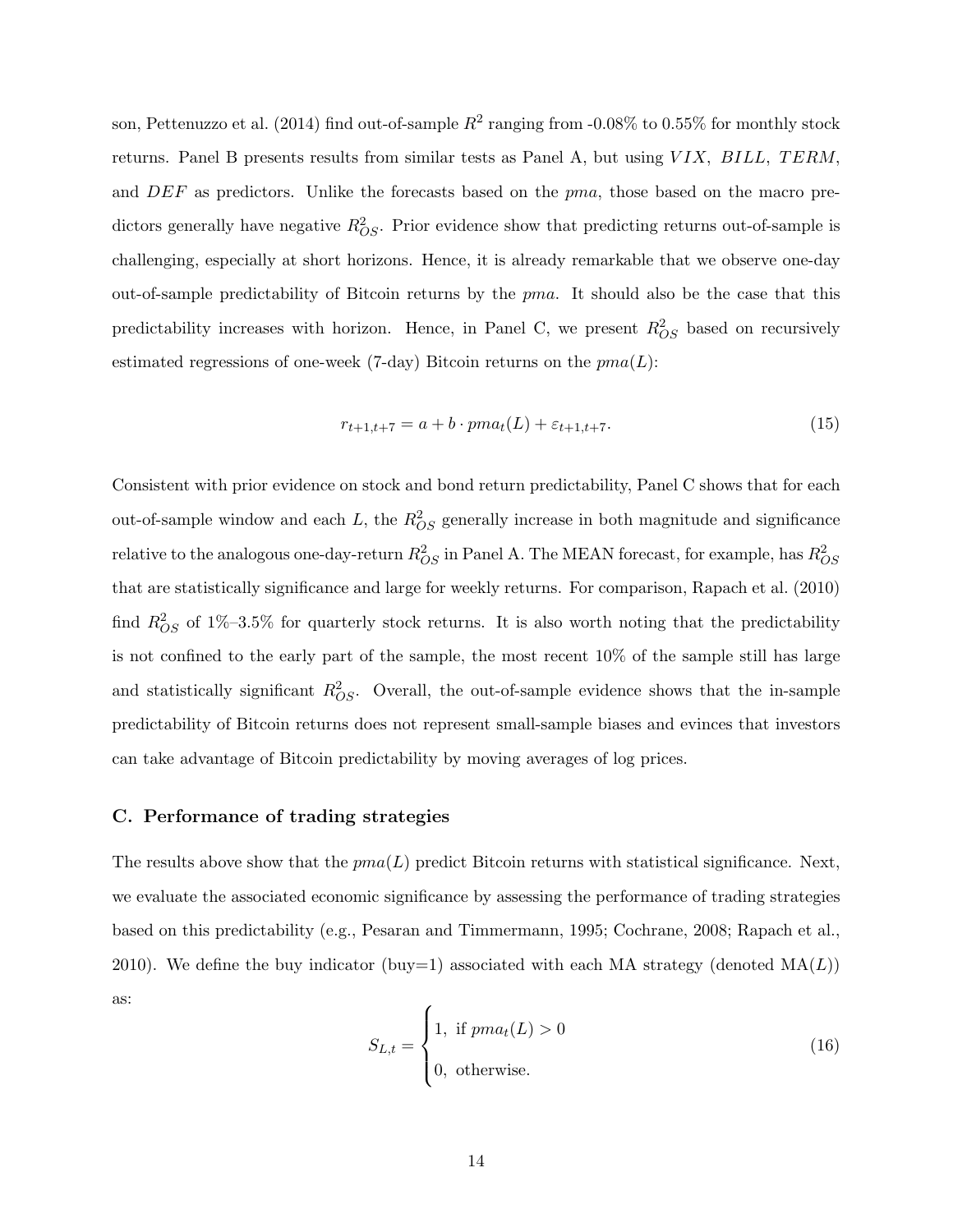The return on the Bitcoin  $MA(L)$  strategy on day t is given by:

$$
r_t^{MA(L)} = S_{L,t} \cdot r_t + (1 - S_{L,t}) \cdot r_{ft},\tag{17}
$$

where  $r_t$  and  $r_{ft}$  denote, respectively, the return on Bitcoin and the risk-free rate on day t. Intuitively, the trading strategy defined by Eq. (17) captures the predictability of Bitcoin by short-term trends discussed theoretically in Section II. We denote the excess return of the buy-and-hold position in Bitcoin as  $rx_t$  and the excess return on the MA strategies by  $rx_t^{MA(L)}$  $\frac{M}{t}$ .

Table 5 presents summary statistics for the buy-and-hold and MA strategies. Panel A, which uses the full sample (10/27/2010–6/30/2018), shows that all strategies are right-skewed and have fat tails. The Sharpe ratio of Bitcoin is 1.8, which is about four times the historical Sharpe ratio of the stock market (e.g., Cochrane, 2005). All of the MA strategies further increase this ratio to 2.0 to 2.5. Moreover, all but one of these Sharpe ratio gains are at least marginally significant using the heteroskedasticity and autocorrelation (HAC) robust test for equality of Sharpe ratios following Ledoit and Wolf (2008). The maximum drawdown of Bitcoin is 89.5%, while those of the MA strategies are all lower, ranging from 64.4% to 77.9%. Comparing Panels B and C indicates that the performance of Bitcoin was higher during the first half of the sample, although the Sharpe ratio gains of the MA strategies relative to the buy-and-hold position are similar in both subsamples.

Panel A of Figure 3 plots the cumulative value of \$1 invested in Bitcoin and the MA(2) (twoweek) strategy at the beginning of the sample. At the end of our sample, the \$1 in Bitcoin grew to \$33,617 while the \$1 in the MA(2) strategy grew to approximately \$148,549, a difference of about \$114,932 over 7.5 years! Panel B plots the drawdowns of Bitcoin and the  $MA(2)$  strategy. As Panel B shows, the out-performance of the MA strategies relative to the buy and hold largely stems from the MA strategy having both shorter and less severe drawdowns than the buy-and-hold. For example, Bitcoin prices hit an all-time high in December 2017 at \$19,343 and subsequently fell to \$6,343 by the end of our sample. Panel B shows investors using the MA(2) strategy would have been spared most of the losses from this price decline.

Table 6 presents average returns of Bitcoin on days when the MA strategies indicate investment in Bitcoin (IN) and when these strategies indicate investment in Treasury bills (OUT). The results show that not only are Bitcoin returns higher on IN days, but also almost all of Bitcoin average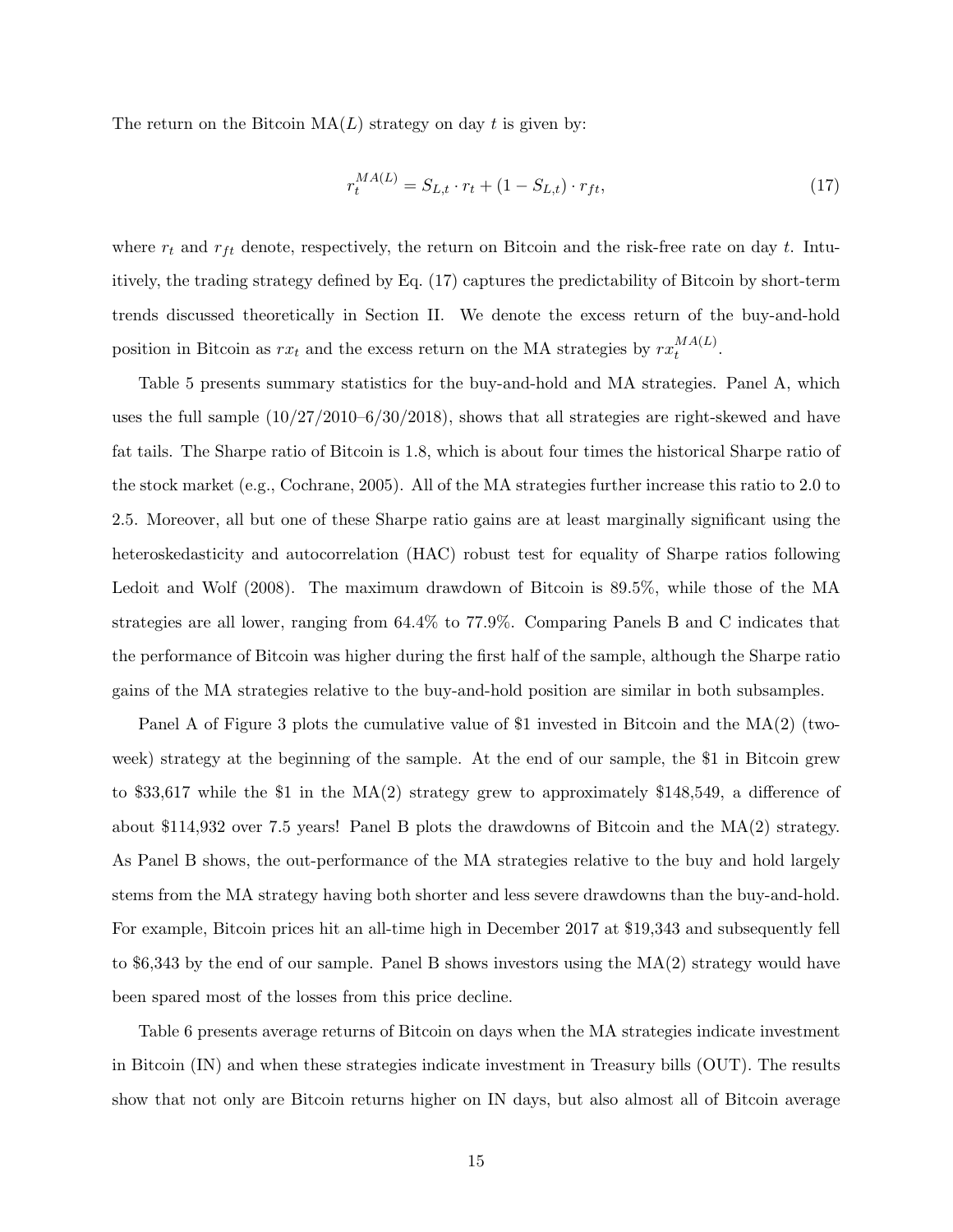returns accrue on these days. Moreover, this concentration of performance occurs over both halves of the sample.

Table 7 formally tests the incremental performance of MA strategies relative to the buy-andhold. Specifically, we regress the excess returns of the MA strategies on the buy-and-hold benchmark:

$$
rx_t^{MA(L)} = \alpha + \beta \cdot rx_t + \varepsilon_t.
$$
\n(18)

A positive alpha indicates that access to  $rx_t^{MA(L)}$  $t_t^{MA(L)}$  increases the maximum possible Sharpe ratio relative to that of a buy-and-hold Bitcoin position. The ultimate benefit of such increases to an investor is increased utility from a higher maximum Sharpe ratio for their whole portfolio. Thus, alpha only matters to the extent that it expands the mean-variance frontier. Intuitively, this expansion depends on the alpha relative to the residual risk investors must bear to capture it. The maximum Sharpe ratio  $(SR_{New})$  attainable from access to  $rx_t$  and  $rx_t^{MA(L)}$  $t^{W_A(L)}$  is given by:

$$
SR_{New} = \sqrt{\left(\frac{\alpha}{\sigma(\varepsilon_t)}\right)^2 + SR_{Old}^2},\tag{19}
$$

where  $SR_{Old}$  is the Sharpe ratio of  $rx_t$  (e.g., Bodie et al., 2014). Hence, we use the appraisal ratio  $\sqrt{\alpha}$  $\sigma(\varepsilon_t)$ as one measure of the benefits of technical analysis to investors.

A disadvantage of the appraisal ratio is that its effect on Sharpe ratios is nonlinear. The same appraisal ratio has a greater impact on a lesser  $SR_{Old}$  than vice versa. Thus, to further facilitate comparison across assets, we measure the percentage increase in mean-variance utility, which—for any level of risk aversion—is equal to:

$$
\text{Utility gain} = \frac{SR_{New}^2 - SR_{Old}^2}{SR_{Old}^2}.\tag{20}
$$

Campbell and Thompson (2008) find that timing expected returns on the stock market increases mean-variance utility by approximately 35%, providing a useful benchmark utility gain.

Panel A shows that over the entire sample period, the MA strategies earn significant  $\alpha$  with respect to  $rx_t$  of 0.09% to 0.24% per day. These alphas lead to economically large utility gains of 19.7% to 85.5%. Panel B shows these results remain strong in the second half of the sample. With the turnovers in the Table, it would take large transaction costs of  $(1.38\% - 6.85\%$  one-way)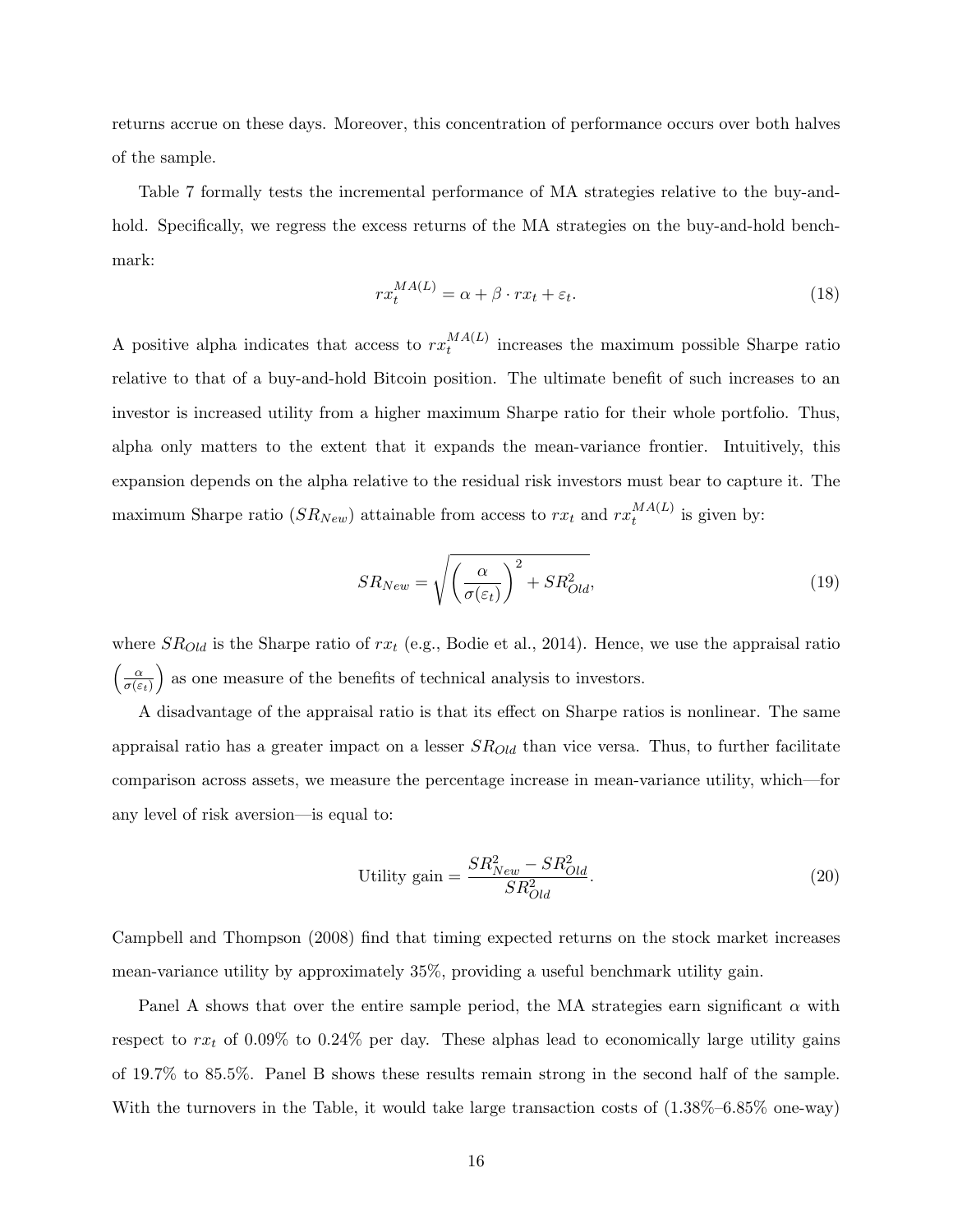to eliminate the alphas of the MA strategies. These figures are large relative to actual one-way transaction costs in Bitcoin. For example, market orders on the Bitcoin exchange GDAX have fees of 0.10%–0.30% for market orders and 0% for limit orders. Even the most expensive market order fees are an order of magnitude too small to meaningfully impact the αs of the MA strategies.

A naive alternative to our discrete buy-or-sell strategies defined by Eq. (17) would be estimating mean-variance weights using our Bitcoin-return forecasts, and then testing whether the resulting strategy out-performs the buy-and-hold benchmark (e.g., Marquering and Verbeek, 2004; Campbell and Thompson, 2008; Huang et al., 2015). However, this approach has several theoretical and empirical shortcomings relative to our simple  $MA(L)$  strategies. First, the mean-variance weights assume the investor is choosing between the market return and the risk-free asset. However, Bitcoin is a poor theoretical proxy to the market portfolio of risky assets. Second, prior to 2017, investors could not short-sell Bitcoin or buy it on margin or via futures contracts. Hence, the weights on Bitcoin should be constrained between zero and one. Thus, the mean-variance-weights approach could only outperform the MA strategies by choosing optimal variation between zero and one. This in turn exacerbates the following two problems: (i) that the mean-variance weights require at least two estimated forecasts, and therefore come with substantial estimation error, and (ii) the mean-variance weights assume for tractability the mean-variance functional form of investor utility. While a common assumption, mean-variance utility is unlikely to precisely capture the behavior of a representative investor. In contrast, our discrete MA strategies are based on a directly observable out-of-sample signals and require no estimation error. They also make no assumption about the utility of underlying investors. Overall, the strong performance of our MA strategies relative to the buy-and-hold precludes the need for more sophisticated methods to demonstrate the economic significance of out-of-sample predictability by MAs.

### D. Subperiods and major episodes

Despite Bitcoin's rapid increases over the past few years, its performance has been plagued by several bear markets. A Fortune magazine article (Roberts, 2017) examines the explanations behind five major Bitcoin crashes, and a more recent article (Pollack, 2017) details explanations behind the three bear market crashes of 2017. We briefly summarize the causes of these downturns from these articles as well as the more recent early 2018 meltdown, and document the performance of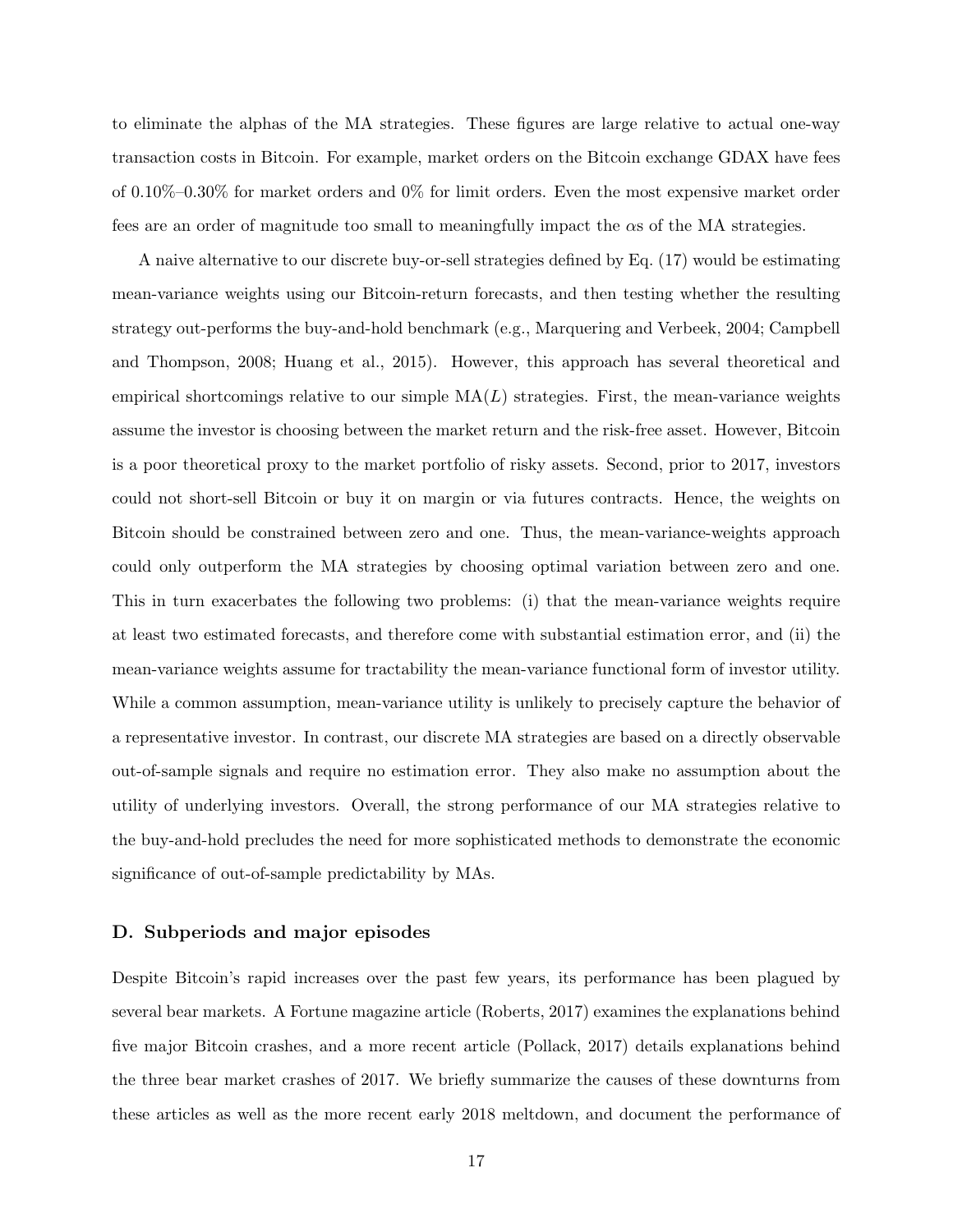our technical trading strategies during these identified episodes. The evidence clearly shows that the moving average indicators relatively quickly indicated to sell Bitcoin and thus minimize large draw-downs.

An outage at Mt Gox, the prominent Bitcoin trading platform at the time in April of 2013, led to uncertainty about the platform and a collapse in Bitcoin from \$230 to \$93, a decline of nearly 60%. The MA(1), MA(2) and MA(4) declined however to \$165, \$125 and \$117, or declines of  $28\%$ . 46% and 49%, respectively. Fortune further details the second decline to overzealous US regulators in the late fall of 2013; Bitcoin fell from \$1125 to \$522, or nearly 54%. The  $MA(1)$ ,  $MA(2)$  and  $MA(4)$  declined however to \$900, \$603 and \$820, or declines of 20%, 46% and 27%. Third, the collapse of Mt Gox then in February 2014 lead to an additional fall from \$855 to \$598, nearly 40%. The MA(1), MA(2) and MA(4) declined however to \$900, \$603 and \$820, or declines of  $20\%$ , 46% and 27%. In all three cases, the drawdown's figure clearly illustrates that the MA predictors quickly indicated sell and hence minimize the large losses during these drawdowns.

Fortune and Cointelegraph both mentioned substantial uncertainty about the hard-fork of Bitcoin splitting into two coins (Bitcoin and Bitcoin cash) during the Summer of 2017. Bitcoin fell from \$3019 to \$1939, or approximately 56%. The  $MA(1)$ ,  $MA(2)$  and  $MA(4)$  declined however to \$2605, \$2417 and \$2183, or declines of 16%, 25% and 38%. The Chinese in September of 2017 then threatened to crack down on Bitcoin, contributing to fall from \$4950 to \$3003 or 27%. The MA(1), MA(2) and MA(4) declined however to \$4663, \$3581 and \$4217, or declines of 14%, 28% and 15%. Cointelegraph lastly documents a crash attributable to Bitcoin limiting its blocksize in late 2017, and prompted an exit to Bitcoin cash which increased 40%, while Bitcoin fell from \$7559 to \$5857, more than 21%. The MA(1), MA(2) and MA(4) declined to \$7147, \$6570, \$6337, or falls of  $4\%$ . 12% and 15%, respectively.

Bitcoin experienced a large downturn from \$19,343 in December 16, 2017 to \$6,387 at the end of our sample, June 30 2018. The decline of 67% began in part with a crackdown in China and Korea and fears of regulation of the U.S. that began in mid December. Similarly to the above patterns, the MA strategies indicated to sell Bitcoin and hence minimized larger losses; e.g., from 12/16/2017-6/30/2018, the MA(1), MA(2) and MA(4) lost 43%, 43% and 23%, respectively. An equal-weighted strategy lost less than 19%. Overall, in all seven episodes, the three sharp declines in 2013-2014, the three bear markets of 2017, and the recent bear market in early 2018, the  $MA(1)$ ,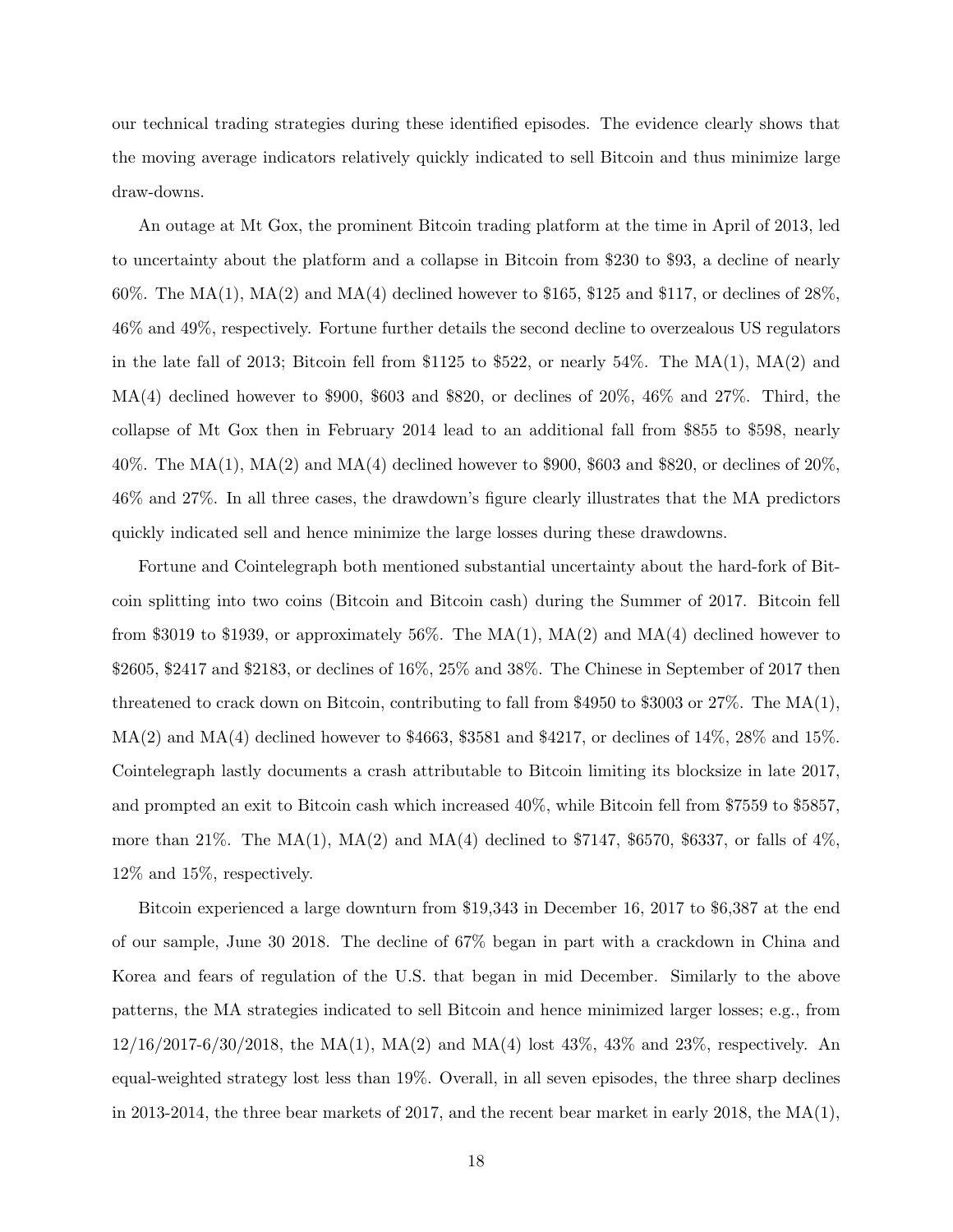$MA(2)$  and  $MA(4)$  decisively outperformed a buy-and-hold strategy since they relatively quickly indicated exit and hence minimized large losses.

#### E. Performance of trading strategies applied to other cryptocurrencies

To examine the robustness of our trading strategy performance, Table 8 presents performance results similar to those above for Ripple (XRP, Panels A and B) and Etheruem (ETH, Panels C and D), which are the two largest digital currencies by market capitalization beside Bitcoin. Panel A shows that all the MA strategies except MA(4) increase Sharpe ratios relative to the buy-and-hold strategy by up to 0.54 (from 1.05). This difference is significant for the  $MA(1)$  and  $MA(2)$  strategies and marginally significant for the equal-weighted portfolio of MA strategies (EW). Each strategy reduces the maximum drawdown of the buy-and-hold Ripple strategy by about 4.7%-32.3%. Panel B shows that the  $MA(1)$ ,  $MA(2)$ ,  $MA(4)$ , and EW strategies also earn significant alphas with respect to the buy-and-hold XRP strategy, generating large utility gains (92.9%–180.1%) in the process.

Panels C and D present similar results as Panels A and D, respectively, but for strategies based on ETH instead of XRP. The ETH sample is only two and a half years long, leading to relatively low statistical power, but qualitatively similar inferences as for the Bitcoin and Ethereurm MA strategies. The MA strategies earn higher Sharpe ratios than the buy-and-hold ETH strategy. Panel C shows the ETH MA-strategy alphas are significant for three horizons  $(1, 2, \text{ and } 4 \text{ weeks})$ as well as the EW strategy and the associated utility gains are economically large.

### F. Comparison with NASDAQ and individual tech stocks

Over our sample, Bitcoin exhibits several substantial run-ups in prices preceding large crashes. It is therefore interesting to assess how MA strategies would help investors improve performance in prior extreme run-ups that were followed by extreme market crashes. Moreover, our equilibrium theory underlying technical analysis should apply not just to cryptocurrencies, but any asset that lacks informative fundamentals. We apply each of the MA strategies defined by Eq. (17) to the total return on the NASDAQ composite index using daily data over the sample 1996–2005, a ten year window approximately centered around the peak of the NASDAQ "bubble". During this time, fundamentals were plausibly less useful in valuing stocks in the nascent tech industry. For example,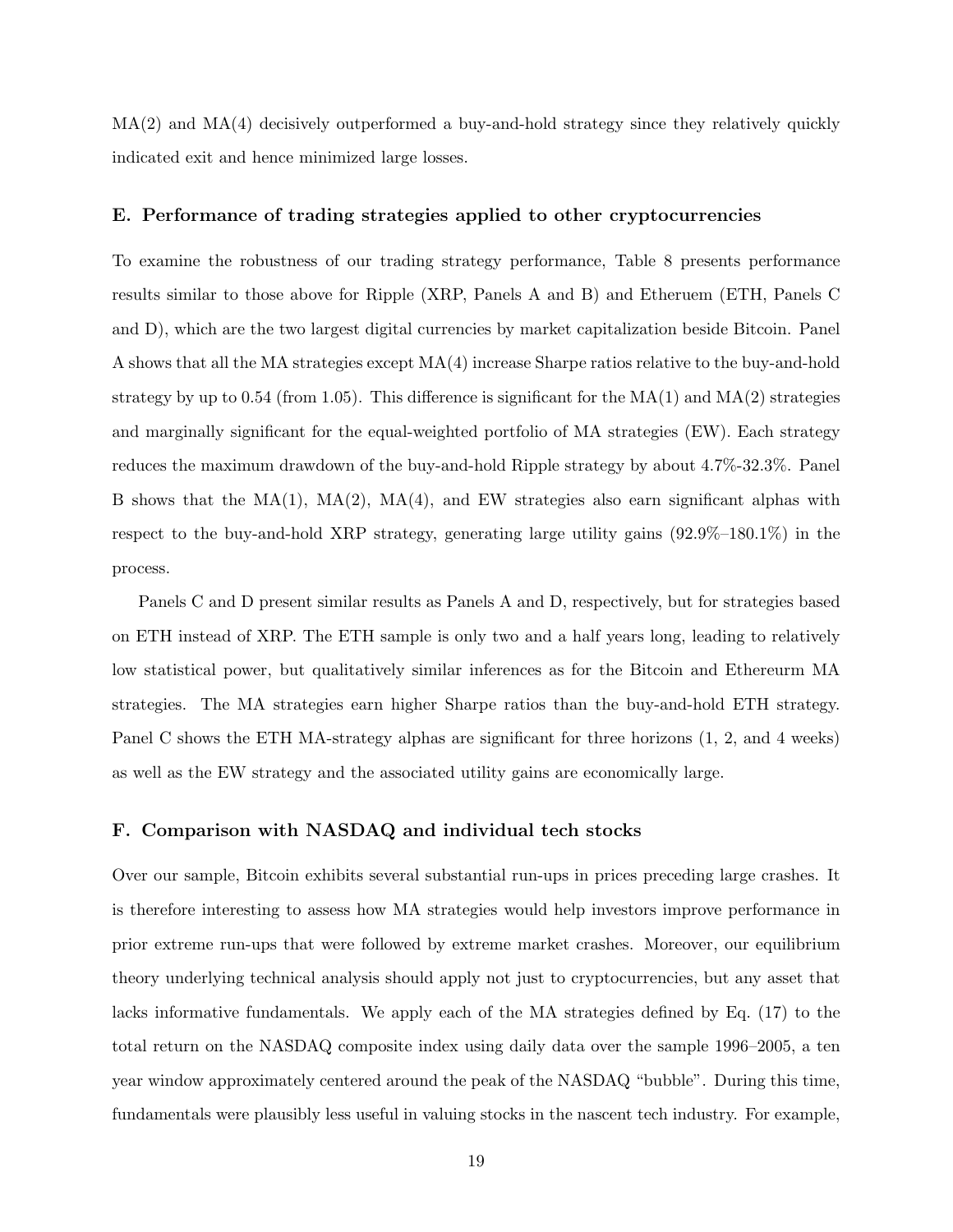Ofek and Richardson (2003) document that during this period, aggregate earnings of internet stocks were negative and price-earnings ratios frequently exceeded 1000.

Figure 4 depicts the performance of the buy-and-hold position in NASDAQ relative to the  $MA(2)$  strategy. Panel A shows the  $MA(2)$  increases more steadily than NASDAQ, avoiding much of the latter's peaks and valleys. The MA(2) returns \$3.66 at the end of 2005 to an investor with a \$1 investment at the beginning of 1996. Conversely, a buy-and-hold investor in NASDAQ would have about half (\$1.85) of the accumulated value. Panel A shows that much of the performance gains from the MA strategy come from avoiding most of NASDAQ's large crash in the early 2000's. Panel B further shows that the  $MA(2)$  did not just avoid the largest crash, however. The strategy avoids the majority of each of the non-trivial NASDAQ drawdown before the crash as well.

Table 9 documents the performance of the MA strategies applied to the NASDAQ. Results in Panel A show that over 1996–2005, the  $MA(2)$ ,  $MA(4)$  and  $MA(10)$  methods possess mean returns more than four percent greater than the 7.3% of the buy-and-hold NASDAQ strategy. Further, all five methods substantially boost the NASDAQ Sharpe ratio of 0.29. For example,  $MA(2)$ ,  $MA(4)$  and  $MA(10)$  possess Sharpe ratios of 0.73 to 0.79. The last column documents that the MA strategies also greatly reduce the maximum drawdown of NASDAQ (77.9%) to 25.7%– 45.6%.<sup>13</sup> Panel B of Table 9 presents the alphas, appraisal and utility gain for the NASDAQ. Results document significant alpha for  $MA(2)$  to  $MA(10)$  strategies. It also reveals high utility gains for all five strategies, ranging from 137%–688%.

Panel C presents results over a tighter window around the NASDAQ peak. A number of new internet companies entered the NASDAQ around this period, and the fundamentals of many other firms were questioned after several large earnings misstatements. The NASDAQ peaked in March 2000, and by the end of 2002 had lost 78% of its value. In contrast, the MA strategies have maximum drawdowns from 34%-43% and the equal-weighted MA strategy lost only 34% of its value—less than half the buy-and-hold position. Further, the Sharpe ratios for the MA strategies during this five year window ranged from 0.36-0.60, compared to zero for the buy-and-hold. The equal-weighted strategy generates a Sharpe ratio of 0.57 and is significantly greater than the buy-and-hold Sharpe ratio.

<sup>&</sup>lt;sup>13</sup>We also applied our strategies to the NASDAQ over the past ten years, which follows the maturation of internetbased technologies and an increased understanding of fundamentals. These untabulated results show that the MA strategies no longer earn significant alpha or produce Sharpe ratio gains.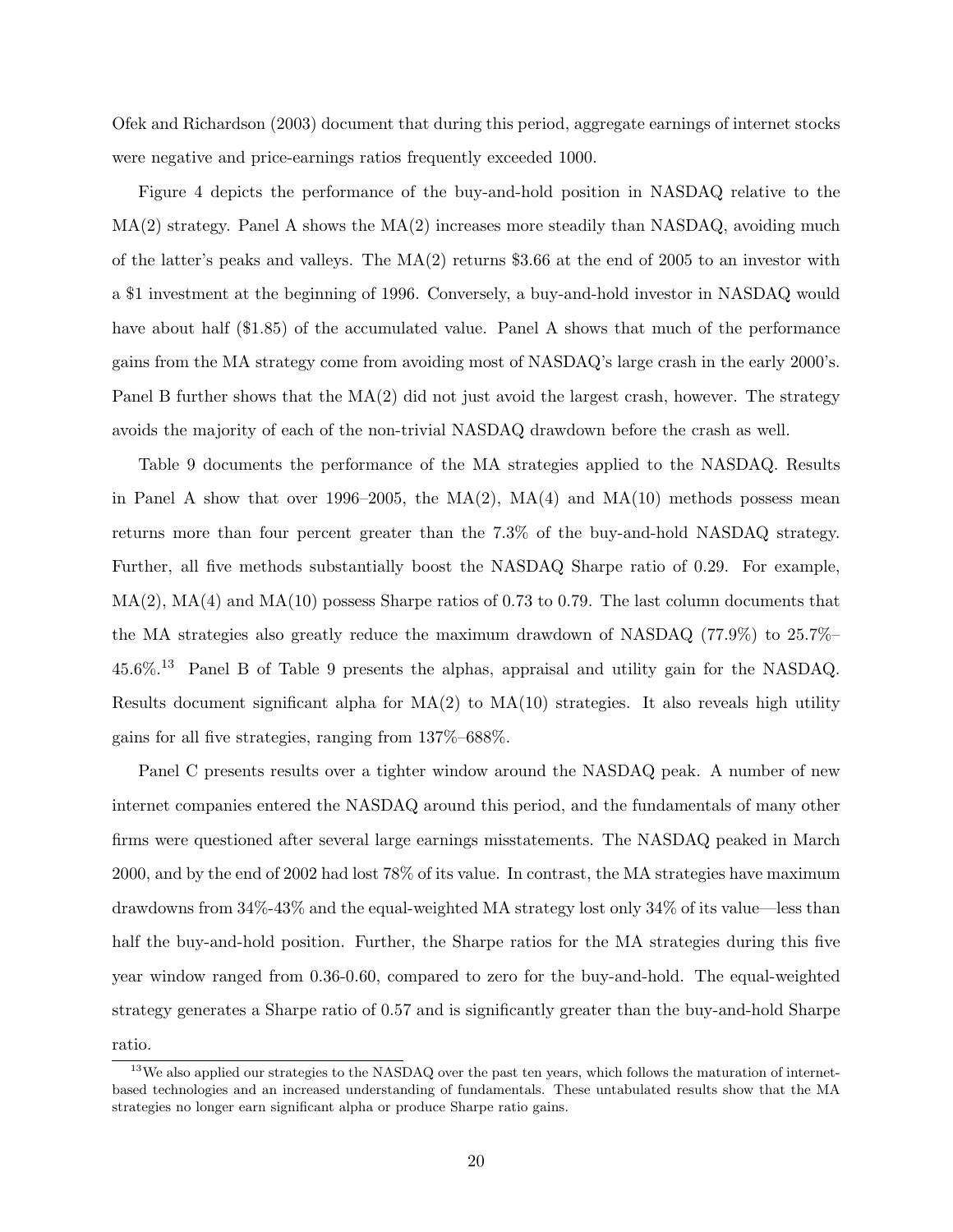Table 10 presents the performance of technical analysis for individual technology stocks for the five years around the 2000 peak. Ofek and Richardson (2003) investigate the "dot.com mania" using daily data from internet companies identified by Morgan Stanley's index of pure internet companies. They document the difficulty of assessing fundamentals for these companies. For instance, the average  $PE$  ratio for internet companies exceeded 600, and four of the eleven industry codes possessed  $PE$  ratios exceeding 1000. Aggregate net income and EBITD were also negative across the eleven industry codes. Following Ofek and Richardson (2003), we also examine Morgan Stanley's index, which includes well-known firms such as Amazon, AOL, Ebay, Oracle and Yahoo. Results show that all five of our MA strategies and the EW strategy outperform the buy-and-hold strategy for most of the 25 stocks. An equal-weighted strategy generates an average Sharpe ratio of 0.29 across the 25 firms compared to an average buy-and-hold Sharpe of 0.02. Further, the Sharpe ratio for the equal-weighted strategy is higher for 23 of the 25 firms, losing only to AOL and Intuit. A one dollar investment in the beginning of 1998 for the equal-weighted strategy generates an impressive return of 88% compared to a loss of 42% for the buy-and-hold position. Overall, the results show that the MA strategy 'worked' for many well-known internet companies for the turbulent NASDAQ period of 1998-2002.

#### G. Volume implications of our model

In our model, trading is based on moving-average indicators across different horizons. Testing this refutable implication provides an opportunity to validate our model's mechanism in explaining the predictability of Bitcoin by moving averages of multiple horizons.

We test for volume generated by technical trading in two ways. First, we evaluate whether increases in total turnover implied by different MA signals also leads to higher Bitcoin volume. We measure this total turnover by the sum of the turnover generated by each moving-average buy-sell indicator  $S_{L,t}$ :  $\sum_{L} |\Delta S_{L,t}|$ . Second, we evaluate whether disagreement among MA buysell indicators  $(S_{L,t})$  is associated with higher trading volume. Intuitively, if technical traders disagree, they will trade with each other. As a measure of disagreement, we use the cross-sectional standard deviation of the signed turnover implied by each MA strategy, denoted  $\sigma_L(\Delta S_{L,T})$ . For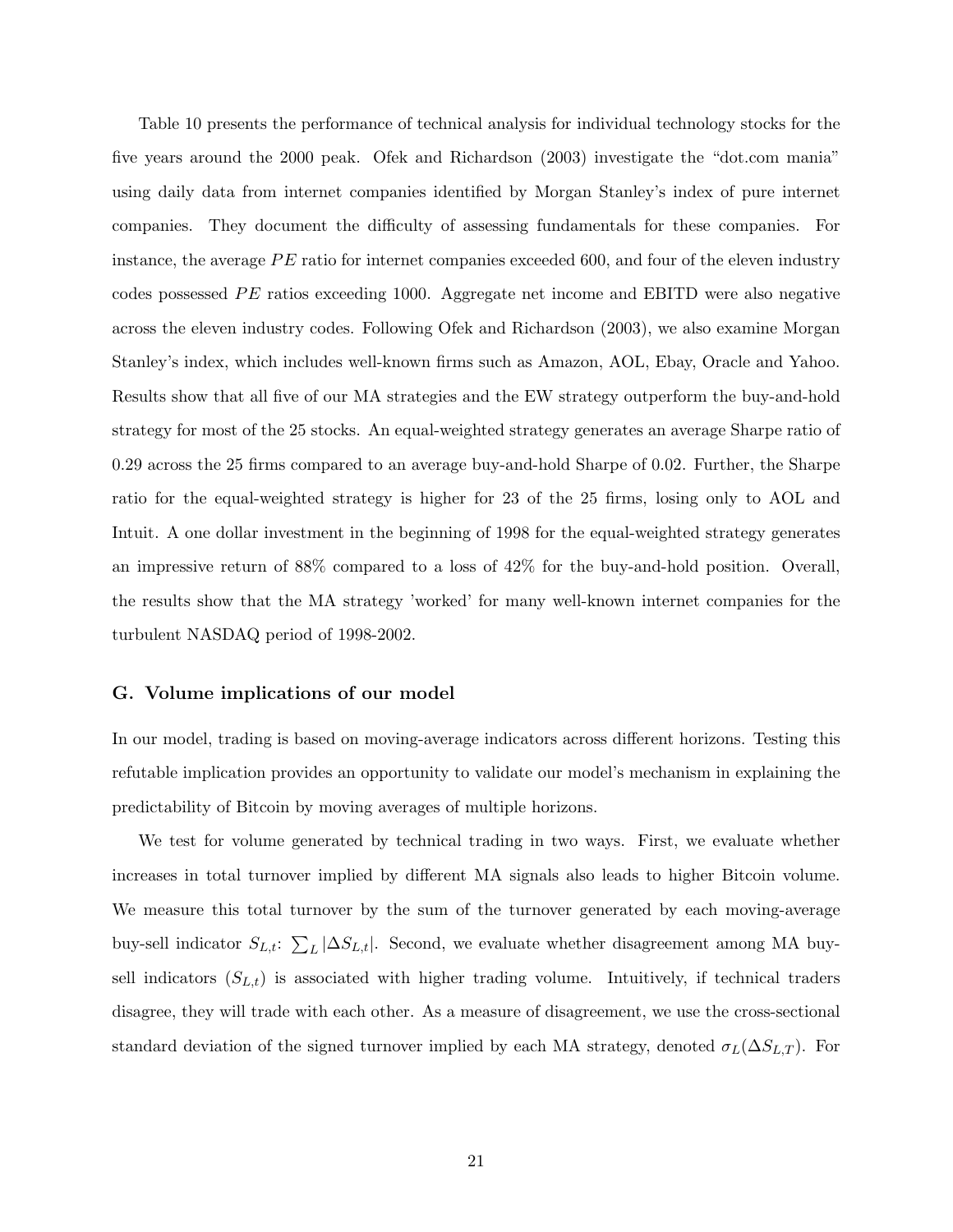each measure, Table 11 presents estimations of regressions of the form:

$$
\Delta \log(volume_t) = a + b \cdot X_t + c \cdot |r_t| + d \cdot \Delta \log(volume_{t-1}) + \varepsilon_t,
$$
\n(21)

where the  $X_t$  denotes one or both of our two volume-inducing variables. Because large price shocks are the main empirical determinant of volume and are likely correlated with our price-based indicators, we control for the absolute value of returns (see, e.g., Karpoff, 1987). We use change in log volume as the dependent variable because the level of volume is not stationary. Volume is from coinmarketcap.com, which began reporting on 12/27/2013, so these regressions use the 12/27/2013–  $6/30/2018$  ( $n = 1,647$ ). In Panel A, we restrict  $d = 0$ . However, to avoid any possibility of results being driven by autocorrelation in volume, we do not make this restriction in Panel B.

Results in column (1) of both Panels demonstrate that increases in turnover across MA horizons lead to increases in volume, controlling for price shocks. Similarly, column (2) of each panel shows that increases in disagreement among MA traders also leads to significant increases in volume. Finally, comparing column (3) of each Panel shows that the MA-implied turnover and disagreement jointly and positively correlate with volume, however the statistical inference varies with specification.<sup>14</sup> Overall, the results in Table 11 are consistent with traders using MA strategies significantly impacting trading volume in Bitcoin.

## V. Conclusion

Bitcoin and cryptocurrencies are increasingly attracting attention from investors and financial institutions. This has lead for instance to recent Bitcoin ETF trading by large financial institutions such as Fidelity and futures trading in the US. Yet, there is a lack of both empirical and theoretical evidence on the investment properties of Bitcoin.

Since Bitcoin has no obvious fundamentals to analyze, it is therefore a natural laboratory to use technical analysis. In this paper, we propose a new theory that suggests that moving averages of prices over different horizons should predict Bitcoin returns. Our empirical results strongly confirm this predictability. Simple real-time trading strategies that exploit this predictability significantly outperform the buy-and-hold position in Bitcoin, with increases in Sharpe ratio of 0.2–0.7. We

<sup>&</sup>lt;sup>14</sup>This finding is likely not due to multicollinearity, the correlation between  $\sigma_L(\Delta S_{L,t})$  and  $\Sigma_L(\Delta S_{L,t})$  is 0.53.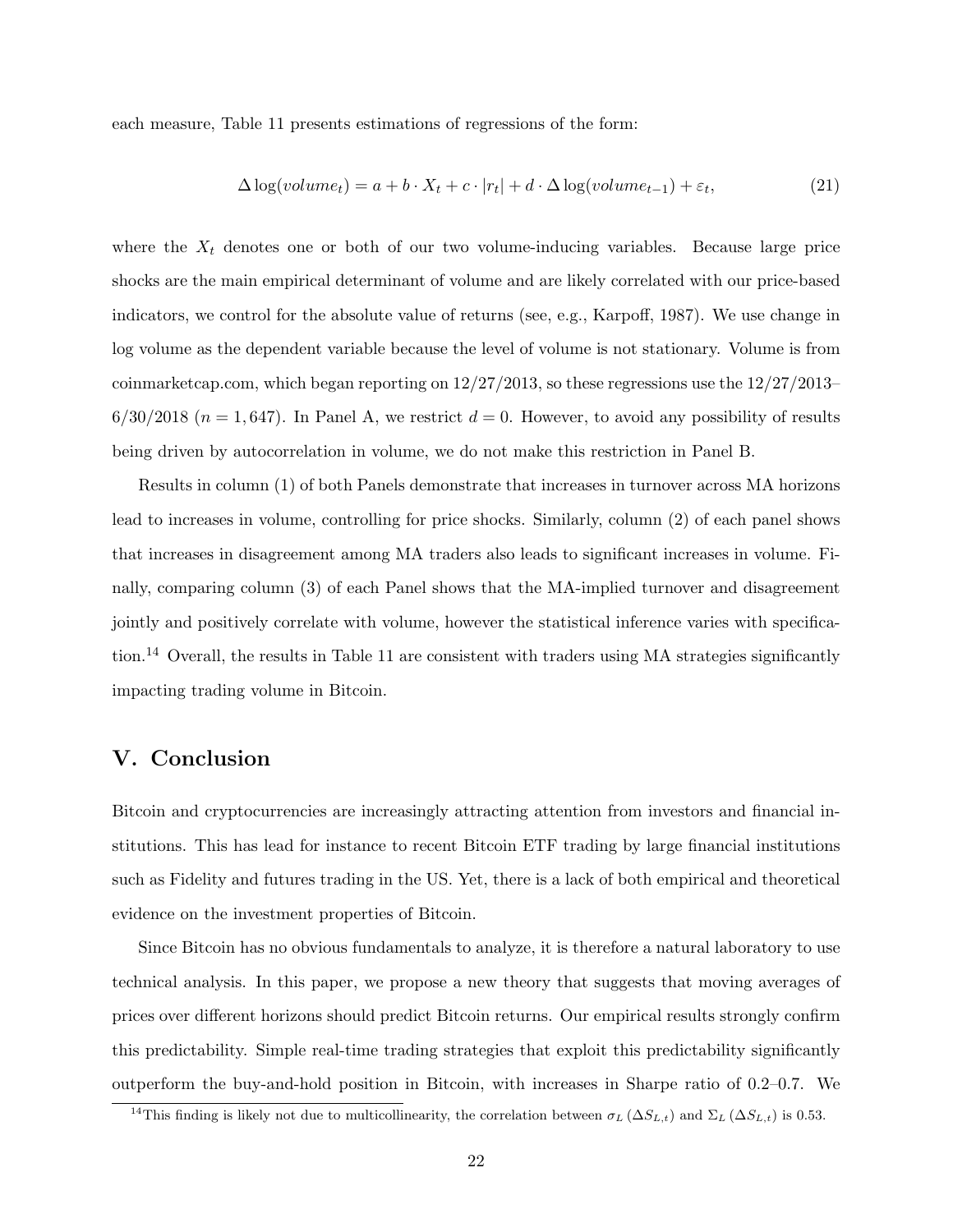show that the profitability of technical strategies relative to a buy-and-hold largely stems from their ability to exit a downward-trending market, thereby decreasing the length and severity of drawdowns. Further tests confirm the implication from our model that measures of trading activity based on the MA strategies should positively correlate with volume in the data.

Bitcoin skeptics argue that the behavior of cryptocurrency prices resembles that of the NAS-DAQ "bubble" around the turn of the millennium. Tech stocks during this period also resemble cryptocurrencies in the sense that they plausibly lacked easily interpreted fundamentals. Consistent with our model, we find that our MA strategies worked well applied to tech stocks during this period. Other young and undeveloped assets with noisy fundamentals will provide a natural laboratory to further test our model in the future.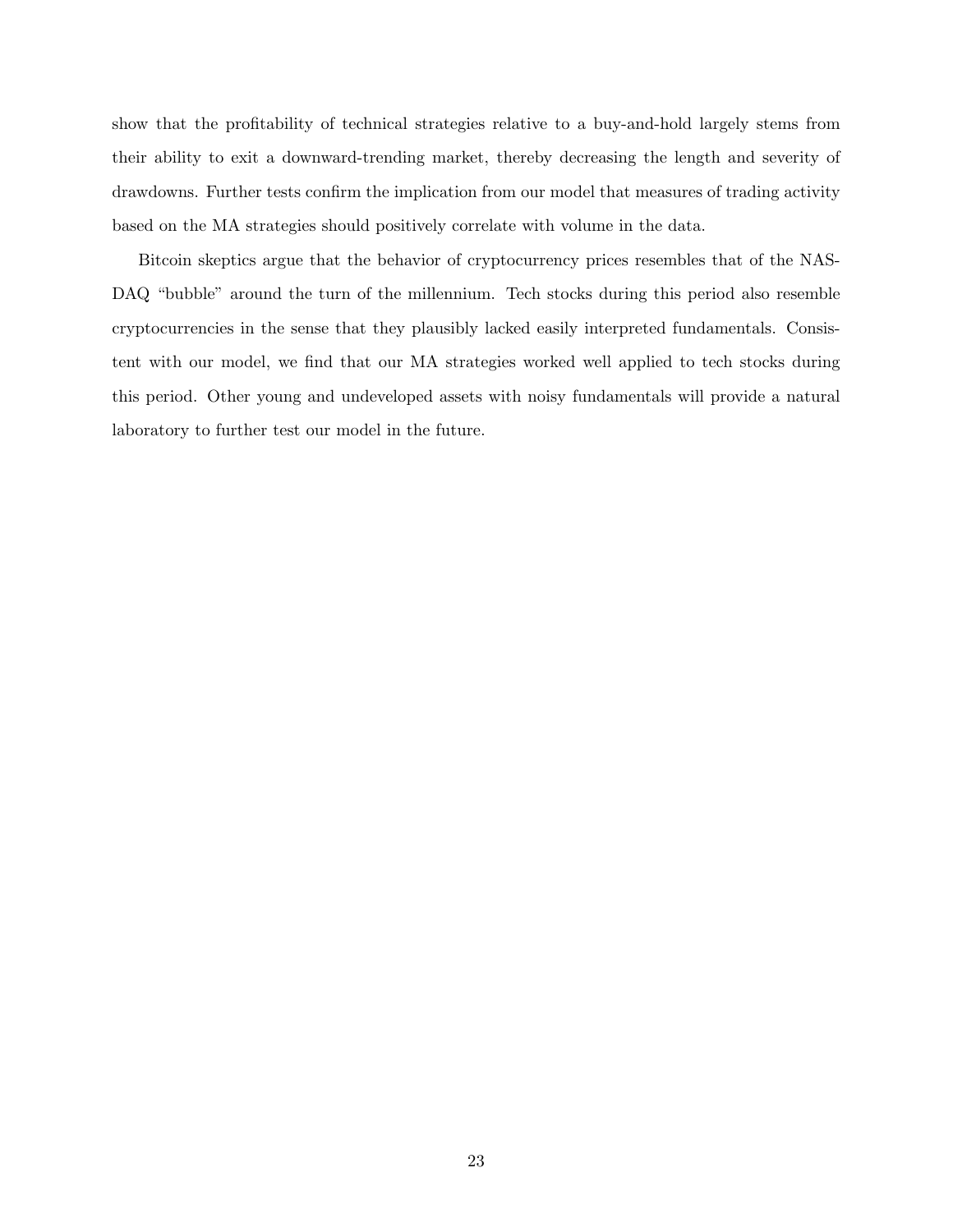# Appendix: Proof of Proposition 1

In this appendix, we present the proof of Proposition 1.

First we provide the evolution equations for conditional expectation and the conditional variance. Following the standard filtering theory,  $\forall i = 1, 2, M_t^i$  satisfies

$$
dM_t^i = \lambda(\bar{X} - M_t^i)dt + \sigma_M^i(t)d\hat{Z}_{1t}^i, \quad M_0^i = M^i(0),
$$
\n(A.1)

where  $\hat{Z}_{1t}^{i}$  is the (observable) innovation processes satisfying

$$
\hat{Z}_{1t}^i = \int_0^t \frac{X_s - M_s^i}{\sigma_\delta} ds + Z_{1t},
$$

 $\sigma_M^i(t) = \frac{V^i(t)}{\sigma_\delta}$  $\frac{f(t)}{\sigma_{\delta}} + \rho \sigma_X$ ,  $V^{i}(t) \equiv E[(X_t - M_t^{i})^2 | \mathcal{F}_t^{i}]$  is the conditional variance of  $X_t$  satisfying

$$
\frac{dV^{i}(t)}{dt} = -2\lambda V^{i}(t) + \sigma_{X}^{2} - \left(\frac{1}{\sigma_{\delta}}V^{i}(t) + \rho \sigma_{X}\right)^{2}.
$$
\n(A.2)

This implies that

$$
\frac{d\delta_t}{\delta_t} = M_t^i dt + \sigma_\delta d\hat{Z}_{1t}^i, \quad i = 1, 2. \tag{A.3}
$$

Next we derive the optimal trading strategy and equilibrium Bitcoin price. As in Detemple (1986), Gennotte (1986), and Detemple (1991), the investor's problem is separable in inference and optimization.<sup>15</sup> In particular, given the initial endowment  $\eta_i > 0$  and the prior  $(M_i(0^-), V_i(0^-)),$ Investor  $i$ 's portfolio selection problem is equivalent to

$$
\max_{\theta^i, C^i} E \int_0^T e^{-\beta t} \log C_t^i dt,
$$

subject to

$$
dW_t = r_t W_t dt + \theta_t^i (\mu_t^i - r_t) dt + \theta_t^i \sigma_\delta d\hat{Z}_{1t}^i - C_t^i dt.
$$
 (A.4)

 $15$ The separation principle trivially applies because the objective function is independent of the unobservable state variable (see, e.g., Fleming and Rishel (1975, Chap. 4, Sec. 11) .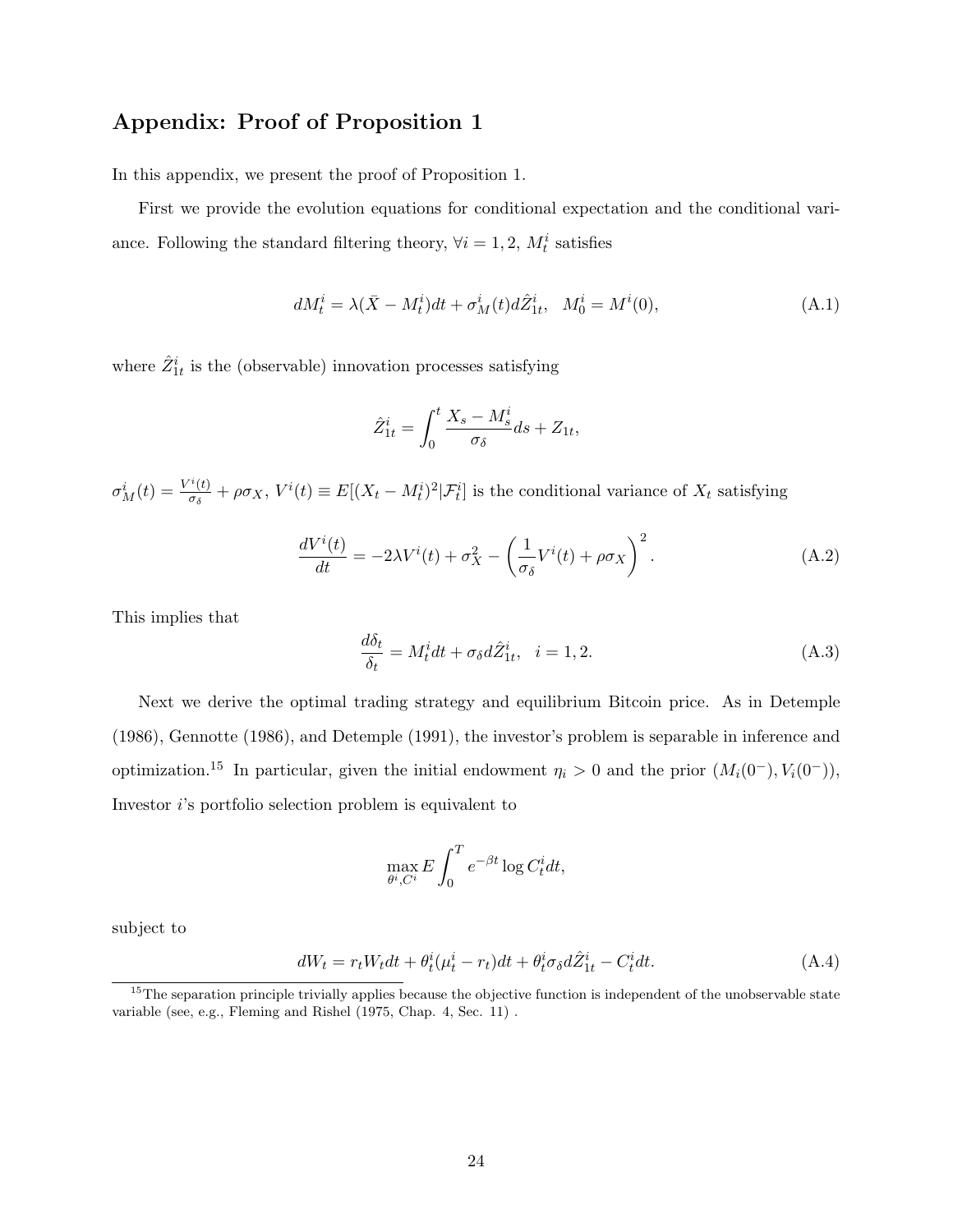Define  $\pi_t^i$  as the state price density for investor *i*. Then

$$
d\pi_t^i = -r_t \pi_t^i dt - \kappa_t^i \pi_t^i d\hat{Z}_{1t}^i,\tag{A.5}
$$

where  $\kappa_t^i$  is the price of risk perceived by investor *i*, i.e.,

$$
\kappa_t^i = \frac{\mu_t^i - r_t}{\sigma_\delta}.\tag{A.6}
$$

Using the standard dual approach (e.g., Cox and Huang, 1989) to solve Investor  $i$ 's problem, we have

$$
e^{-\beta t} (C_t^i)^{-1} = \xi_i \pi_t^i, \quad i = 1, 2,
$$
\n(A.7)

where  $\xi_i$  is the corresponding Lagrangian multiplier. Define

$$
\alpha_t = \frac{\xi_1 \pi_t^1}{\xi_2 \pi_t^2} \tag{A.8}
$$

to be the ratio of the marginal utilities. Then  $\alpha_t$  evolves as

$$
d\alpha_t = -\alpha_t \mu_t^d d\hat{Z}_{1t}^1, \quad \mu_t^d = \frac{\mu_t^1 - \mu_t^2}{\sigma_\delta}, \quad \alpha_0 = \frac{\eta_2}{\eta_1},\tag{A.9}
$$

where the first equality is from Ito's lemma and the consistency condition (i.e., the Bitcoin price is the same across all investors), and the last equality follows from the budget constraints.

By market clearing condition  $C_t^1 + C_t^2 = \delta_t$ , we have

$$
C_t^1 = \frac{\delta_t}{1 + \alpha_t}, \quad C_t^2 = \frac{\alpha_t \delta_t}{1 + \alpha_t},
$$

$$
\kappa_t^1 = \sigma_\delta + \frac{\alpha_t}{1 + \alpha_t} \mu_t^d, \quad \kappa_t^2 = \sigma_\delta - \frac{1}{1 + \alpha_t} \mu_t^d,
$$

$$
r_t = \beta + \frac{1}{1 + \alpha_t} M_t^1 + \frac{\alpha_t}{1 + \alpha_t} M_t^2 - \sigma_\delta^2.
$$

Therefore, the fraction of wealth invested in the Bitcoin by Investor 1 is

 $\kappa^1_t/\sigma_\delta,$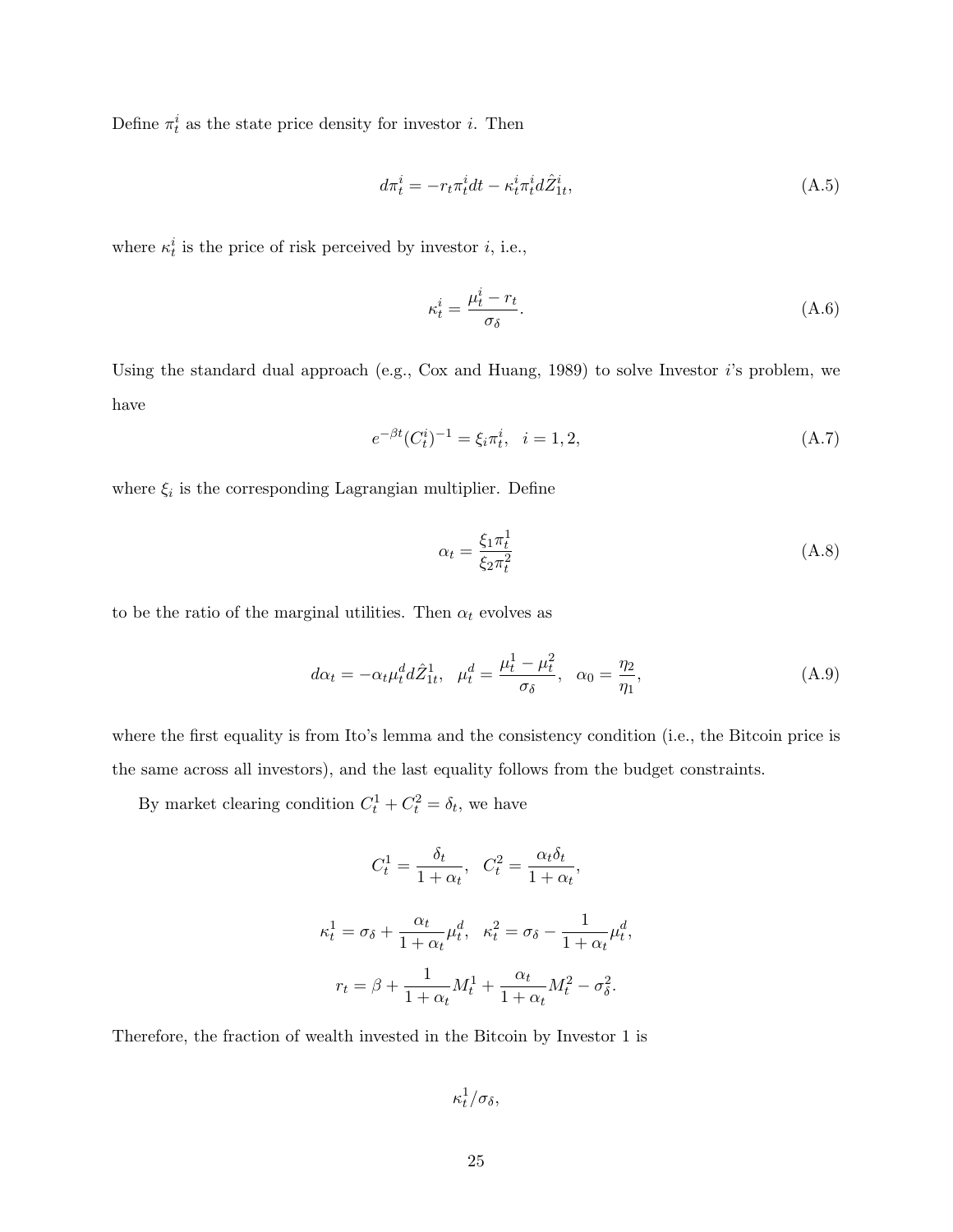i.e.,

$$
1 + \frac{\alpha_t}{1 + \alpha_t} \frac{\mu_t^d}{\sigma_\delta},\tag{A.10}
$$

and by Investor 2 is

$$
1 - \frac{1}{1 + \alpha_t} \frac{\mu_t^d}{\sigma_\delta}.\tag{A.11}
$$

So if  $\mu_t^d > 0$ , i.e., Investor 1 is more optimistic than Investor 2, then Investor 1 borrows to buy the Bitcoin, and Investor 2 sells the Bitcoin and lends.

The Bitcoin price

$$
B_t = E_t^1 \int_t^T \frac{\pi_s^1}{\pi_t^1} \delta_s ds = \frac{1 - e^{-\beta(T - t)}}{\beta} \delta_t,
$$

which implies that

$$
dB_t = ((\beta + M_t^i)B_t - \delta_t)dt + \sigma_{\delta}B_t d\hat{Z}_{1t}^i,
$$
  

$$
\mu_t^i = \beta + M_t^i, \text{and } \mu_t^d = \frac{M_t^1 - M_t^2}{\sigma_{\delta}}.
$$

This implies that

$$
d\hat{Z}_{1t}^{i} = \frac{1}{\sigma_{\delta}} \left( d \log B_{t} - \left( M_{t}^{i} - \frac{\beta}{1 - e^{-\beta(T-t)}} - \frac{1}{2} \sigma_{\delta}^{2} \right) dt \right).
$$

Investor 1's wealth is

$$
W_{1t} = E_t^1 \int_t^T \frac{\pi_s^1}{\pi_t^1} C_s^1 ds = \frac{1 - e^{-\beta(T - t)}}{\beta} C_t^1 = \frac{1}{1 + \alpha_t} B_t
$$

and Investor 2's wealth is

$$
W_{2t} = E_t^1 \int_t^T \frac{\pi_s^2}{\pi_t^2} C_s^2 ds = \frac{1 - e^{-\beta(T - t)}}{\beta} C_t^2 = \frac{\alpha_t}{1 + \alpha_t} B_t.
$$

The number of Bitcoin Investor 1 holds is equal to

$$
N_{1t} = \frac{(1 + \frac{\alpha_t}{1 + \alpha_t} \frac{\mu_t^d}{\sigma_{\delta}})W_{1t}}{B_t} = \frac{1}{1 + \alpha_t} (1 + \frac{\alpha_t}{1 + \alpha_t} \frac{\mu_t^d}{\sigma_{\delta}}).
$$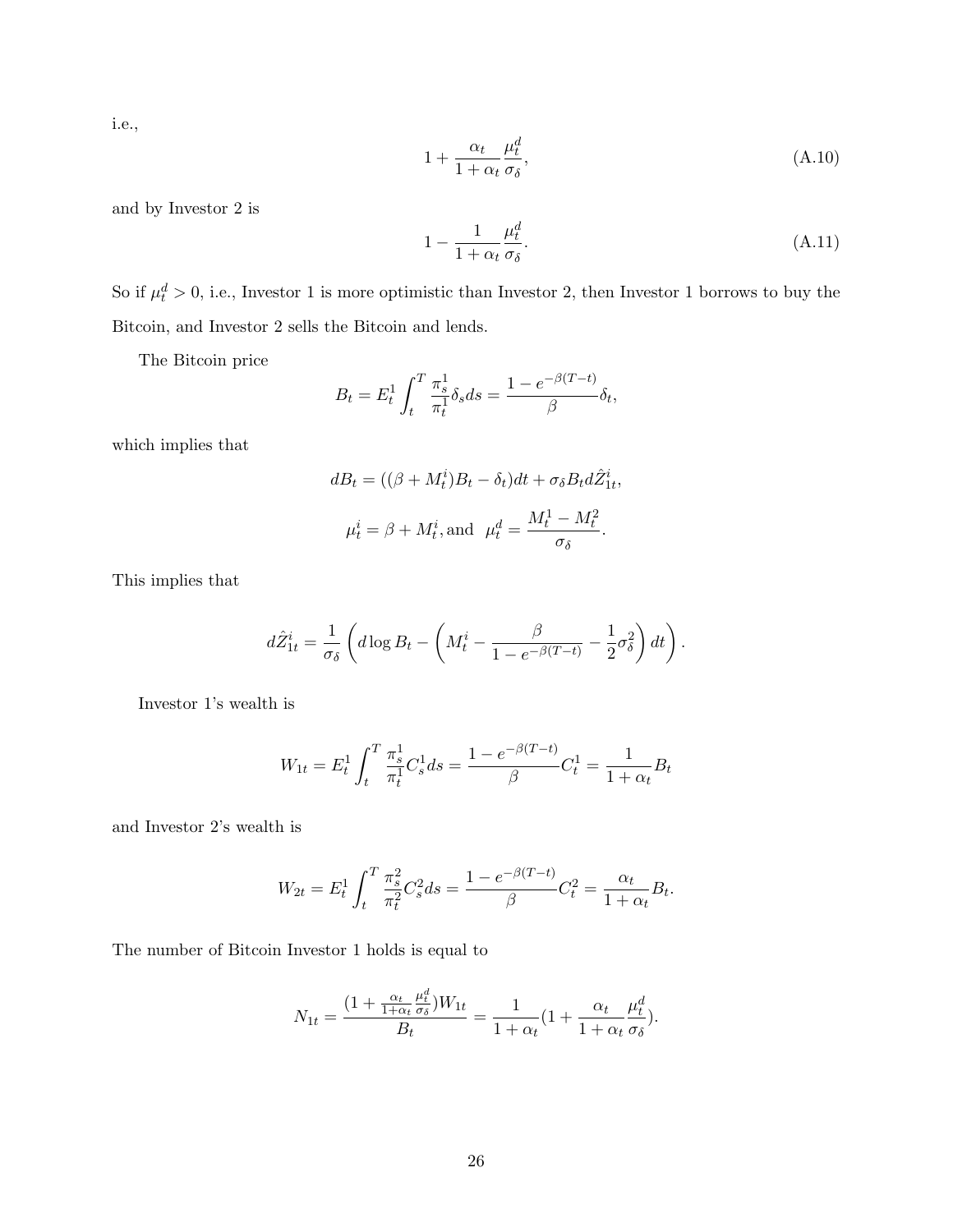The number of Bitcoin Investor 2 holds is equal to

$$
N_{2t} = \frac{(1 - \frac{1}{1 + \alpha_t} \frac{\mu_t^d}{\sigma_{\delta}})W_{2t}}{B_t} = \frac{\alpha_t}{1 + \alpha_t} (1 - \frac{1}{1 + \alpha_t} \frac{\mu_t^d}{\sigma_{\delta}}).
$$

We have

$$
\frac{\partial N_{1t}}{\partial \alpha_t} = \frac{-(1+\alpha_t) + (1-\alpha_t)\mu_t^d/\sigma_\delta}{(1+\alpha_t)^3},
$$

which is  $<0$  if and only if

$$
\alpha_t > \frac{\mu_t^d / \sigma_{\delta} - 1}{\mu_t^d / \sigma_{\delta} + 1}.
$$

Next we derive the expression of the conditional expectation  $M_t^i$  in the form of moving averages. We have

$$
dM_t^i = (a^i(t) - b^i(t)M_t^i)dt + c^i(t)d\log B_t,
$$
\n(A.12)

where

$$
a^{i}(t) = \lambda \bar{X} + \left(\frac{\beta}{1 - e^{-\beta(T - t)}} + \frac{1}{2}\sigma_{\delta}^{2}\right)c^{i}(t),
$$

$$
b^{i}(t) = \lambda + c^{i}(t), \quad c^{i}(t) = \frac{\sigma_{M}^{i}(t)}{\sigma_{\delta}}.
$$

Equation (A.12) implies that

$$
M_t^i = h^i(t) + \int_0^t f^i(u, t) d\log B_u,
$$

where

$$
h^{i}(t) = e^{-\int_{0}^{t} b^{i}(s)ds} \int_{0}^{t} a^{i}(u)e^{\int_{0}^{u} b^{i}(s)ds} du,
$$

and

$$
f^{i}(u,t) = c^{i}(u)e^{\int_{t}^{u}b^{i}(s)ds}.
$$
\n(A.13)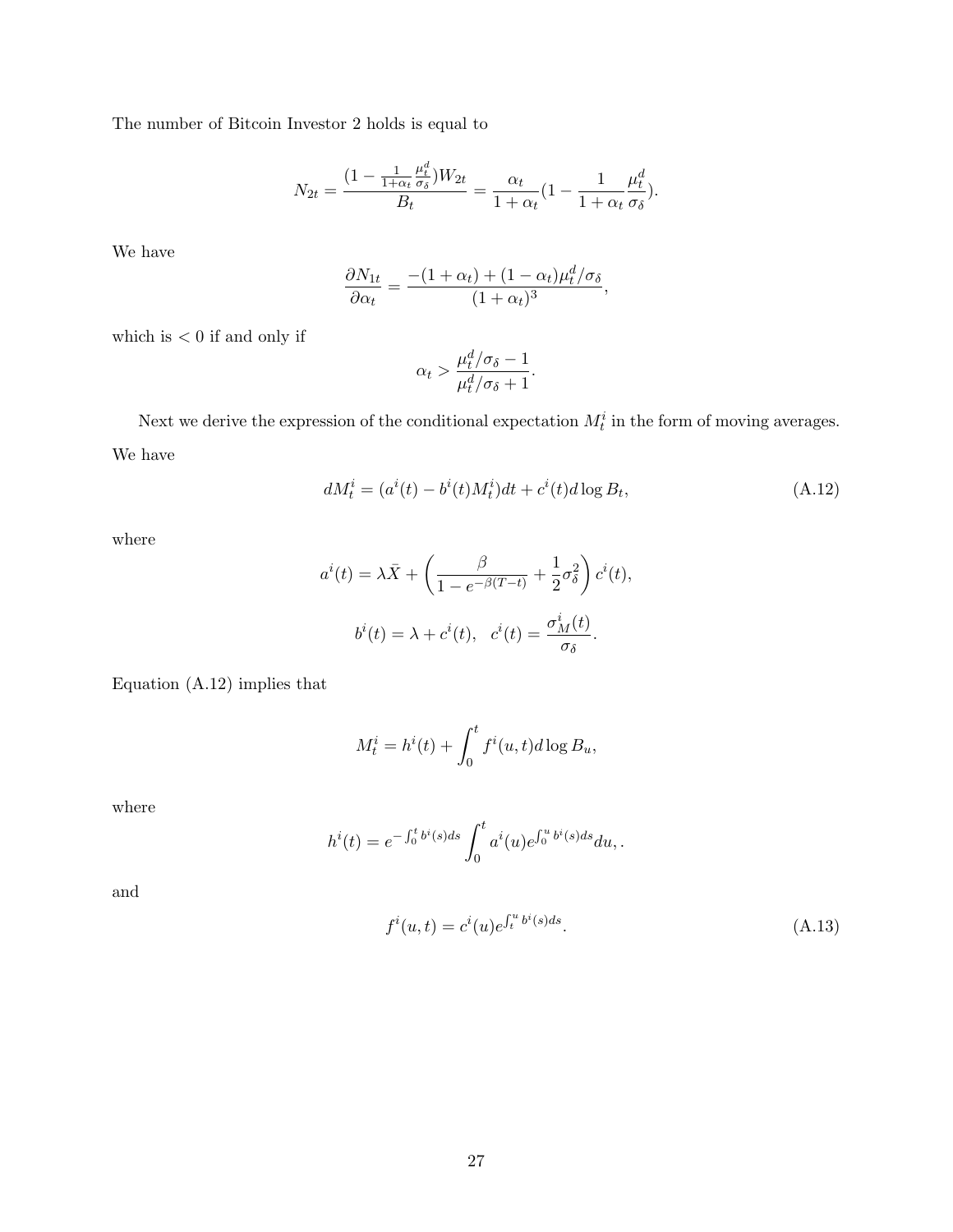Then by integration by parts, we have

$$
M_t^i = h^i(t) - f^i(0, t) \log B_0 + c^i(t) \log B_t - \int_0^t \log B_u df^i(u, t)
$$
  
= 
$$
h^i(t) + f^i(0, t) \log \frac{B_t}{B_0} + (f^i(t, t) - f^i(0, t)) \left( \log B_t - \frac{\int_0^t g^i(u, t) \log B_u du}{\int_0^t g^i(u, t) du} \right),
$$
(A.14)

where

$$
g^{i}(u,t) = \frac{\partial f^{i}(u,t)}{\partial u}.
$$
\n(A.15)

We show next that if Condition (8) is satisfied, then  $g^{i}(u,t) > 0$ . To prove this, we substitute  $f^{i}(u,t)$  in Equation (A.13) into (A.15) to obtain

$$
g^{i}(u,t) = \left(\frac{dc^{i}(u)}{du} + c^{i}(u)b^{i}(u)\right)e^{\int_{t}^{u}b^{i}(s)ds},
$$
\n(A.16)

thus we need to find condition for  $\frac{dc^i(u)}{du} + c^i(u)b^i(u) > 0$ . Note that

$$
\frac{dc^{i}(t)}{dt} = -2\lambda \left(c^{i}(t) - \rho \frac{\sigma_{X}}{\sigma_{\delta}}\right) + \frac{\sigma_{X}^{2}}{\sigma_{\delta}^{2}} - (c^{i}(t))^{2},\tag{A.17}
$$

and  $b^{i}(t) = \lambda + c^{i}(t)$ , we need to have the following condition

$$
c^{i}(t) < 2\rho \frac{\sigma_{X}}{\sigma_{\delta}} + \frac{\sigma_{X}^{2}}{\lambda \sigma_{\delta}^{2}}.\tag{A.18}
$$

Due to the dynamics of  $c^{i}(t)$  given in Equation (A.17), it can be proven that at  $c^{i}(t) = 2\rho \frac{\sigma_X}{\sigma_S}$  $\frac{\sigma_X}{\sigma_{\delta}} + \frac{\sigma_X^2}{\lambda \sigma_{\delta}^2},$  $\frac{dc^{i}(t)}{dt} < 0$ . This implies that as long as

$$
c^{i}(0) \le 2\rho \frac{\sigma_X}{\sigma_\delta} + \frac{\sigma_X^2}{\lambda \sigma_\delta^2},\tag{A.19}
$$

or equivalently,

$$
V^{i}(0) \leq \rho \sigma_{X} \sigma_{\delta} + \frac{\sigma_{X}^{2}}{\lambda}, \qquad (A.20)
$$

Condition (8) holds.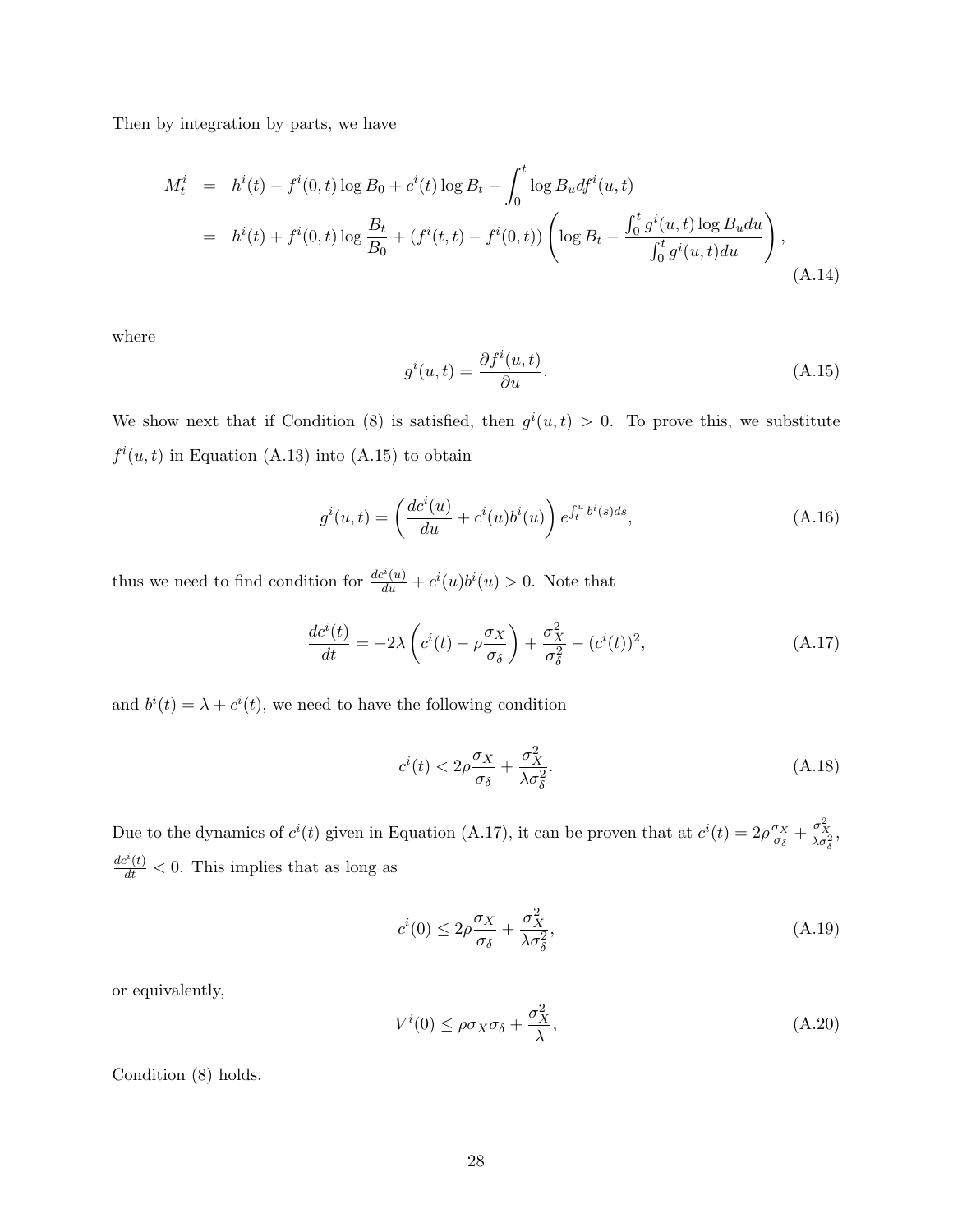Under Condition (8), the expression

$$
\frac{\int_0^t g^i(u,t) \log B_u du}{\int_0^t g^i(u,t) du}
$$
\n(A.21)

is a weighted average of  $log(B_u)$  over the interval [0, t]. In addition, by the definition of  $g^i(u, t)$ , this implies that

$$
f^i(t,t) - f^i(0,t) > 0
$$

for any t. This completes the proof of Proposition 1.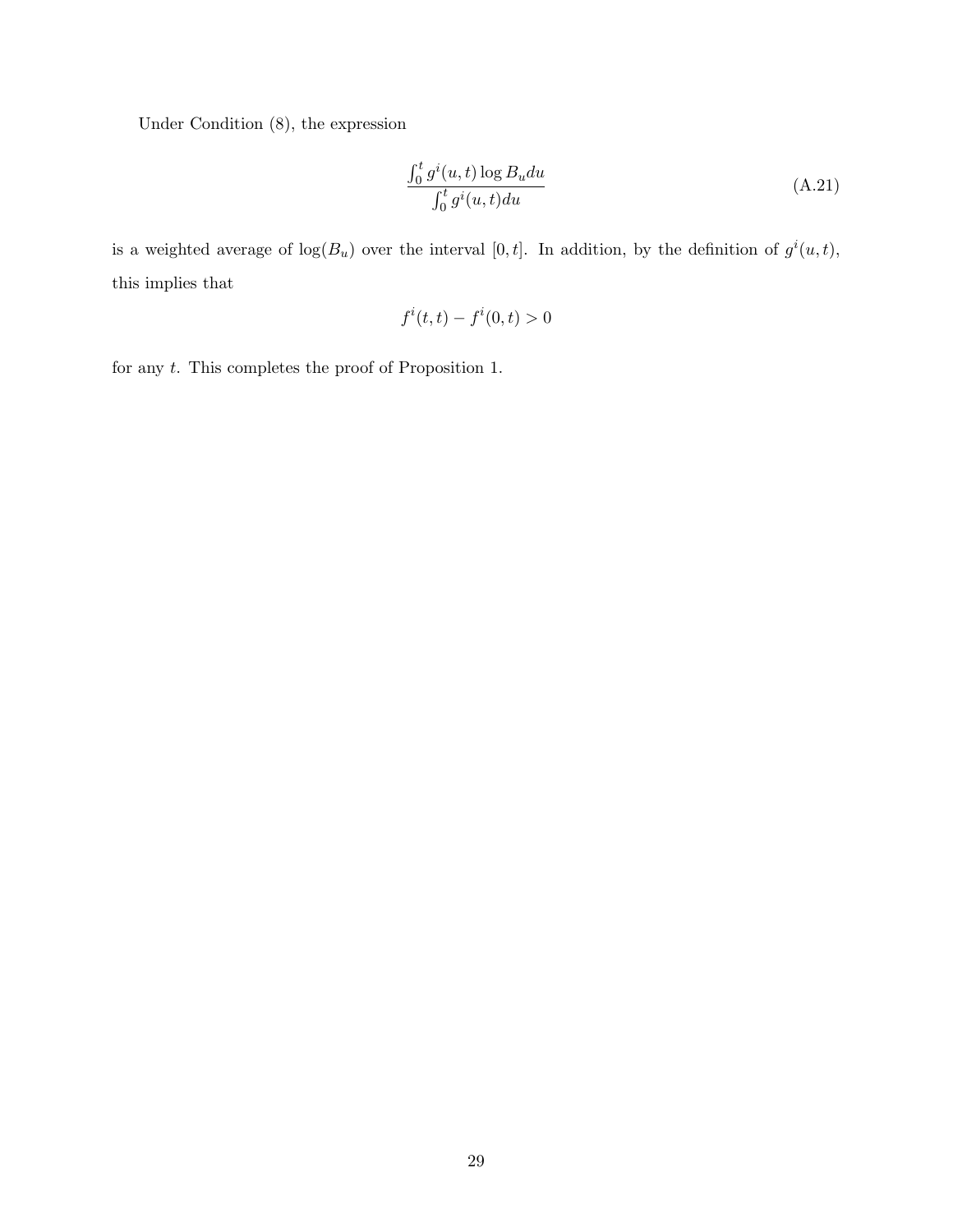# References

- Ang, A. and Bekaert, G. (2007), Stock return predictability: is it there?, Review of Financial Studies 20, 651–707.
- Athey, S., Parashkevov, I., Sarukkai, V. and Xia, J. (2016), Bitcoin pricing, adoption, and usage: Theory and evidence. Stanford University working paper.
- Balvers, R. and McDonald, B. (2018), Designing a global digital currency. Working paper.
- Banerjee, S., Kaniel, R. and Kremer, I. (2009), Price drift as an outcome of differences in higherorder beliefs, Review of Financial Studies 22, 3707–3734.
- Biais, B., Bisière, C., Bouvard, M. and Casamatta, C. (2018), The blockchain folk theorem. Toulouse School of Economics working paper.
- Bodie, Z., Kane, A. and Marcus, A. J. (2014), Investments, 10th edn, McGraw Hill, Ohio.
- Böhme, R., Christin, N., Edelman, B. and Moore, T. (2015), Bitcoin: Economics, technology, and governance, Journal of Economic Perspectives 29, 213238.
- Bolt, W. and van Oordt, M. R. C. (2016), On the value of virtual currencies. Bank of Canada working paper.
- Brock, W., Lakonishok, J. and LeBaron, B. (1992), Simple technical trading rules and the stochastic properties of stock returns, Journal of Finance 47, 17311764.
- Brogaard, J. and Detzel, A. (2015), The asset-pricing implications of government economic policy uncertainty, Management Science 61, 3–18.
- Brown, D. P. and Jennings, R. H. (1989), On technical analysis, *Review of Financial Studies* 2, 527551.
- Campbell, J. Y. and Thompson, S. B. (2008), Predicting excess stock returns out of sample: can anything beat the historical average?, Review of Financial Studies 21, 1509–1531.
- Campbell, J. Y. and Yogo, M. (2006), Efficient tests of stock return predictability, Journal of Financial Economics 81, 27–60.
- Catalini, C. and Gans, J. S. (2017), Some simple economics of the blockchain. MIT working paper.
- Cespa, G. and Vives, X. (2012), Dynamic trading and asset prices: Keynes vs. hayek, Review of Economic Studies 79, 539580.
- Chiarella, C., He, X.-Z. and Hommes, C. (2006), A dynamic analysis of moving average rules, Journal of Economic Dynamics and Control 30, 17291753.
- Chiu, J. and Koeppl, T. V. (2017), The economics of cryptocurrencies—bitcoin and beyond. Bank of Canada working paper.
- Cochrane, J. H. (2005), Asset Pricing, Princeton University Press, Princeton, N.J.
- Cochrane, J. H. (2008), The dog that did not bark: a defense of return predictability, Review of Financial Studies 21, 1533–1575.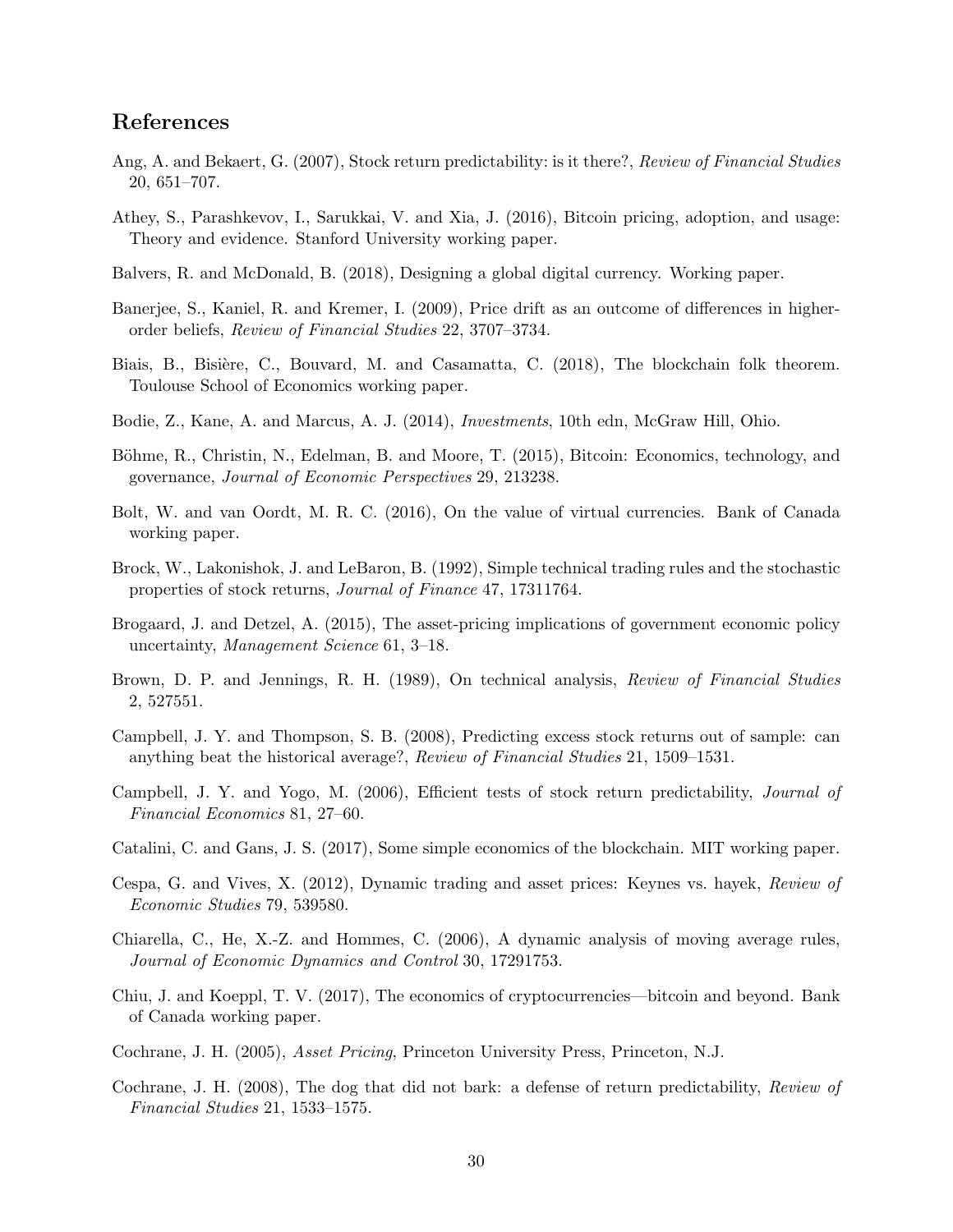- Cochrane, J. H., Longstaff, F. A. and Santa-Clara, P. (2008), Two trees, The Review of Financial Studies 21, 347–385.
- Cong, L. W. and He, Z. (2018), Blockchain disruption and smart contracts. University of Chicago working paper.
- Cox, J. C. and Huang, C. (1989), Optimal consumption and portfolio policies when asset prices follow a diffusion process, *Journal of Economic Theory* 49, 33–83.
- Detemple, J. B. (1986), Asset pricing in a production economy with incomplete information, *Journal* of Finance 41, 383–391.
- Detemple, J. B. (1991), Further results on asset pricing with incomplete information, *Journal of* Economic Dynamics and Control 15, 425–453.
- Dwyer, G. P. (2015), The economics of Bitcoin and similar private digital currencies, *Journal of* Financial Stability 17, 81–91.
- Easley, D., O'Hara, M. and Basu, S. (2017), From mining to markets: The evolution of bitcoin transaction fees. Cornell University working paper.
- Edmans, A., Goldstein, I. and Jiang, W. (2015), Feedback effects, asymmetric trading, and the limits to arbitrage , 105, 3766–3797.
- Eha, B. P. (2017), How Money Got Free, Oneworld Publications Ltd, London, UK.
- Fernández-Villaverde, J. and Sanches, D. (2017), Can currency competition work? University of Pennsylvania working paper.
- Ferson, W. E., Sarkissian, S. and Simin, T. T. (2003), Spurious regressions in financial economics?, Journal of Finance 58, 1393–1413.
- Foley, S., Karlsen, J. R. and Putnins, T. J. (2018), Sex, drugs, and bitcoin: How much illegal activity is financed through cryptocurrencies? Working paper.
- Gandal, N., Hamrick, J., Moore, T. and Oberman, T. (2018), Price manipulation in the bitcoin ecosystem, Journal of Monetary Economics (forthcoming).
- Gennotte, G. (1986), Optimal portfolio choice under incomplete information, Journal of Finance 41, 733–746.
- Goyal, A. and Welch, I. (2008), A comprehensive look at the empirical performance of equity premium prediction, Review of Financial Studies 21, 1455–1508.
- Griffin, J. M. and Shams, A. (2018), Is bitcoin really un-tethered? University of Texas working paper.
- Han, Y., Yang, K. and Zhou, G. (2013), A new anomaly: The cross-sectional profitability of technical analysis, Journal of Financial and Quantitative Analysis 48, 1433–1461.
- Han, Y., Zhou, G. and Zhu, Y. (2016), A trend factor: Any economic gains from using information over investment horizons?, Journal of Financial Economics 122, 352–375.
- Harvey, C. R. (2017), Bitcoin myths and facts. Duke University working paper.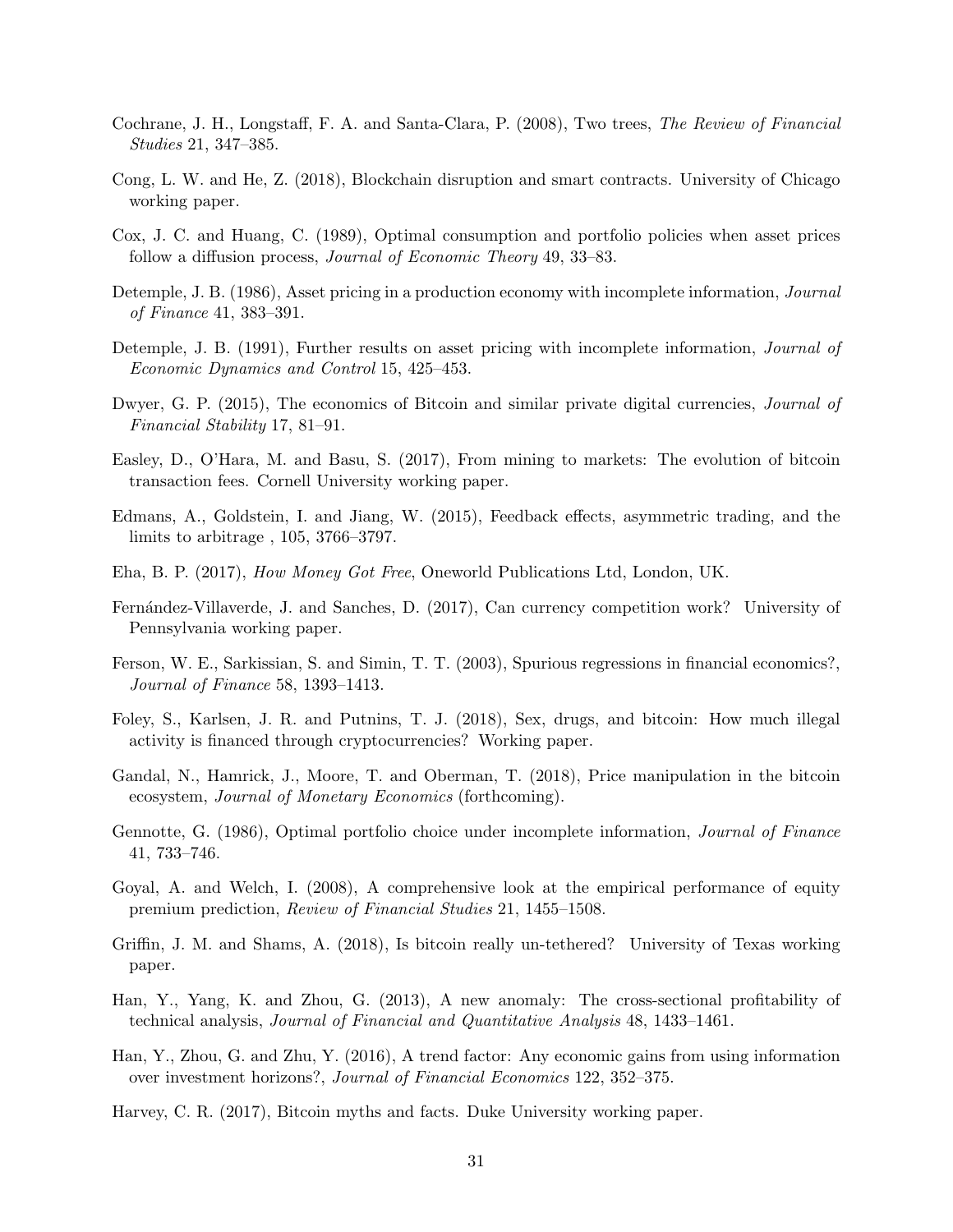- Hong, H. and Stein, J. C. (1999), A unified theory of underreaction, momentum trading, and overreaction in asset markets, Journal of Finance 54, 2143–2184.
- Huang, D., Jiang, F., Tu, J. and Zhou, G. (2015), Investor sentiment aligned: A powerful predictor of stock returns, Review of Financial Studies 28, 791–837.
- Huberman, G., Leshno, J. D. and Moallemi, C. C. (2017), Monopoly without a monopolist: An economic analysis of the bitcoin payment system. Columbia Business School working paper.
- Jermann, U. J. (2018), Bitcoin and cagan's model of hyperinflation. University of Pennsylvania working paper.
- Karpoff, J. M. (1987), The relation between price changes and trading volume: A survey, Journal of Financial and Quantitative Analysis 22, 109–126.
- Kelly, B. and Pruitt, S. (2013), Market expectations in the cross-section of present values, Journal of Finance 68, 1721–1756.
- Ledoit, O. and Wolf, M. (2008), Robust performance hypothesis testing with the sharpe ratio, Journal of Empirical Finance 15, 850 – 859.
- Lo, A. W. and Hasanhodzic, J. (2009), The heretics of finance: Conversations with leading practitioners of technical analysis. Bloomberg Press.
- Lo, A. W., Mamaysky, H. and Wang, J. (2000), Foundations of technical analysis: Computational algorithms, statistical inference, and empirical implementation, Journal of Finance 55, 1705– 1770.
- Malinova, K. and Park, A. (2017), Market design with blockchain technology. University of Toronto working paper.
- Marquering, W. and Verbeek, M. (2004), The economic value of predicting stock index returns and volatility, Journal of Financial and Quantitative Analysis 39, 407–429.
- Neely, C. J., Rapach, D. E., Tu, J. and Zhou, G. (2014), Forecasting the equity risk premium: The role of technical indicators, Management Science 60, 1772–1791.
- Ofek, E. and Richardson, M. (2003), Dotcom mania: The rise and fall of internet stock prices, The Journal of Finance 58, 1113 – 1137.
- Pagnotta, E. S. and Buraschi, A. (2018), An equilibrium valuation of bitcoin and decentralized network assets. Imperial College working paper.
- Pesaran, M. H. and Timmermann, A. (1995), Predictability of stock returns: Robustness and economic significance, Journal of Finance 50, 1201–1228.
- Pettenuzzo, D., Timmermann, A. and Valkanov, R. (2014), Forecasting stock returns under economic constraints, Journal of Financial Economics 114, 517 – 553.
- Pollack, D. (2017), Counting costs of bitcoin's big three drops of 2017. Cointegraph. https://cointelegraph.com/news/counting-costs-of-bitcoins-big-three-drops-of-2017
- Prat, J. and Walter, B. (2016), An equilibrium model of the market for bitcoin mining. CESifo working paper.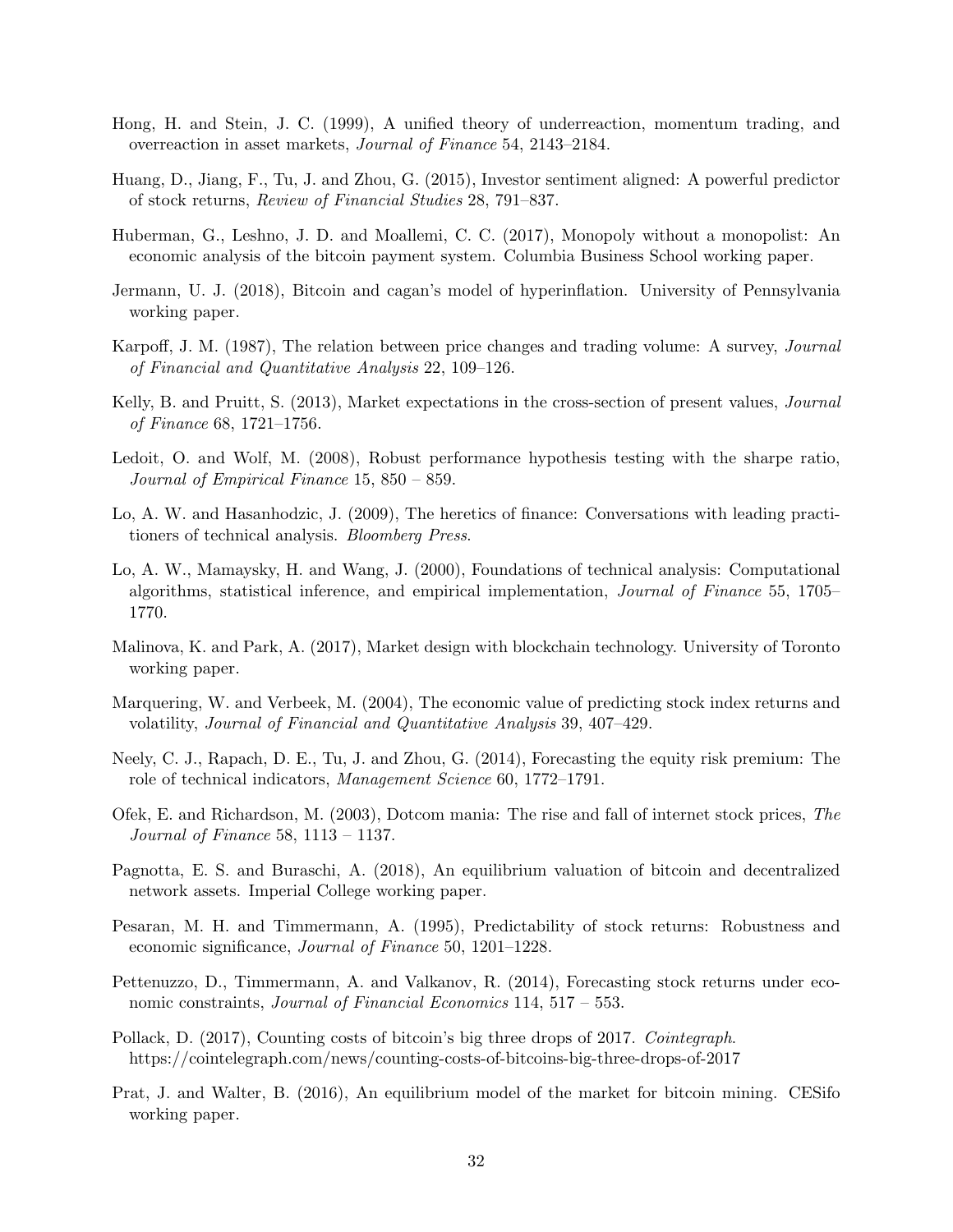- Rapach, D. E., Strauss, J. K. and Zhou, G. (2010), Out-of-sample equity premium prediction: combination forecasts and links to the real economy, Review of Financial Studies 23, 821–862.
- Roberts, J. J. (2017), 5 big bitcoin crashes: What we learned. Fortune. http://fortune.com/2017/09/18/bitcoin-crash-history
- Saleh, F. (2017), Blockchain without waste: Proof-of-stake. NYU working paper.
- Schwager, J. D. (1989), Market Wizards, John Wiley & Sons, Hoboken, New Jersey.
- Stambaugh, R. F. (1999), Predictive regressions, Journal of Financial Economics 54, 375–421.
- Timmermann, A. (2006), Forecast combinations, in G. Elliott, C. W. J. Granger and A. Timmermann, eds, Handbook of Economic Forecasting, Vol. 1, Elsevier, North-Holland, Amsterdam, chapter 4, 135–196.
- Treynor, J. L. and Ferguson, R. (1985), In defense of technical analysis, Journal of Finance 40, 757– 773.
- Yermack, D. (2013), Is bitcoin a real currency? an economic appraisal. NBER working paper.
- Yermack, D. (2017), Corporate governance and blockchains, Review of Finance 21, 7–31.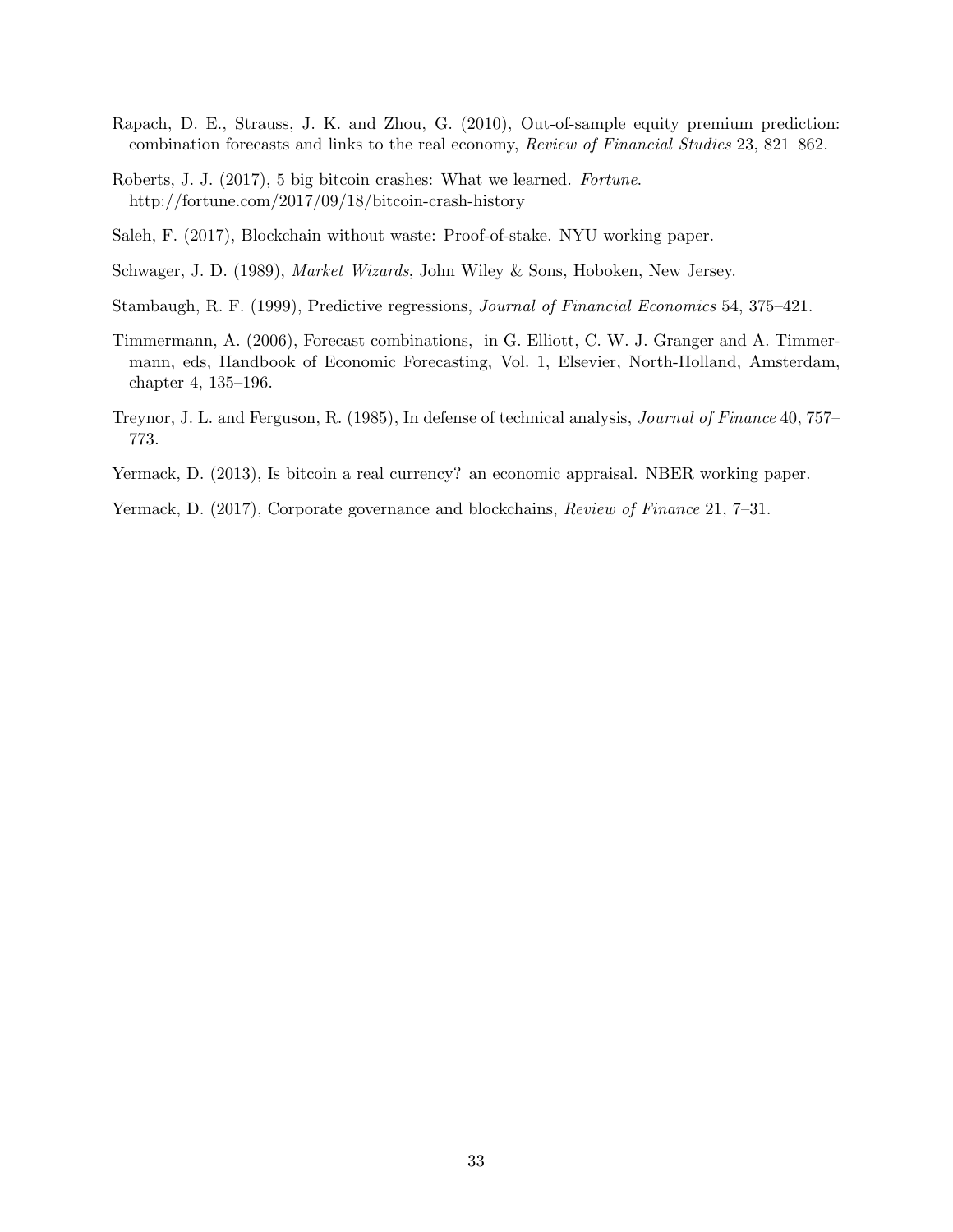

Figure 1: Dollar value of \$1 invested in Bitcoin or S&P500 on 7/18/2010 through 6/30/2018.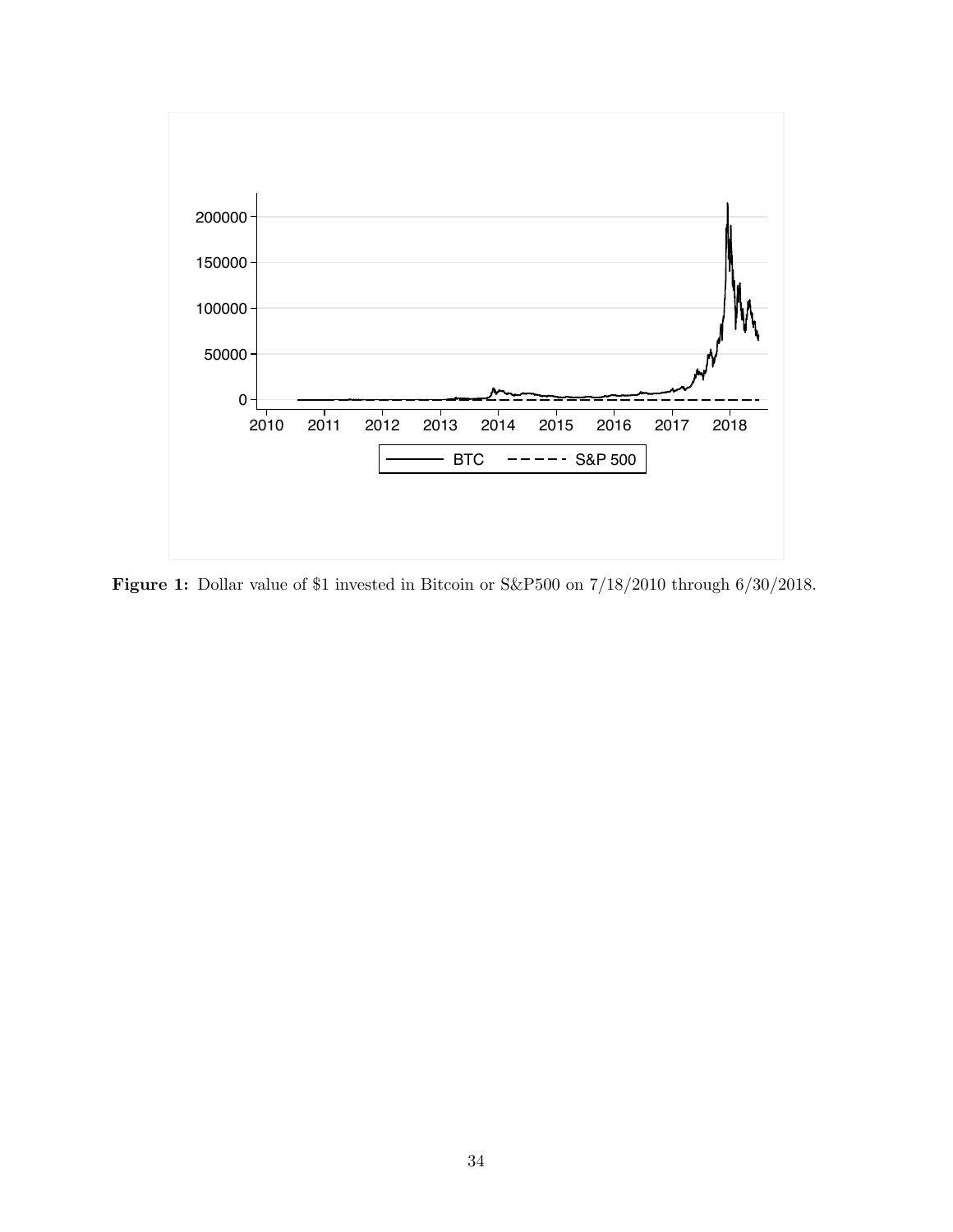

Figure 2: Conditional variance of Bitcoin returns and coefficient on pma(4) conditional on variance The top figure plots the exponentially weighted moving average variance  $(\sigma_t^2)$  of daily Bitcoin returns. The bottom figure depicts the predictive coefficient of  $pma_t(4)$   $(b+d \cdot \sigma_t^2)$  in the following regression estimated in Table 3:

$$
r_{t+1} = a + b \cdot pma_t(4) + c \cdot \sigma_t^2 + d \cdot \sigma_t^2 \cdot pma_t(4) + \varepsilon_{t+1}.\tag{1}
$$

The sample is 7/18/2010–6/30/2018.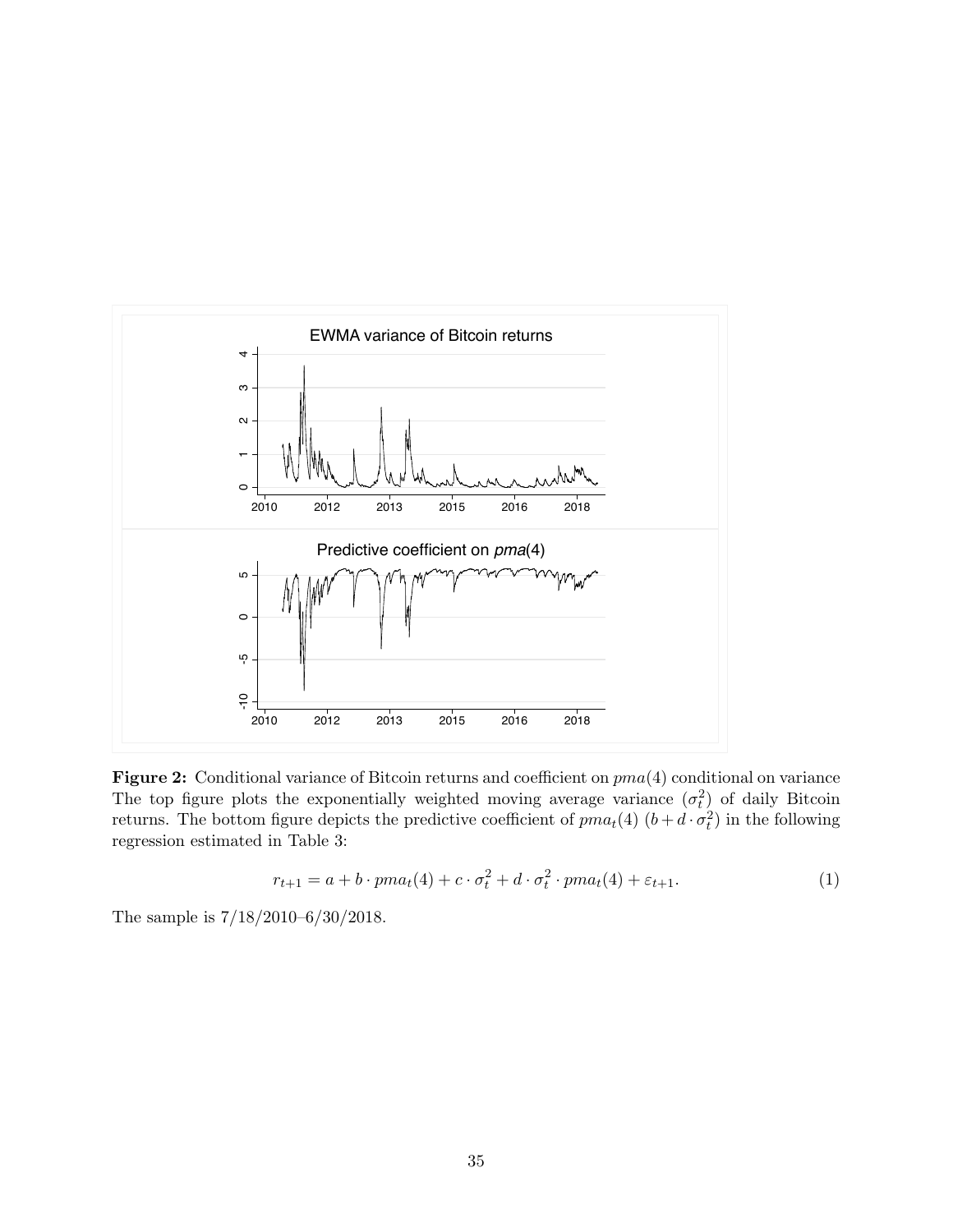

Panel (B): Drawdowns

Figure 3: Performance of investment in Bitcoin buy-and-hold and MA strategies. Panel A presents cumulative returns to \$1 invested in the buy-and-hold and MA(2) Bitcoin strategies over 7/18/2010–6/30/2018. Panel B presents drawdowns of each strategy in Panel A.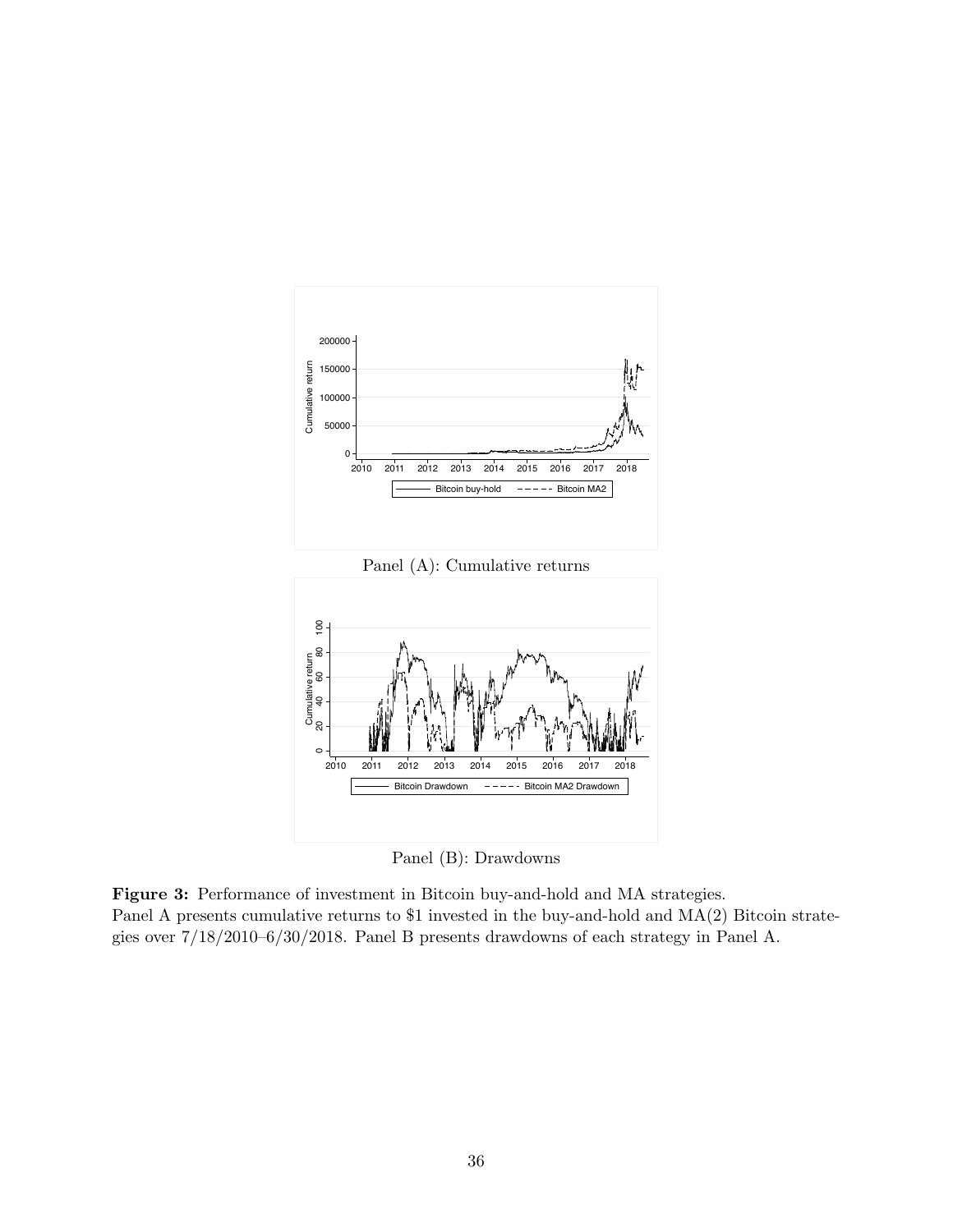

Panel (B): Drawdowns

Figure 4: Performance of investment in NASDAQ buy-and-hold and MA(2) strategies. Panel A presents cumulative returns to \$1 invested in the buy-and-hold and MA(2) NASDAQ strategies on 1/2/1996 through 12/30/2005. Panel B presents drawdowns of each strategy.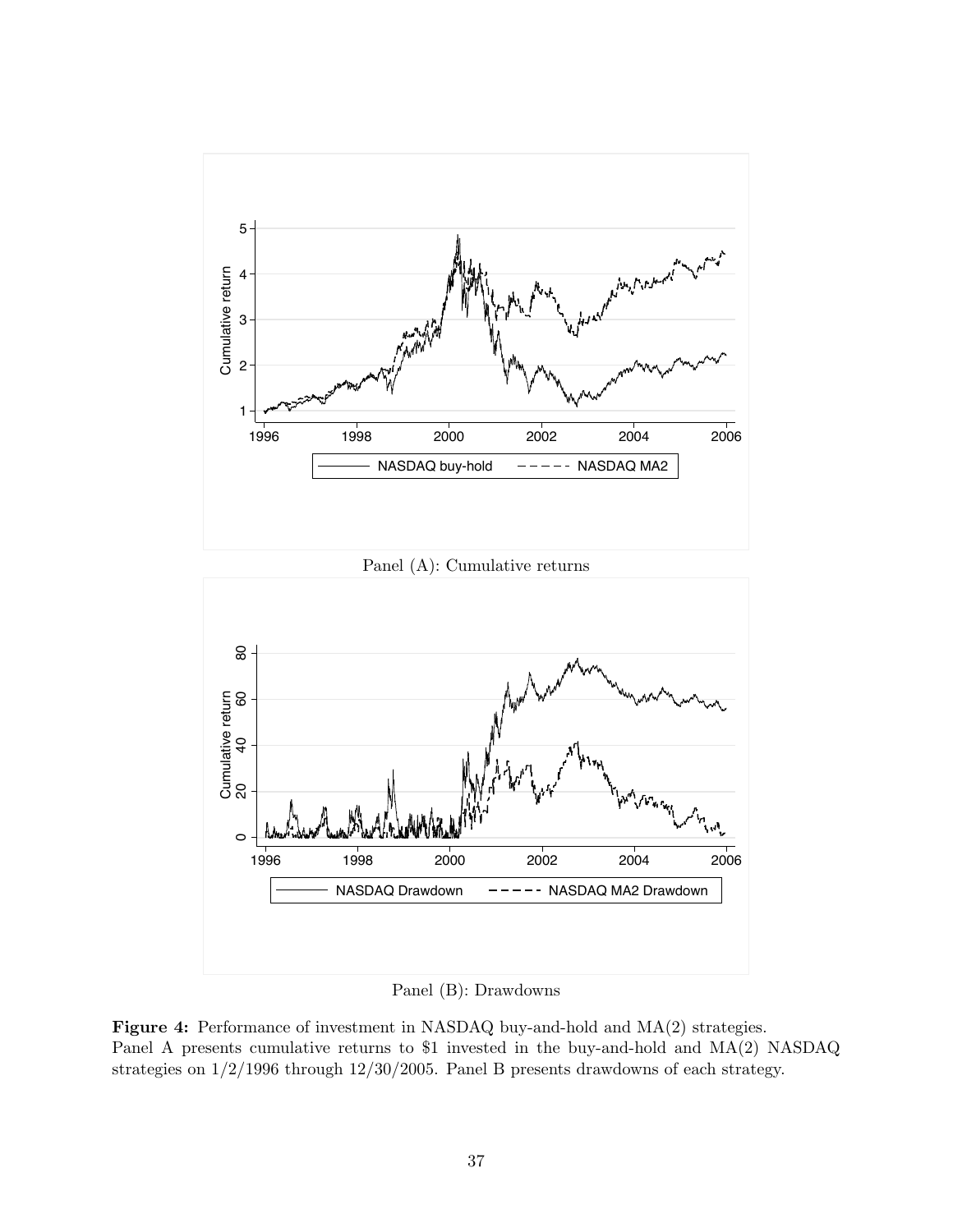### Table 1: Summary statistics

Panel A presents summary statistics of the returns in excess of the 1-day risk-free rate on Bitcoin (BTC) and the CRSP value-weighted index  $(MKT)$ . Means, standard deviations, and Sharpe ratios are annualized. Panel B presents summary statistics of other relevant variables. AR1 denotes the first-order autoregressive coefficient and  $p_{df}$  denotes the p-value from an augmented Dickey-Fuller test for the null of a unit root. The sample period is daily from 12/06/2010−6/30/2018. Bitcoin returns trade 7 days a week and have 2,766 observations during the sample period. Other variables are available only 5 days a week and have 1,976 observations during this period.

|             | Panel A: Returns |                                                                                                                                          |           |           |                 |          |      |          |  |  |  |  |  |
|-------------|------------------|------------------------------------------------------------------------------------------------------------------------------------------|-----------|-----------|-----------------|----------|------|----------|--|--|--|--|--|
|             | $Mean(\%)$       | $SD(\%)$<br>$Max(\%)$<br>$Min(\%)$<br>AR1<br>Kurtosis<br><b>Sharpe</b><br><b>Skewness</b><br>106.20<br>1.82<br>52.89<br>0.78<br>$-38.83$ |           |           |                 |          |      |          |  |  |  |  |  |
| BTC         | 193.18           | 14.97                                                                                                                                    | 0.05      |           |                 |          |      |          |  |  |  |  |  |
| <b>MKT</b>  | 13.65            | 8.04                                                                                                                                     | $-0.08$   |           |                 |          |      |          |  |  |  |  |  |
|             |                  | Panel B: Predictor variables                                                                                                             |           |           |                 |          |      |          |  |  |  |  |  |
|             | $Mean(\%)$       | $SD(\%)$                                                                                                                                 | $Min(\%)$ | $Max(\%)$ | <b>Skewness</b> | Kurtosis | AR1  | $p_{df}$ |  |  |  |  |  |
| <i>VIX</i>  | 16.30            | 5.53                                                                                                                                     | 9.14      | 48.00     | 2.05            | 8.36     | 0.95 | 0.00     |  |  |  |  |  |
| BILL        | 0.32             | 0.48                                                                                                                                     | $-0.02$   | 1.92      | 5.61            | 1.00     | 1.00 |          |  |  |  |  |  |
| <b>TERM</b> | 1.99             | 1.00                                                                                                                                     | 0.89      |           |                 |          |      |          |  |  |  |  |  |
| DEF         | 0.95             | 0.25                                                                                                                                     | 0.53      | 1.54      | 0.62            | 2.33     | 1.00 | 0.31     |  |  |  |  |  |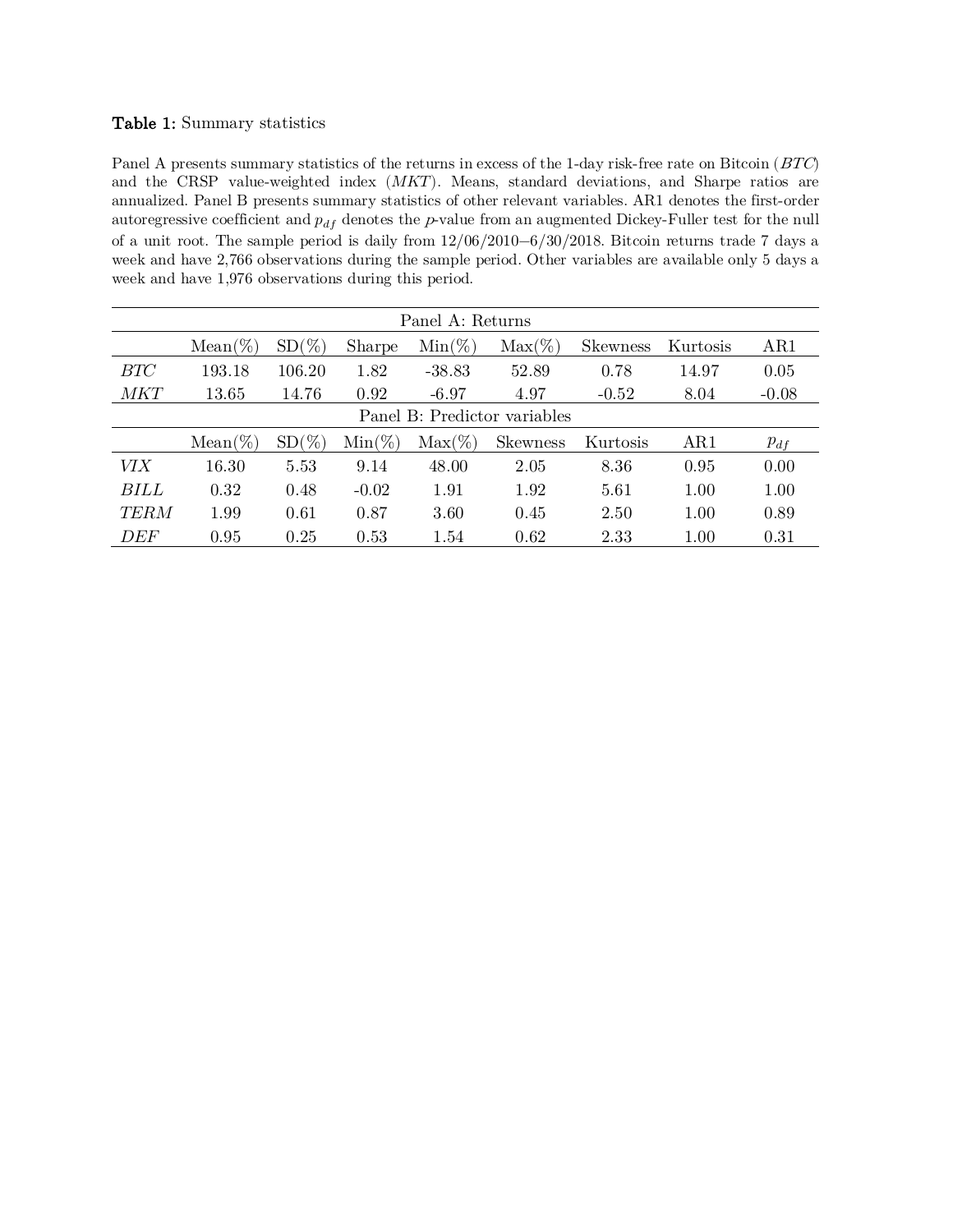### Table 2: In-sample predictability of Bitcoin returns

This table presents estimates of predictive regressions of the form:  $r_{t+1} = a + b'X_t + \epsilon_{t+1}$ , where  $r_{t+1}$ denotes the return on Bitcoin on business day  $t + 1$ . In Panel A, the predictors are the log price/moving average ratios,  $pma_t(L)$ , where L is the number of weeks, with 5 business days per week. We also extract the first three principal components ( $PC1, PC2, or PC3$ ) from the  $pma(L)$ . In columns (1) to (5) of Panel B, the predictors include these principal components along with the other return predictors  $(VIX, BILL, TERM, and DEF)$ . Column (6) of Panel B adds the three principal components. The sample period are business days  $12/06/2010-6/30/2018$  ( $n=1,976$ ). Heteroscedasticity-robust tstatistics are presented in parentheses.

|                |           |           |          |           | Panel A: 1-Day Predictability of Bitcoin returns by log moving average/price ratios |           |           |
|----------------|-----------|-----------|----------|-----------|-------------------------------------------------------------------------------------|-----------|-----------|
|                | (1)       | (2)       | (3)      | (4)       | (5)                                                                                 |           | (6)       |
| pma(1)         | 0.39      |           |          |           |                                                                                     | $PC1_{t}$ | $-0.01$   |
|                | (2.61)    |           |          |           |                                                                                     |           | $(-1.46)$ |
| pma(2)         |           | 0.40      |          |           |                                                                                     | $PC2_t$   | 2.64      |
|                |           | (2.67)    |          |           |                                                                                     |           | (2.86)    |
| pma(4)         |           |           | 0.42     |           |                                                                                     | $PC3_t$   | $-5.01$   |
|                |           |           | (2.81)   |           |                                                                                     |           | (1.82)    |
| pma(10)        |           |           |          | 0.46      |                                                                                     |           |           |
|                |           |           |          | (3.02)    |                                                                                     |           |           |
| pma(20)        |           |           |          |           | 0.45                                                                                |           |           |
|                |           |           |          |           | (3.00)                                                                              |           |           |
| Adj- $R^2$ (%) | 0.41      | 0.45      | 0.51     | $0.62\,$  | 0.64                                                                                |           | 1.88      |
|                |           |           |          |           | Panel B: 1-Day Predictability of Bitcoin returns by log moving average/price ratios |           |           |
|                | (1)       | (2)       | (3)      | (4)       | (5)                                                                                 |           | (6)       |
| VIX            | $-0.04$   |           |          |           | $-0.05$                                                                             |           | $-0.02$   |
|                | $(-1.33)$ |           |          |           | $(-1.30)$                                                                           |           | $(-0.34)$ |
| BILL           |           | $-0.11$   |          |           | 0.05                                                                                |           | 0.02      |
|                |           | $(-0.71)$ |          |           | (1.08)                                                                              |           | (1.91)    |
| <b>TERM</b>    |           |           | 0.34     |           | 0.34                                                                                |           | $-0.04$   |
|                |           |           | (1.01)   |           | $(-0.49)$                                                                           |           | $(-0.59)$ |
| DEF            |           |           |          | $-0.43$   | $-0.75$                                                                             |           | $-0.01$   |
|                |           |           |          | $(-1.68)$ | $(-1.85)$                                                                           |           | (1.53)    |
| PC1            |           |           |          |           |                                                                                     |           | $-0.01$   |
|                |           |           |          |           |                                                                                     |           | (2.32)    |
| PC3            |           |           |          |           |                                                                                     |           | 2.24      |
|                |           |           |          |           |                                                                                     |           | (2.50)    |
| PC3            |           |           |          |           |                                                                                     |           | $5.30\,$  |
|                |           |           |          |           |                                                                                     |           | (1.84)    |
| Adj- $R^2$ (%) | $0.01\,$  | $0.00\,$  | $0.00\,$ | $0.00\,$  | 0.20                                                                                |           | 1.82      |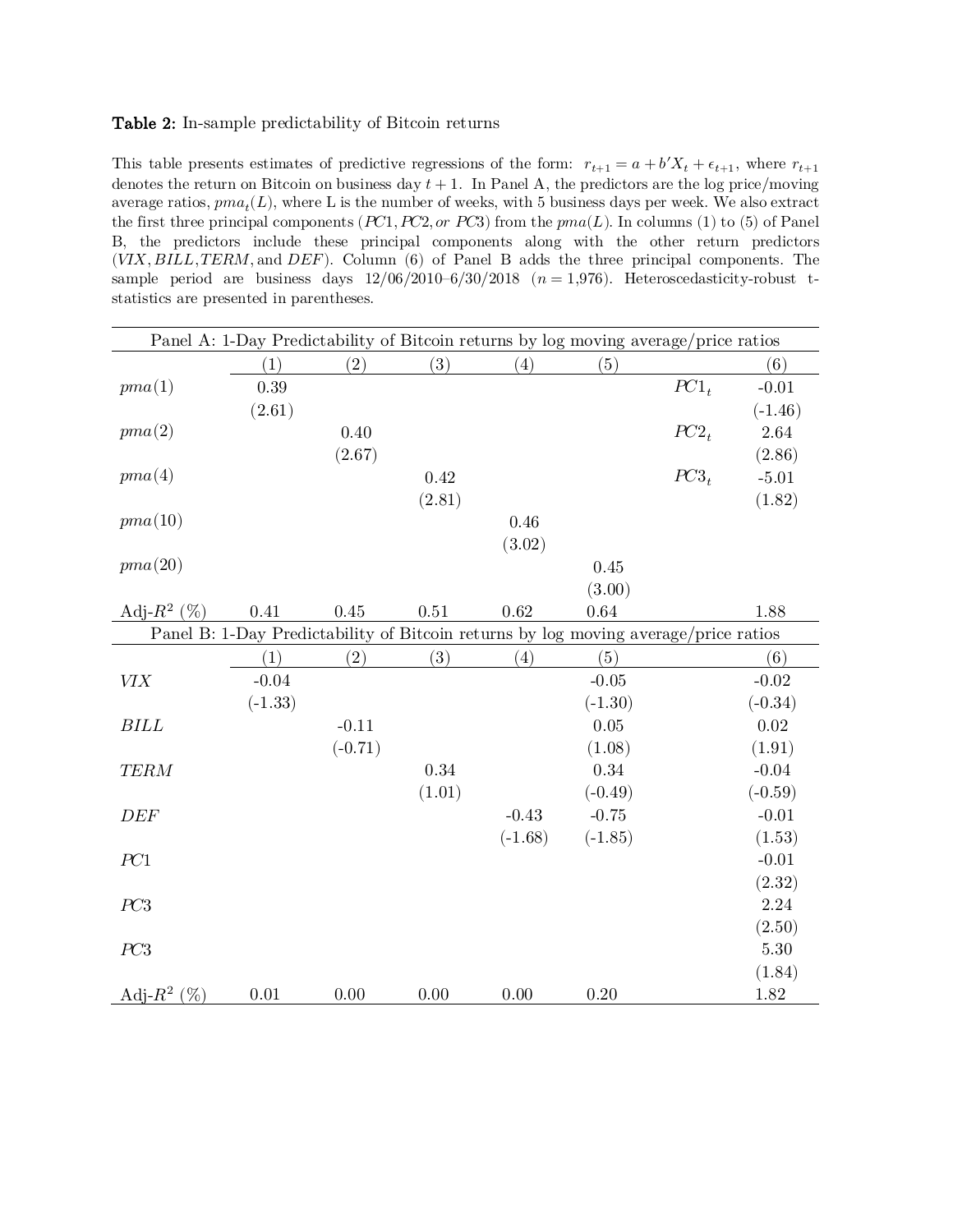### Table 3: In-sample predictability of Bitcoin returns conditional on variance

This table presents estimates of predictive regressions of the form:

 $r_{t+1} = a + b \cdot pma_t(L) + c \cdot \sigma_t^2 + d \cdot pma_t(L) \cdot \sigma_t^2 + \epsilon_{t+1},$ 

where  $r_{t+1}$  denotes the return on Bitcoin on day  $t + 1$ ,  $pma_t(L)$  denotes the log price-to-L-week moving average ratio, and  $\sigma_t^2$  denotes the exponential weighted moving average variance of Bitcoin returns. The  $\sigma_t^2$  are defined recursively as  $\sigma_t^2 = 0.94 \cdot \sigma_{t-1}^2 + 0.06 \cdot r_t^2$ . The sample period for the regression is 12/06/2010−6/30/2018 (n=2,766 using 7-day-per week observations). The initial  $\sigma_0^2$  is estimated as the sample variance of  $r_t$  over  $7/28/2010-12/05/2010$ . Heteroskedasticity-robust t-statistics are presented in parentheses. \*,\*\*\*,\*\*\*\* denotes  $10\%, 5\%, 1\%$  significance levels.

|                            | (1)        | (2)       | (3)                   | (4)       | (5)       |
|----------------------------|------------|-----------|-----------------------|-----------|-----------|
| $pma_t(1)$                 | $7.62**$   |           |                       |           |           |
|                            | (2.13)     |           |                       |           |           |
| $pma_t(1)\cdot \sigma_t^2$ | $-5.03$    |           |                       |           |           |
|                            | $(-1.31)$  |           |                       |           |           |
| $pma_t(2)$                 |            | $7.52***$ |                       |           |           |
|                            |            | (3.29)    |                       |           |           |
| $pma_t(2)\cdot \sigma_t^2$ |            | $-5.57**$ |                       |           |           |
|                            |            | $(-2.07)$ |                       |           |           |
| $pma_t(4)$                 |            |           | $5.81***$             |           |           |
|                            |            |           | (4.01)                |           |           |
| $pma_t(4)\cdot \sigma_t^2$ |            |           | $-3.95**$             |           |           |
|                            |            |           | $(-2.43)$             |           |           |
| $pma_t(10)$                |            |           |                       | $2.87***$ |           |
|                            |            |           |                       | (3.55)    |           |
| $pma_t(10)\cdot\sigma_t^2$ |            |           |                       | $-1.83**$ |           |
|                            |            |           |                       | $(-2.08)$ |           |
| $pma_t(20)$                |            |           |                       |           | $1.26***$ |
|                            |            |           |                       |           | (2.59)    |
| $pma_t(20)\cdot\sigma_t^2$ |            |           |                       |           | $-0.98$   |
|                            |            |           |                       |           | $(-1.56)$ |
| $\sigma_t^2$               | $1.04**$   | $1.28***$ | $1.50^{\ast\ast\ast}$ | $1.51***$ | $1.56**$  |
|                            | (2.12)     | (2.70)    | (2.97)                | (2.51)    | (2.24)    |
| Adj- $R^2$ (%)             | $\rm 0.93$ | 1.62      | $2.10\,$              | 1.77      | 1.09      |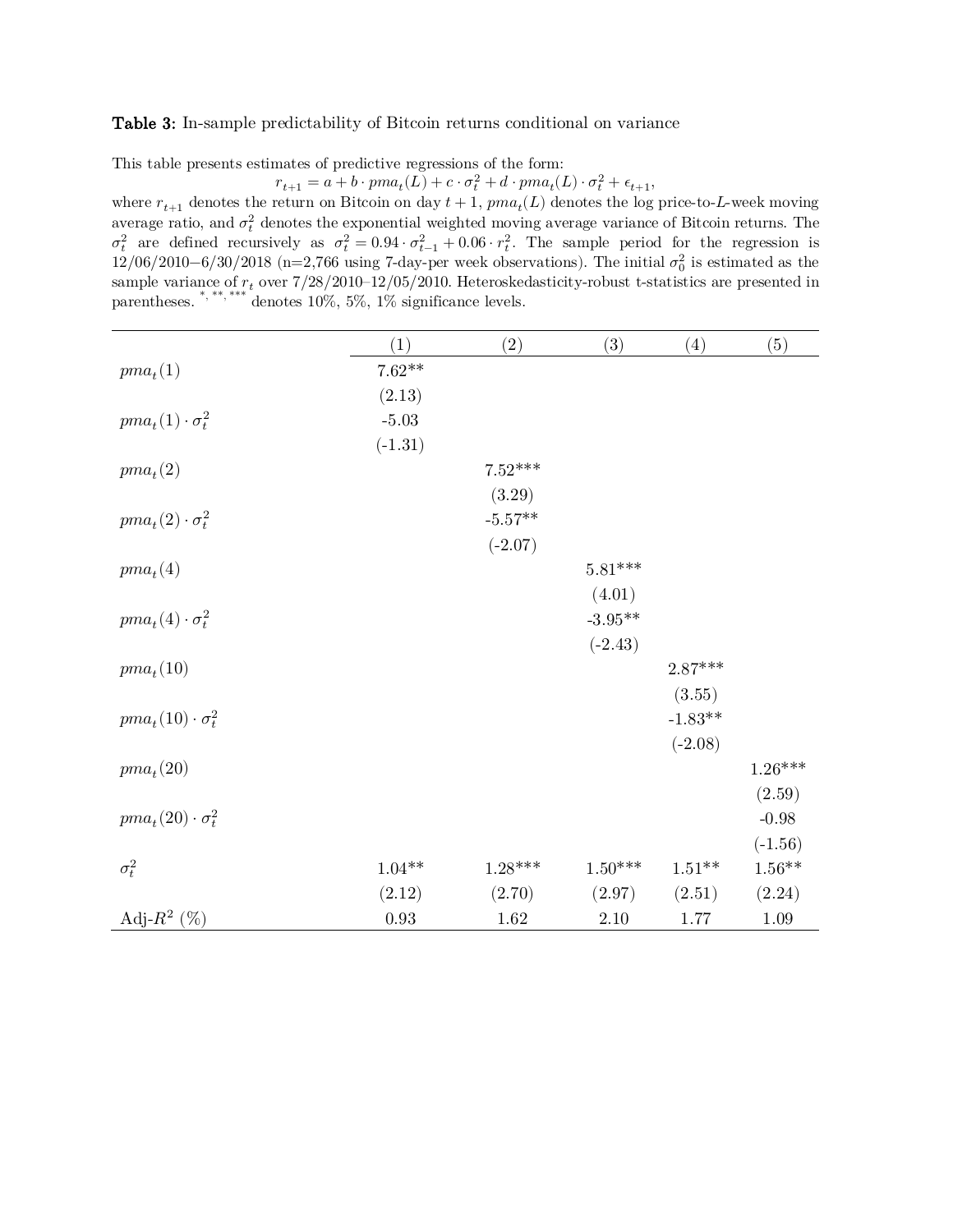### Table 4: Out-of-sample predictability of Bitcoin returns

Panels A and B present  $R_{OS}^2$  (out-of-sample  $R^2$ ) in percent for recursively estimated predictive regressions of the form:  $r_{t+1} = a + b'X_t + \epsilon_{t+1}$ , where  $r_{t+1}$  denotes day- $t+1$  return on Bitcoin. Both panels use 5-day-per week observations. In Panel A, the predictors are the  $pma(L)$  and in Panel B, they are  $VIX$ ,  $BILL$ ,  $DEF$ , and  $TERM$ . Panel C uses the 7-day-per-week-observations and forecasts one week returns  $(r_{t+1,t+7})$  using recursively estimated regressions of the form:  $r_{t+1,t+7} = a + b'X_t + \epsilon_{t+1,t+7}$ .  $T_0$ denotes the in-sample period as a percentage of the total sample. The MEAN is a simple combination forecast that averages the five moving average forecasts. The sample is 12/06/2010−6/30/2018 (n=1976 in Panels A and B; n=2766 for Panel C). \*, \*\*, \*\*\* denotes 10%, 5%, 1% significance levels using the Clark-West (2007) MSFE-adjusted statistic that tests the null of equal MSFE  $(R_{OS}^2=0)$  against the competing model that has a lower MSFE  $(R_{OS}^2>0)$ .

|         | Panel A: 1-day horizon, 5-day-per-week observations |          |             |                                                      |           |             |  |  |  |  |  |
|---------|-----------------------------------------------------|----------|-------------|------------------------------------------------------|-----------|-------------|--|--|--|--|--|
| $T_{0}$ | pma(1)                                              | pma(2)   | pma(4)      | pma(10)                                              | pma(20)   | MEAN        |  |  |  |  |  |
| 25%     | $-0.32$                                             | $-0.11$  | $0.70**$    | $1.01**$                                             | $0.72**$  | $0.83*$     |  |  |  |  |  |
| 50%     | $-0.73$                                             | $-0.27$  | 0.08        | $0.31**$                                             | $0.86***$ | $0.38*$     |  |  |  |  |  |
| 90%     | 0.94                                                | $1.13*$  | $1.51*$     | 0.81                                                 | 0.70      | $1.42*$     |  |  |  |  |  |
|         |                                                     |          |             | Panel B: 1-day horizon, 5-day-per-week observations  |           |             |  |  |  |  |  |
| $T_{0}$ | VIX                                                 | BILL     | <b>TERM</b> | DEF                                                  |           | MEAN        |  |  |  |  |  |
| 25%     | $-0.87$                                             | $-0.21$  | $-0.27$     | $-0.01$                                              |           | $-0.14$     |  |  |  |  |  |
| 50%     | $-1.07$                                             | 0.06     | $-0.06$     | $-0.03$                                              |           | $-0.13$     |  |  |  |  |  |
| 90%     | $-0.77$                                             | $-0.08$  | $-0.02$     | 0.17                                                 |           | $-0.10$     |  |  |  |  |  |
|         |                                                     |          |             | Panel C: 1-week horizon, 7-day-per-week observations |           |             |  |  |  |  |  |
| $T_0$   | pma(1)                                              | pma(2)   | pma(4)      | pma(10)                                              | pma(20)   | <b>MEAN</b> |  |  |  |  |  |
| 25%     | $-0.11$                                             | $0.84**$ | $3.67**$    | $3.71**$                                             | $1.66**$  | $3.08**$    |  |  |  |  |  |
| 50%     | $1.05**$                                            | $1.06**$ | $2.38***$   | $2.87**$                                             | $4.13**$  | $3.62**$    |  |  |  |  |  |
| 90%     | $2.70**$                                            | $2.32*$  | $2.57**$    | $1.07*$                                              | $1.66**$  | $1.92**$    |  |  |  |  |  |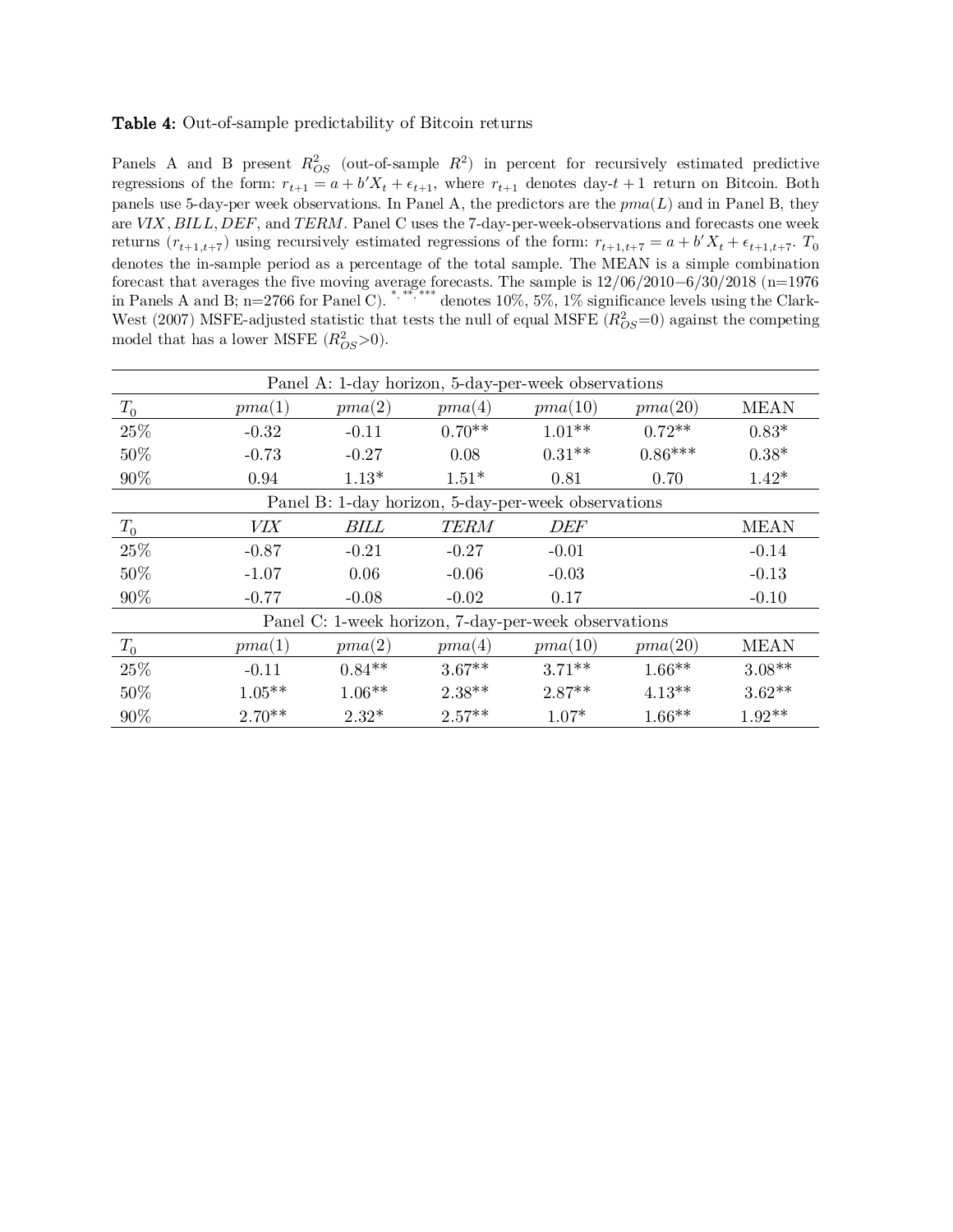### Table 5: Performance of Bitcoin trading strategies

This table presents summary statistics of the returns in excess of the 1-day risk-free rate on Bitcoin (BTC) and each of the  $MA(L)$  Bitcoin strategies, which take a long position in Bitcoin if  $pma_t(L) > 0$ , and the risk-free rate otherwise. EW denotes an equal-weighted portfolio of the individual  $MA(L)$ strategies. Means, standard deviations, and Sharpe ratios are annualized. The sample period is daily from  $12/06/2010-6/30/2018$  (7 days per week). Panel A presents full sample results  $(n=2,764)$ . Panels B and C, respectively, present results for the first  $(9/17/2010-8/28/2014, n=1,383)$  and second halves  $(9/18/2014-6/30/2018, n=1,383)$  of the sample. MDD denotes maximum drawdown. We use Ledoit and Wolf (2008) test of equality of Sharpe ratios that is robust to heteroskedasticity and serial correlation. \*, \*\*, \*\*\* denotes significance at the 10%, 5%, and 1% confidence levels, respectively.

|                                 | Panel A: Full-sample |           |                     |                      |           |          |           |           |  |  |
|---------------------------------|----------------------|-----------|---------------------|----------------------|-----------|----------|-----------|-----------|--|--|
|                                 | $Mean(\%)$           | $SD(\%)$  | Sharpe              | $Min(\%)$            | $Max(\%)$ | Skewness | Kurtosis  | $MDD(\%)$ |  |  |
| BTC                             | 193.18               | 106.20    | 1.82                | $-38.83$             | 52.89     | 0.78     | 14.97     | 89.48     |  |  |
| MA(1)                           | 196.54               | 79.33     | $2.48^{\ast\ast}$   | $-38.83$             | 52.89     | $2.12\,$ | 31.47     | 71.65     |  |  |
| MA(2)                           | 187.38               | 79.20     | $2.37***$           | $-38.83$             | 52.89     | $2.07\,$ | 31.27     | 64.43     |  |  |
| MA(4)                           | 187.34               | 82.67     | $2.27*$             | $-38.83$             | 52.89     | 1.63     | 29.21     | 69.66     |  |  |
| MA(10)                          | 195.70               | 88.50     | $2.21$ <sup>*</sup> | $-38.83$             | 52.89     | 1.59     | 24.99     | 70.28     |  |  |
| MA(20)                          | 188.77               | 94.96     | 1.99                | $-38.83$             | 52.89     | $1.27\,$ | 21.11     | 77.87     |  |  |
| $\ensuremath{\text{EW}}\xspace$ | 191.15               | 78.72     | $2.43***$           | $-38.83$             | 52.89     | $2.09\,$ | $31.31\,$ | 64.60     |  |  |
|                                 |                      |           |                     | Panel B: First-half  |           |          |           |           |  |  |
|                                 | $Mean(\%)$           | $SD(\%)$  | Sharpe              | $Min(\%)$            | $Max(\%)$ | Skewness | Kurtosis  | $MDD(\%)$ |  |  |
| <b>BTC</b>                      | 288.46               | 129.50    | 2.23                | $-38.83$             | 52.89     | 0.77     | 12.47     | 89.48     |  |  |
| MA(1)                           | 279.04               | 98.77     | $2.83^*$            | $-38.83$             | 52.89     | 1.85     | 24.58     | 71.65     |  |  |
| MA(2)                           | 272.33               | 99.01     | 2.75                | $-38.83$             | 52.89     | 1.88     | 24.32     | 64.43     |  |  |
| MA(4)                           | 277.63               | 104.11    | 2.67                | $-38.83$             | 52.89     | 1.45     | 22.16     | 69.66     |  |  |
| MA(10)                          | 309.57               | 110.78    | $2.79^{**}$         | $-38.83$             | 52.89     | 1.48     | 19.20     | 70.28     |  |  |
| MA(20)                          | 271.54               | 118.56    | $2.29*$             | $-38.83$             | 52.89     | 1.17     | 16.26     | 77.87     |  |  |
| $\mathop{\rm EW}$               | 282.02               | 99.41     | $2.84$ **           | $-38.83$             | 52.89     | 1.85     | 23.54     | 64.60     |  |  |
|                                 |                      |           |                     | Panel C: Second-half |           |          |           |           |  |  |
|                                 | $Mean(\%)$           | $SD(\%)$  | Sharpe              | $Min(\%)$            | $Max(\%)$ | Skewness | Kurtosis  | $MDD(\%)$ |  |  |
| BTC                             | 97.89                | 75.80     | 1.29                | $-21.90$             | 25.41     | 0.10     | 8.14      | 69.77     |  |  |
| MA(1)                           | 114.03               | 52.90     | $2.16^{**}$         | $-11.13$             | 25.41     | 1.68     | 16.37     | 32.82     |  |  |
| MA(2)                           | 102.43               | $52.02\,$ | $1.97*$             | $-11.13$             | 22.97     | $1.02\,$ | 12.81     | 37.27     |  |  |
| MA(4)                           | 97.05                | 52.81     | 1.84                | $-14.24$             | 22.97     | 0.66     | 12.24     | 43.85     |  |  |
| MA(10)                          | 81.83                | 57.67     | 1.42                | $-16.73$             | 22.97     | 0.13     |           | 56.33     |  |  |
| MA(20)                          | 106.01               | 62.82     | 1.69                | $-16.73$             | 25.41     | 0.41     | 12.03     | 58.44     |  |  |
| $\ensuremath{\text{EW}}$        | 100.27               | 49.70     | $2.02***$           | $-11.13$             | 22.97     | $1.00\,$ | 12.10     | 40.05     |  |  |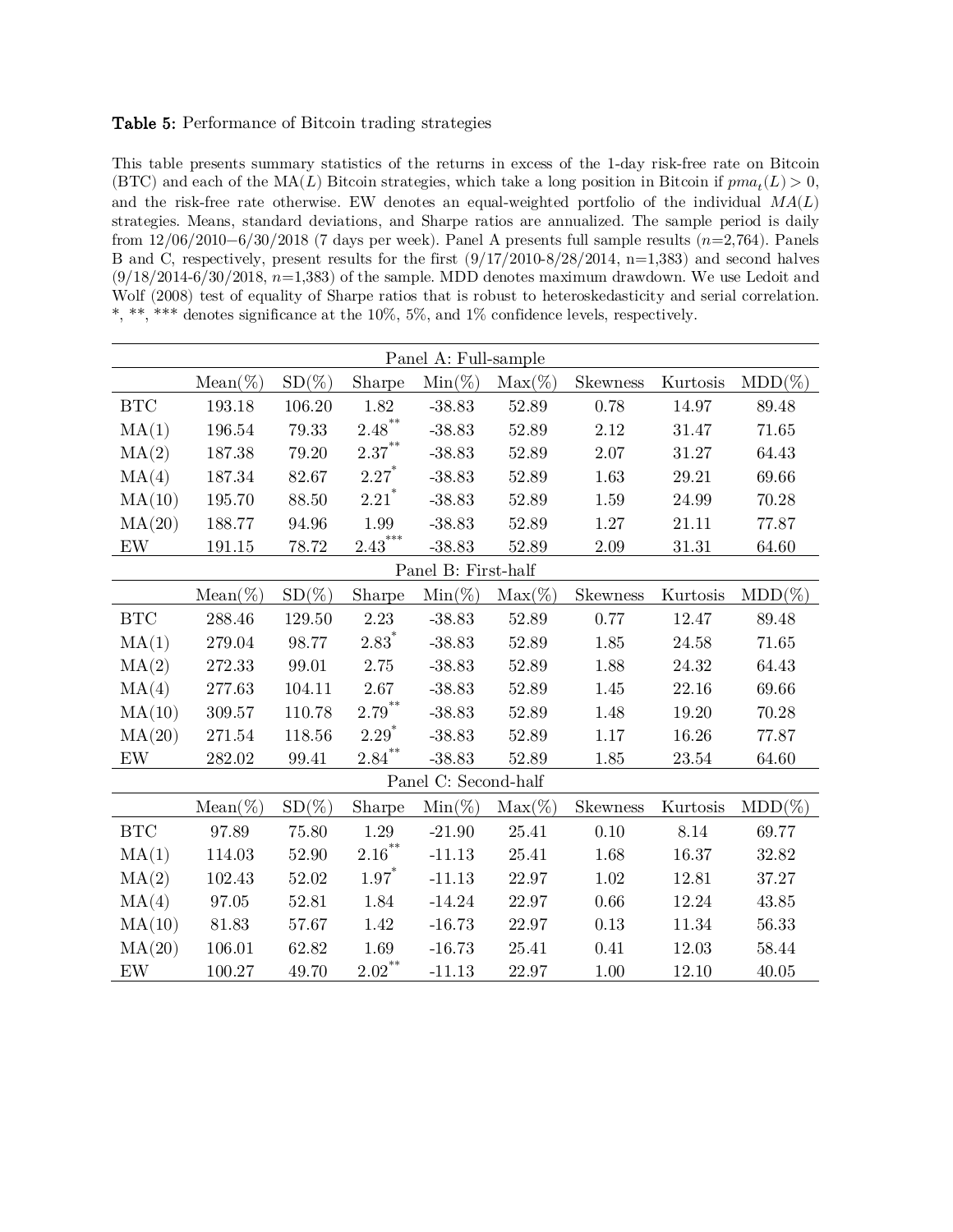### Table 6: Returns to Bitcoin when MA strategies are invested vs not invested

This table presents average returns to Bitcoin on days when the  $MA(L)$  strategy defined in the column heading is long Bitcoin (IN) and days when the strategy is not (OUT). The sample period is daily from  $12/06/2010-6/30/2018$ . Panel A presents full sample results  $(n=2,766)$ . Panels B and C, respectively, present results for the first and second halves  $(n=1,383)$  of the sample. Units are  $(\%/day)$ .

| Panel A: Full sample |                                                         |         |                      |      |         |      |  |  |  |  |  |
|----------------------|---------------------------------------------------------|---------|----------------------|------|---------|------|--|--|--|--|--|
|                      | MA(20)<br>MA(2)<br>MA(1)<br>MA(10)<br>MA(4)<br>All Days |         |                      |      |         |      |  |  |  |  |  |
| <b>OUT</b>           | 0.53                                                    | $-0.02$ | 0.04                 | 0.04 | $-0.02$ | 0.04 |  |  |  |  |  |
| IN                   |                                                         | 0.92    | 0.87                 | 0.88 | 0.82    | 0.72 |  |  |  |  |  |
| Panel B: First half  |                                                         |         |                      |      |         |      |  |  |  |  |  |
| <b>OUT</b>           | 0.79                                                    | 0.07    | 0.11                 | 0.07 | $-0.17$ | 0.20 |  |  |  |  |  |
| IN                   |                                                         | 1.25    | 1.25                 | 1.3  | 1.27    | 0.96 |  |  |  |  |  |
|                      |                                                         |         | Panel C: Second Half |      |         |      |  |  |  |  |  |
| <b>OUT</b>           | 0.27<br>0.01<br>$-0.03$<br>0.12<br>$-0.10$<br>$-0.07$   |         |                      |      |         |      |  |  |  |  |  |
| ΙN                   |                                                         | 0.56    | 0.49                 | 0.45 | 0.35    | 0.43 |  |  |  |  |  |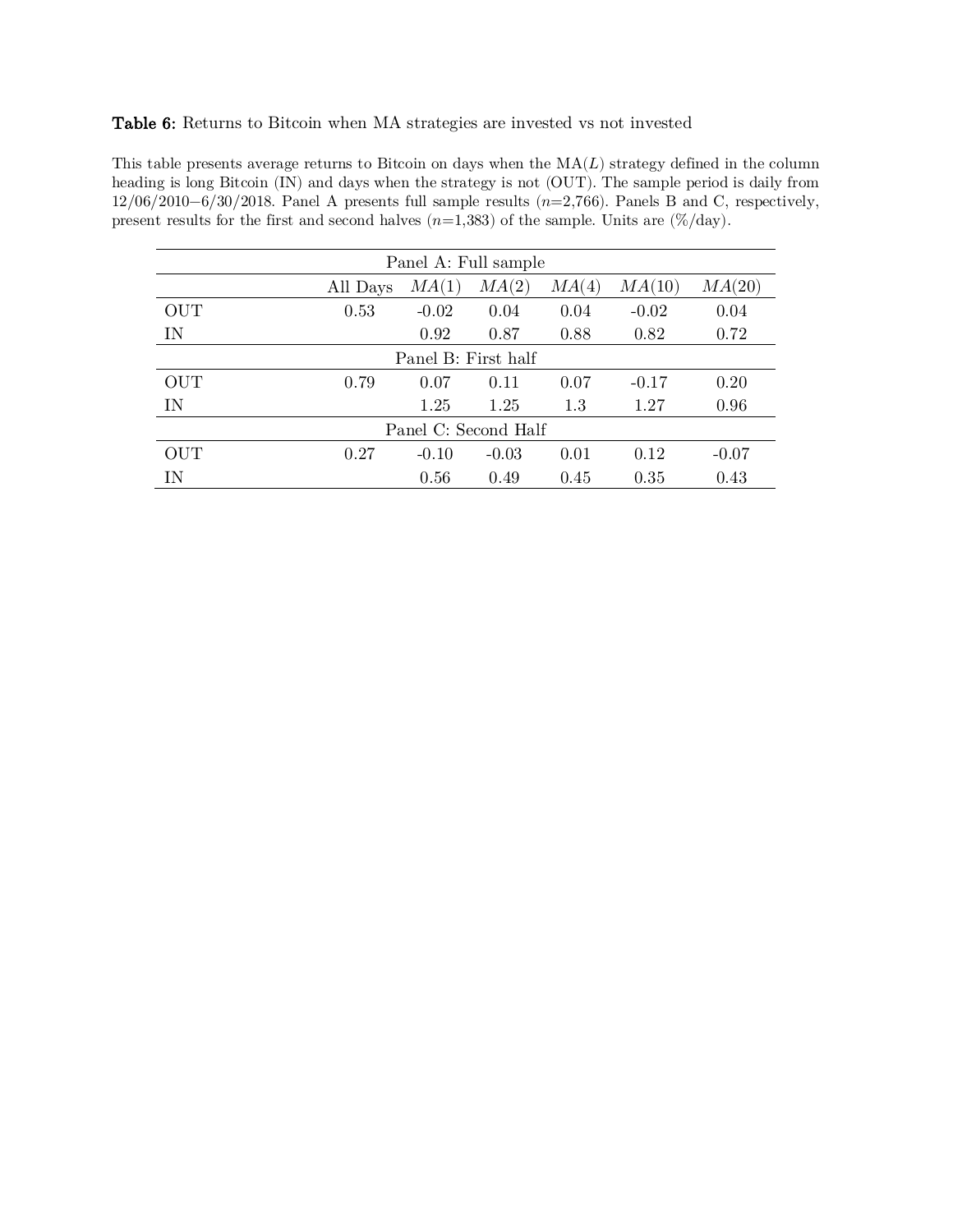Table 7: Alphas of MA Bitcoin strategies relative to buy-and-hold benchmark and other asset classes

Panels A and B present regressions of the form:  $rx_t^{MA(L)} = \alpha + \beta_{BTC} \cdot rx_t + \epsilon_t$ , where  $rx_t$  denotes the day-t buy-and-hold excess return on Bitcoin and  $rx_t^{\text{MA}(L)}$  denotes the excess return on the  $\text{MA}(L)$  Bitcoin strategy. Beneath each regression is the Sharpe ratio and appraisal ratio of the MA strategy as well as the utility gain from access to  $rx_t^{\text{MA}(L)}$  in addition to  $rx_t$ . EW denotes an equal-weighted portfolio of the MA strategies. Panel A also reports the average daily turnover (TO) of the MA strategies, the oneway transaction cost (FEE) that would be required to eliminate the alpha of the MA strategy, and the percentage of days when the return on the strategy is at least that of Bitcoin  $(WIN(\%))$ . Panel A presents results for the full sample period  $(12/06/2010-6/30/2018, n=2,766)$ . Panel B presents results for the second half of the sample (n=1,383). Heteroskedasticity-robust t-statistics are below point estimates in parentheses. \*, \*\*, \*\*\* denotes significance at the 10%, 5%, and 1% confidence levels, respectively.

|                           |           |           | Panel A: Full-sample           |           |           |           |
|---------------------------|-----------|-----------|--------------------------------|-----------|-----------|-----------|
|                           | MA(1)     | MA(2)     | MA(4)                          | MA(10)    | MA(20)    | EW        |
| $\beta_{BTC}$             | $0.56***$ | $0.56***$ | $0.61^{***}\,$                 | $0.69***$ | $0.80***$ | $0.64***$ |
|                           | (15.65)   | (15.52)   | (17.70)                        | (23.02)   | (34.57)   | (24.08)   |
| $\alpha(\%)$              | $0.24***$ | $0.22***$ | $0.19***$                      | $0.17***$ | $0.09**$  | $0.18***$ |
|                           | (4.66)    | (4.21)    | (3.75)                         | (3.37)    | (2.12)    | (4.71)    |
| $\mathbb{R}^2$            | $0.56\,$  | 0.56      | 0.61                           | 0.69      | 0.80      | 0.75      |
| Appraisal                 | 1.68      | 1.52      | 1.35                           | 1.26      | 0.81      | 1.71      |
| Utility $\text{gain}(\%)$ | 85.53     | 69.39     | 55.45                          | 47.84     | 19.70     | 88.15     |
| $TO(\%)$                  | 17.62     | 10.35     | 6.15                           | 2.93      | 1.37      | 7.68      |
| $FEE(\%)$                 | 1.38      | 2.12      | 3.13                           | 5.75      | 6.85      | 2.39      |
| $\text{WIN}(\% )$         | 78.80     | 79.85     | 80.07                          | 83.21     | 86.32     | 67.33     |
|                           |           |           | Panel B: Second-half subsample |           |           |           |
|                           | MA(1)     | MA(2)     | MA(4)                          | MA(10)    | MA(20)    | EW        |
| $\beta_{BTC}$             | $0.49***$ | $0.47***$ | $0.49***$                      | $0.58***$ | $0.69***$ | $0.54***$ |
|                           | (12.84)   | (12.51)   | (12.76)                        | (14.70)   | (19.56)   | (19.29)   |
| $\alpha(\%)$              | $0.18***$ | $0.15***$ | $0.14**$                       | 0.07      | $0.11**$  | $0.13***$ |
|                           | (3.41)    | (2.90)    | (2.54)                         | (1.31)    | (2.10)    | (3.27)    |
| $\mathbb{R}^2$            | 0.49      | 0.47      | 0.48                           | 0.58      | 0.69      | 0.68      |
| Appraisal                 | 1.75      | 1.49      | 1.31                           | 0.67      | 1.10      | 1.69      |
| Utility $\text{gain}(\%)$ | 183.90    | 132.81    | 102.43                         | 27.17     | 72.90     | 170.74    |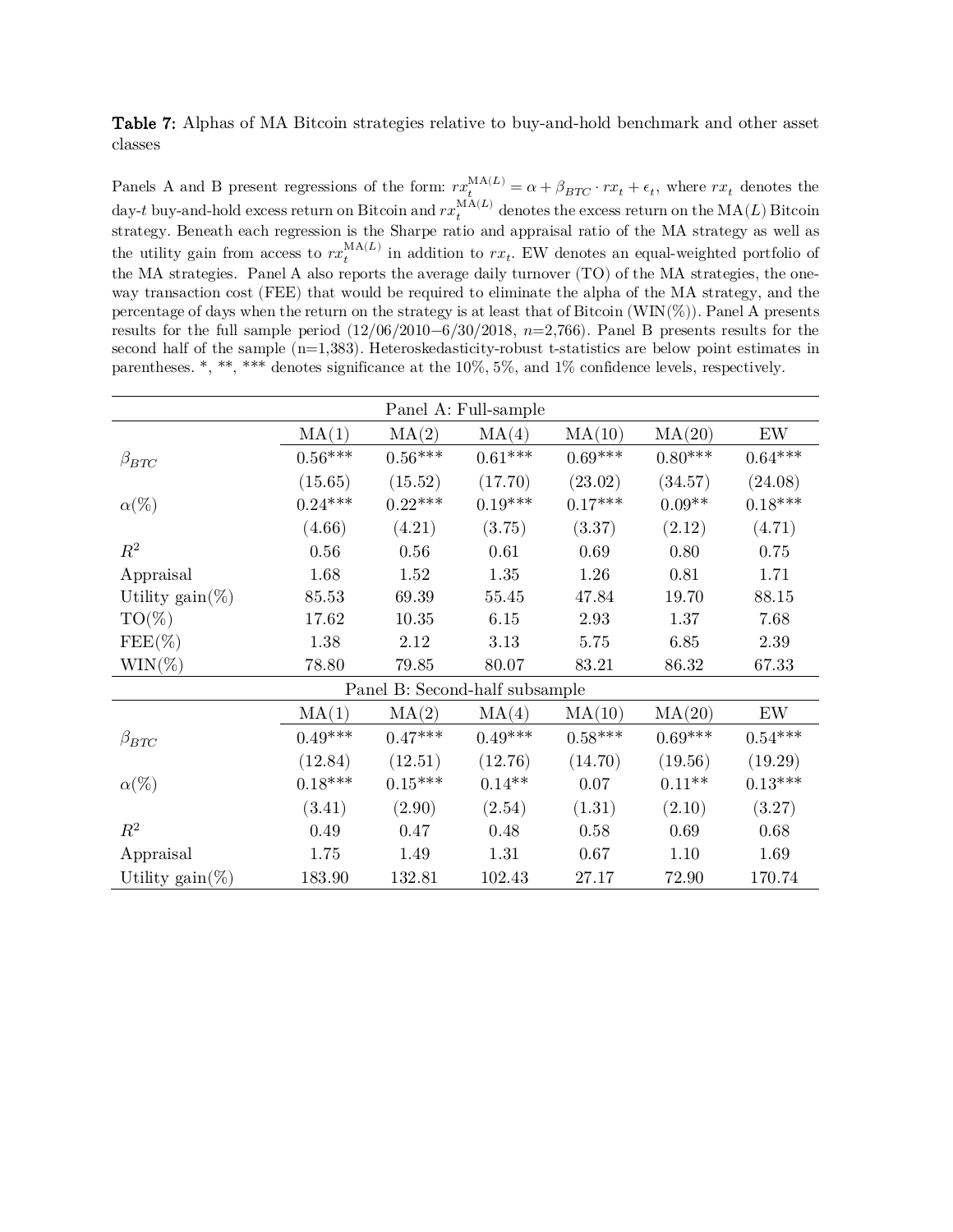### Table 8: Performance of trading strategies applied to Ripple and ETH

Panel A presents summary statistics of the returns in excess of the 1-day risk-free rate on Ripple (XRP) and each of the  $MA(L)$  strategies applied to Ripple. Means, standard deviations, and Sharpe ratios are annualized. MDD denotes maximum drawdown. EW denotes an equal-weighted portfolio of the MA strategies. Panel B presents regressions of the form:  $rx_t^{MA(L)} = \alpha + \beta_{XRP} \cdot rx_t + \epsilon_t$ , where  $rx_t$  denotes the day-t buy-and-hold excess return on XRP and  $rx_t^{\text{MA}(L)}$  denotes the excess return on the  $\text{MA}(L)$  XRP strategy. Beneath each regression is the appraisal ratio of the MA strategy and the utility gain from access to  $rx_t^{\text{MA}(L)}$ . In Panels A and B, the sample is  $12/24/2013-6/30/2018$   $(n=1,650)$ . Panels C and D, presents similar statistics as Panels A and B, respectively, but for strategies applied to Ethereum (ETH) instead of XRP. In Panels C and D, the sample is  $12/28/2015-6/30/2018$  ( $n=916$ ). We use the Ledoit and Wolf (2008) test of equality of Sharpe ratios. Heteroskedasticity robust t-statistics are below point estimates in parentheses. \*, \*\*, \*\*\* denotes significance at the 10%, 5%, and 1% confidence levels, respectively.

|                 | Panel A: Summary Statistics for XRP strategies |                   |           |                   |           |                                             |                  |           |  |  |
|-----------------|------------------------------------------------|-------------------|-----------|-------------------|-----------|---------------------------------------------|------------------|-----------|--|--|
|                 | $Mean(\%)$                                     | $SD(\%)$          | Sharpe    | $Min(\%)$         | $Max(\%)$ | <b>Skewness</b>                             | Kurtosis         | $MDD(\%)$ |  |  |
| <b>XRP</b>      | 167.15                                         | 159.61            | 1.05      | $-46.01$          | 179.37    | 7.54                                        | 141.85           | 90.22     |  |  |
| MA(1)           | 222.36<br>140.17                               |                   | $1.59***$ | $-46.01$          | 179.37    | 10.90                                       | 234.94           | 77.60     |  |  |
| MA(2)<br>222.98 |                                                | 140.98            | $1.58***$ | $-46.01$          | 179.37    | 10.85                                       | 230.83           | 72.41     |  |  |
| MA(4)<br>196.70 |                                                | 140.42            | 1.40      | $-46.01$          | 179.37    | 10.93                                       | 234.77           | 57.93     |  |  |
| MA(10)          | 164.11                                         | 141.39            | 1.16      | $-46.01$          | 179.37    | 10.76                                       | 228.61           | 81.63     |  |  |
| MA(20)          | 135.51                                         | 143.88            | 0.94      | $-46.01$          | 179.37    | 10.24                                       | 213.68           | 85.50     |  |  |
| EW              | 188.33                                         | 136.34            | $1.38*$   | $-46.01$          | 179.37    | 11.86                                       | 262.17           | 65.72     |  |  |
|                 |                                                |                   |           |                   |           | Panel B: Strategy alphas for XRP strategies |                  |           |  |  |
|                 |                                                | $\left( 1\right)$ | (2)       | $\left( 3\right)$ |           | $\left( 4\right)$                           | $\left(5\right)$ | (6)       |  |  |
|                 |                                                | MA(1)             | MA(2)     | MA(4)             |           | MA(10)                                      | MA(20)           | EW        |  |  |
| $\beta_{XRP}$   |                                                | $0.77***$         | $0.78***$ | $0.77***$         |           | $0.78***$                                   | $0.81***$        | $0.79***$ |  |  |
|                 |                                                | (10.99)           | (11.87)   | (11.36)           |           | (11.87)                                     | (13.83)          | (12.34)   |  |  |
| $\alpha(\%)$    |                                                | $0.26***$         | $0.25***$ | $0.18**$          |           | 0.09                                        | $-0.00$          | $0.16**$  |  |  |
|                 |                                                | (3.24)            | (3.20)    | (2.33)            |           | (1.15)                                      | $(-0.01)$        | (2.49)    |  |  |
| $R^2$           |                                                | 0.77              | 0.78      | 0.78              |           | 0.78                                        | 0.81             | 0.84      |  |  |
| Appraisal       |                                                | 1.40              | 1.41      | 1.01              |           | 0.50                                        | 0.00             | 1.06      |  |  |
| Utility gain(%) |                                                | 178.29            | 180.09    | 92.91             |           | 22.97                                       | 0.00             | 102.93    |  |  |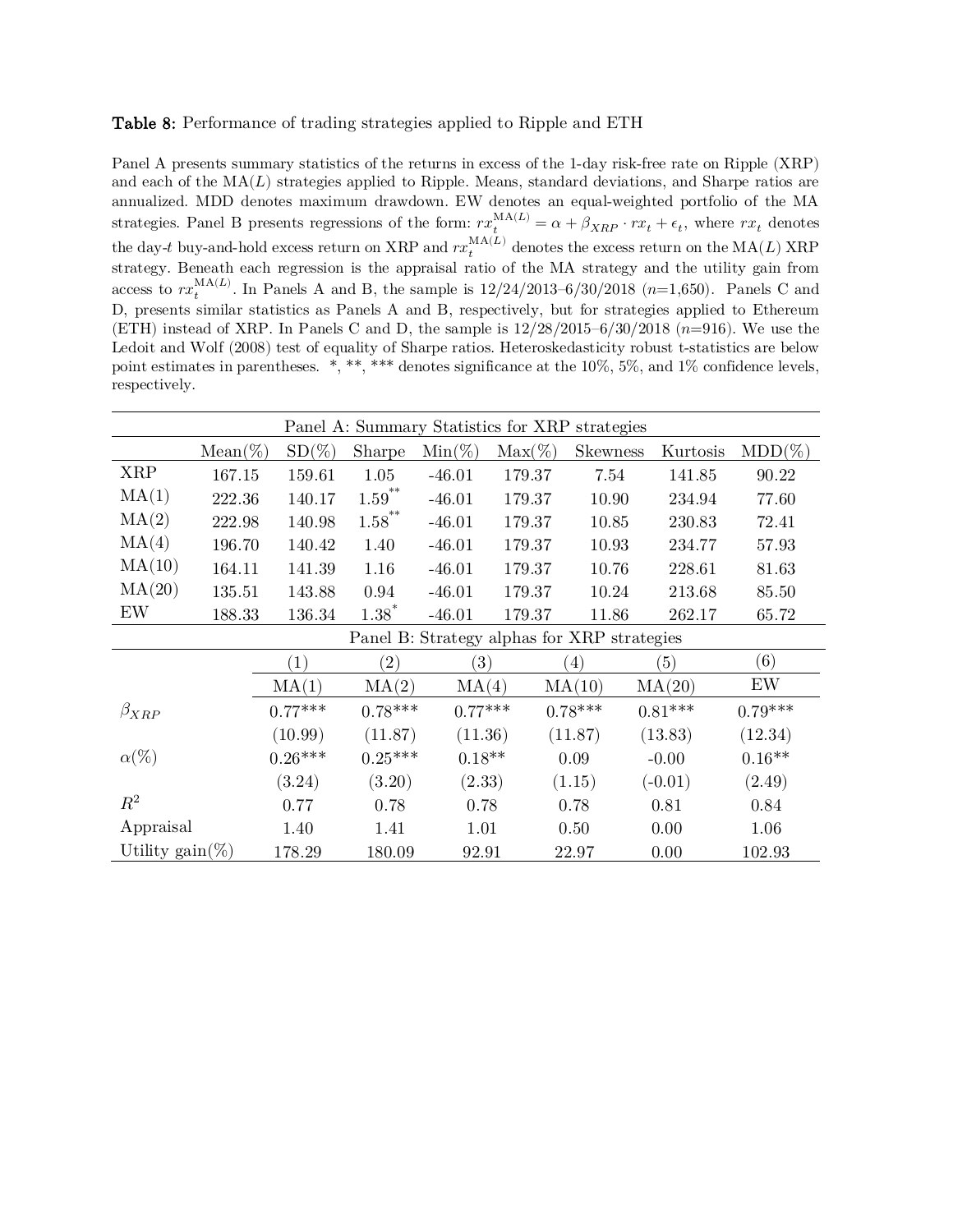|                   | Panel C: Summary Statistics for ETH strategies |      |                   |            |                   |               |                                             |           |           |  |
|-------------------|------------------------------------------------|------|-------------------|------------|-------------------|---------------|---------------------------------------------|-----------|-----------|--|
|                   | $Mean(\%)$                                     |      | $SD(\%)$          | Sharpe     | $Min(\%)$         | $Max(\%)$     | <b>Skewness</b>                             | Kurtosis  | $MDD(\%)$ |  |
| <b>ETH</b>        | 334.16                                         |      | 132.00            | 2.53       | $-27.06$          | 35.36         | 0.81                                        | 6.90      | 73.48     |  |
| MA(1)             | 319.09                                         |      | 107.37            | 2.97       | $-27.06$          | 35.36         | 1.68                                        | 12.49     | 42.36     |  |
| MA(2)             | 310.48                                         |      | 108.48            | 2.86       | $-27.06$          | 35.36<br>1.61 |                                             | 12.15     | 43.11     |  |
| MA(4)             | 345.23                                         |      | 111.45            | $3.10^{*}$ | $-27.06$          | 35.36<br>1.41 |                                             | 11.44     | 56.81     |  |
| MA(10)<br>247.73  |                                                |      | 116.86            | 2.12       | $-27.06$          | 35.36         | 1.10                                        | 10.13     | 75.23     |  |
| MA(20)<br>302.12  |                                                |      | 122.65            | 2.46       | $-27.06$          | 35.36         | 1.05                                        | 8.77      | 69.92     |  |
| EW<br>304.93      |                                                |      | 107.28            | 2.84       | $-27.06$          | 35.36         | 1.57                                        | 12.23     | 50.41     |  |
|                   |                                                |      |                   |            |                   |               | Panel D: Strategy alphas for ETH strategies |           |           |  |
|                   |                                                |      | $\left( 1\right)$ | (2)        | $\left( 3\right)$ |               | $\left( 4\right)$                           | (5)       | (6)       |  |
|                   |                                                |      | MA(1)             | MA(2)      | MA(4)             |               | MA(10)                                      | MA(20)    | EW        |  |
| $\beta_{ETH}$     |                                                |      | $0.66***$         | $0.67***$  | $0.71***$         |               | $0.78***$                                   | $0.86***$ | $0.74***$ |  |
|                   |                                                |      | (17.83)           | (18.49)    | (21.39)           |               | (26.36)                                     | (39.89)   | (27.89)   |  |
| $\alpha(\%)$      |                                                |      | $0.27**$          | $0.23**$   | $0.29***$         |               | $-0.04$                                     | 0.04      | $0.16**$  |  |
|                   |                                                |      | (2.55)            | (2.23)     | (2.90)            |               | $(-0.41)$                                   | (0.50)    | (2.17)    |  |
| $\,R^2$           |                                                | 0.66 | 0.67              | 0.71       |                   | 0.78          | 0.86                                        | 0.82      |           |  |
| Appraisal<br>1.57 |                                                |      |                   | 1.37       | 1.79              |               | 0.00                                        | 0.31      | 1.30      |  |
| Utility gain(%)   |                                                |      | 38.39             | 29.39      | 50.07             |               | 0.00                                        | 1.48      | 26.25     |  |

Table 8: (Cont'd)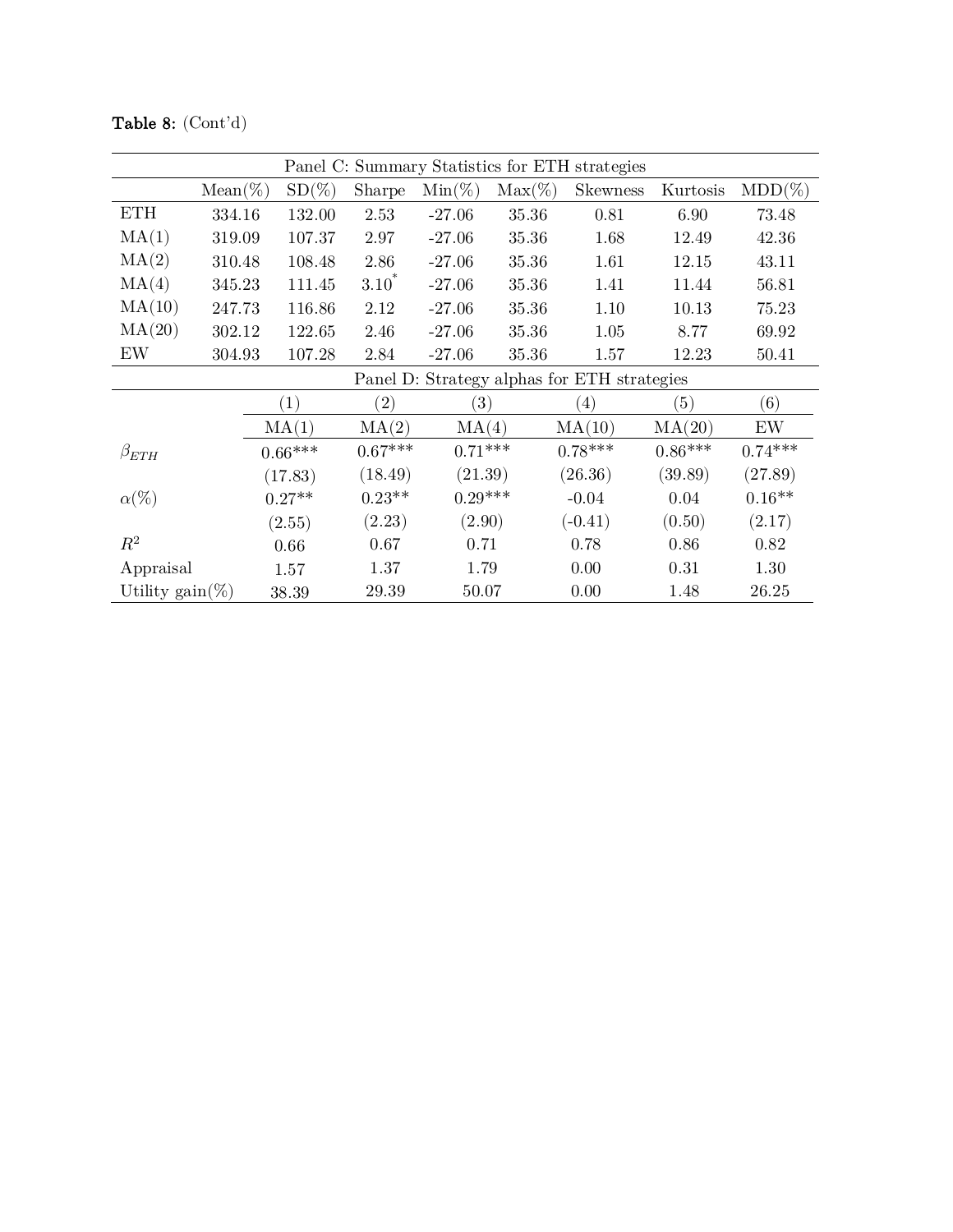### Table 9: Performance of trading strategies applied to NASDAQ over 1996–2005

Panel A presents summary statistics of the returns in excess of the 1-day risk-free rate on NASDAQ and each of the  $MA(L)$  NASDAQ strategies. Means, standard deviations, and Sharpe ratios are annualized. EW denotes an equal-weighted portfolio of the MA strategies. MDD denotes maximum drawdown. Panel B presents regressions of the form:  $rx_t^{\text{MA}(L)} = \alpha + \beta_{\text{MASDAQ}} \cdot rx_t + \epsilon_t$ , where  $rx_t$  denotes the day-t buyand-hold excess return on NASDAQ and  $rx_t^{\text{MA}(L)}$  denotes the excess return on the MA(L) NASDAQ strategy. Beneath each regression is the appraisal ratio of the MA strategy and the utility gain from access to  $rx_t^{\text{MA}(L)}$ . The sample period is  $1/2/1996-12/30/2005$   $(n=2,519)$ . Panel C present results similar to Panel A using over the 1998–2002 subsample  $(n=1,256)$ . We use the Ledoit and Wolf (2008) test of equality of Sharpe ratios. Heteroskedasticity-robust t-statistics are below point estimates in parentheses. \*, \*\*, \*\*\* denotes significance at the 10%, 5%, and 1% confidence levels, respectively.

| Panel A: Summary Statistics of NASDAQ strategies |            |           |                   |                          |           |                 |           |                   |
|--------------------------------------------------|------------|-----------|-------------------|--------------------------|-----------|-----------------|-----------|-------------------|
|                                                  | $Mean(\%)$ | $SD(\%)$  | Sharpe            | $Min(\%)$                | $Max(\%)$ | <b>Skewness</b> | Kurtosis  | $MDD(\%)$         |
| <b>NASDAQ</b>                                    | 8.53       | 29.01     | $0.29\,$          | $-9.69$                  | 14.15     | 0.19            | 7.14      | 77.93             |
| MA(1)                                            | 9.32       | 18.34     | 0.51              | $-6.23$                  | 8.10      | 0.07            | 9.55      | 42.73             |
| MA(2)                                            | 12.80      | 17.63     | $0.73*$           | $-6.23$                  | 8.10      | 0.04            | 9.17      | 42.08             |
| MA(4)<br>13.34                                   |            | 17.41     | $0.77*$           | $-5.59$                  | $8.10\,$  | $-0.07$         | 8.36      | 25.66             |
| MA(10)<br>13.84                                  |            | 17.45     | $0.79*$           | $-7.66$                  | 4.92      | $-0.40$         | 7.37      | 33.81             |
| MA(20)                                           | 7.78       | 17.20     | 0.45              | $-7.66$                  | 4.28      | $-0.50$         | 7.68      | 45.62             |
| $\mathop{\rm EW}$                                | 11.42      | 15.09     | $0.76***$         | $-5.58$                  | 4.86      | $-0.16$         | 5.97      | 34.49             |
|                                                  |            |           |                   | Panel B: Strategy alphas |           |                 |           |                   |
|                                                  |            | (1)       | $\left( 2\right)$ |                          | (3)       | (4)             | (5)       | (6)               |
|                                                  |            | MA(1)     | MA(2)             |                          | MA(4)     | MA(10)          | MA(20)    | $\mathop{\rm EW}$ |
| $\beta_{NASDAQ}$                                 |            | $0.40***$ | $0.37***$         |                          | $0.36***$ | $0.36***$       | $0.35***$ | $0.37***$         |
|                                                  |            | (16.66)   | (16.23)           |                          | (16.28)   | (16.53)         | (16.32)   | (19.97)           |
| $\alpha(\%)$                                     |            | $0.02\,$  | $0.04**$          |                          | $0.04**$  | $0.04**$        | 0.02      | $0.03**$          |
|                                                  |            | (1.32)    | (2.18)            |                          | (2.33)    | (2.44)          | (1.09)    | (2.47)            |
| $\mathbb{R}^2$                                   |            | 0.40      | 0.37              |                          | 0.36      | $0.36\,$        | $0.35\,$  | 0.50              |
| Appraisal                                        |            | 0.42      | 0.69              |                          | 0.74      | 0.77            | 0.34      | 0.78              |
| Utility gain(%)                                  |            | 199.85    | 548.18            |                          | 627.66    | 687.82          | 137.42    | 105.47            |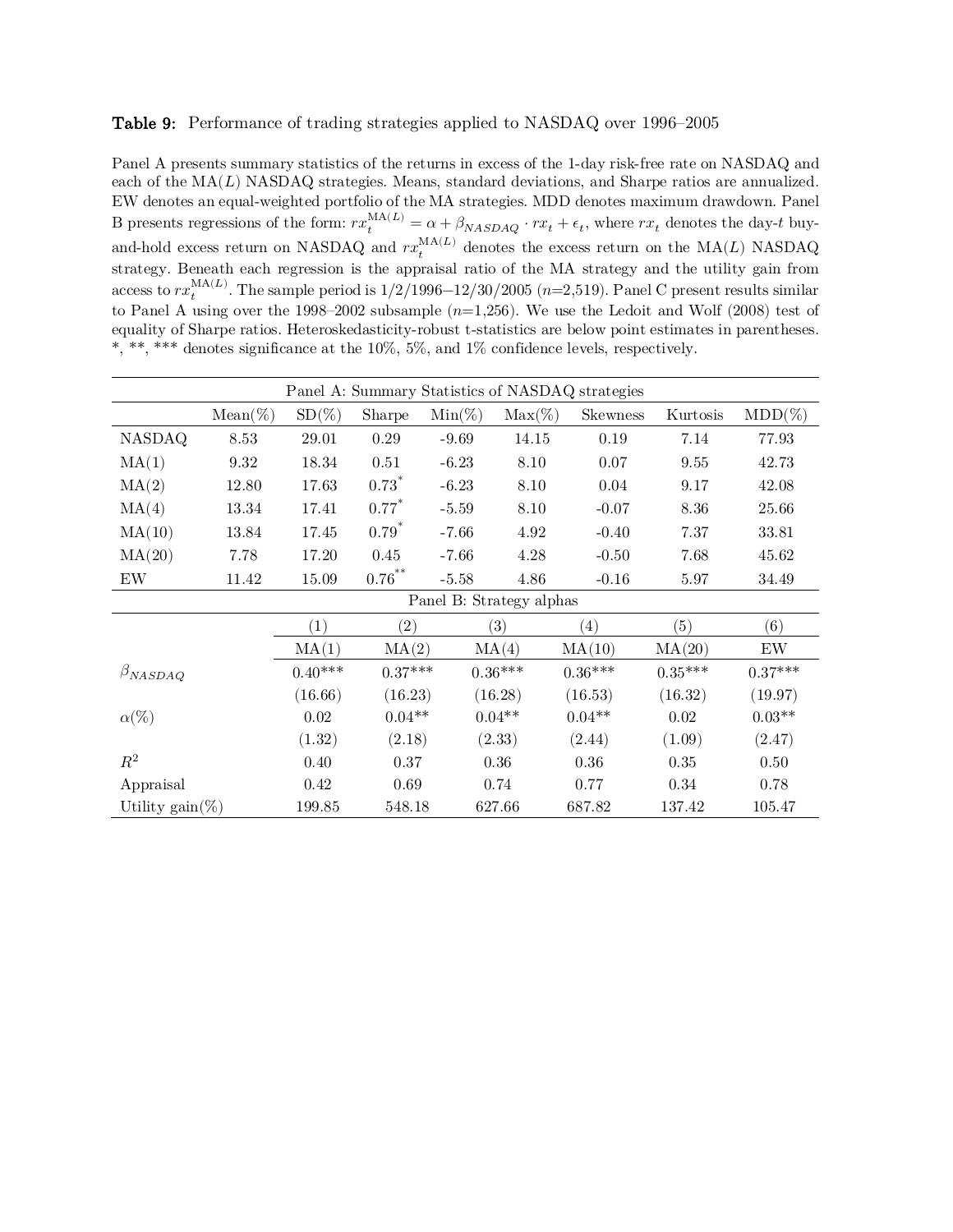|        | Panel C: Summary Statistics of NASDAQ strategies over 1998–2002 |          |          |           |           |                 |          |           |  |  |  |
|--------|-----------------------------------------------------------------|----------|----------|-----------|-----------|-----------------|----------|-----------|--|--|--|
|        | $Mean(\%)$                                                      | $SD(\%)$ | Sharpe   | $Min(\%)$ | $Max(\%)$ | <b>Skewness</b> | Kurtosis | $MDD(\%)$ |  |  |  |
| NASDAQ | $-0.13$                                                         | 37.18    | 0.00     | $-9.69$   | 14.15     | 0.23            | 5.08     | 77.93     |  |  |  |
| MA(1)  | 9.62                                                            | 23.07    | 0.42     | $-6.23$   | 8.10      | 0.06            | 7.17     | 42.73     |  |  |  |
| MA(2)  | 10.69                                                           | 21.93    | $0.49*$  | $-6.23$   | 8.10      | 0.05            | 7.14     | 42.08     |  |  |  |
| MA(4)  | 12.84                                                           | 21.47    | $0.60*$  | $-5.59$   | 8.10      | $-0.07$         | 6.62     | 25.66     |  |  |  |
| MA(10) | 11.89                                                           | 21.12    | $0.56*$  | $-7.66$   | 4.92      | $-0.43$         | 6.10     | 33.81     |  |  |  |
| MA(20) | 7.11                                                            | 19.98    | 0.36     | $-7.66$   | 4.28      | $-0.48$         | 6.59     | 39.75     |  |  |  |
| EW     | 10.43                                                           | 18.23    | $0.57**$ | $-5.58$   | 4.86      | $-0.15$         | 4.83     | 34.49     |  |  |  |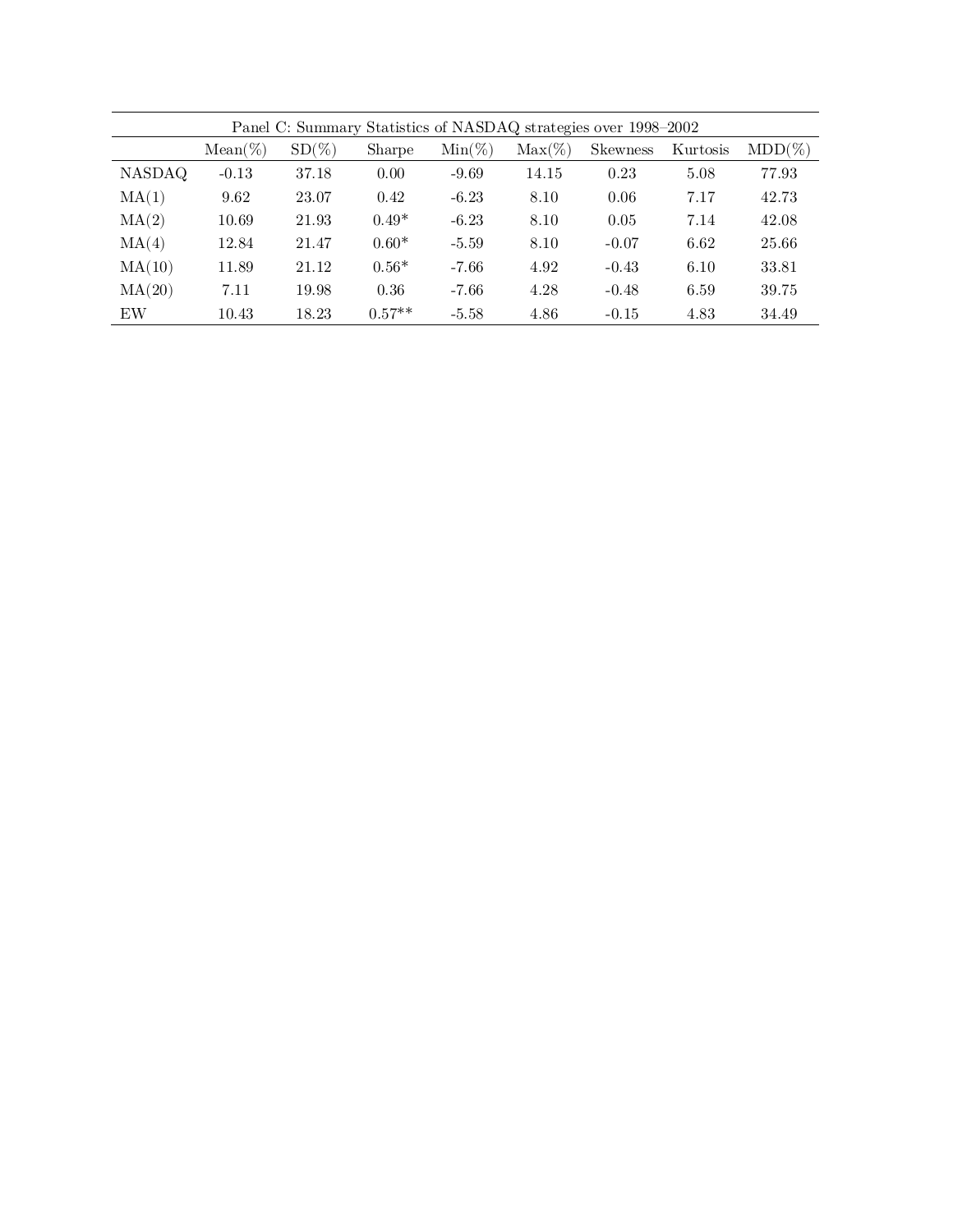|       | Table 10: Performance of trading strategies applied to stocks in Morgan Stanley Internet |  |  |  |  |  |
|-------|------------------------------------------------------------------------------------------|--|--|--|--|--|
| Index |                                                                                          |  |  |  |  |  |

This table presents annualized Sharpe ratios over 1998–2002 for different strategies applied to the 25 stocks that were in the Morgan Stanley internet index in the  $1<sup>st</sup>$  quarter of 2000. The strategies include each  $MA(L)$  strategy, the equal-weighted portfolio of the MA strategies (EW), and the BH (buy-andhold). The sample frequency is daily  $(n = 1,256)$ . We also report the cumulative value of \$1 invested in the EW and BH strategies at the beginning of 1998. The bottom row reports the percentage of firms where the MA strategy defined by the column outperforms the BH in terms of Sharpe ratio and portfolio performance.

|                              | Sharpe Ratios |          |          |          |          | $FV(\$1)$     |          |                   |          |
|------------------------------|---------------|----------|----------|----------|----------|---------------|----------|-------------------|----------|
| 1998-2002                    | MA(1)         | MA(2)    | MA(4)    | MA(10)   | MA(20)   | $\mathrm{EW}$ | BH       | $\mathop{\rm EW}$ | BH       |
| <b>AMZN</b>                  | 0.41          | $0.82\,$ | $0.54\,$ | 0.14     | $0.36\,$ | 0.53          | $0.30\,$ | 1.77              | 1.53     |
| $\operatorname{AOL}$         | $0.14\,$      | $0.03\,$ | $-0.20$  | $-0.49$  | $-0.50$  | $-0.19$       | $-0.15$  | $0.34\,$          | 0.16     |
| ARBA                         | $0.68\,$      | 0.71     | $0.26\,$ | $0.60\,$ | $0.18\,$ | 0.51          | $-0.21$  | $3.23\,$          | $0.06\,$ |
| $\operatorname{ATHM}$        | $-0.10$       | $-0.16$  | $-0.32$  | $-0.11$  | 0.40     | $0.15\,$      | $-0.70$  | 0.29              | 0.01     |
| <b>COVD</b>                  | $-0.60$       | $-0.16$  | $-0.06$  | $-0.25$  | $-0.03$  | $-0.28$       | $-0.39$  | $0.50\,$          | $0.02\,$ |
| $\ensuremath{\mathrm{CNET}}$ | $0.64\,$      | 0.74     | $0.31\,$ | $0.32\,$ | $0.28\,$ | 0.54          | 0.34     | 2.40              | $0.30\,$ |
| CSCO                         | 0.07          | 0.37     | $0.25\,$ | 0.23     | $0.81\,$ | $0.38\,$      | $0.26\,$ | 1.65              | 1.03     |
| $\rm DCLK$                   | $0.59\,$      | $0.24\,$ | $0.05\,$ | $-0.61$  | $-0.39$  | $0.05\,$      | $-0.01$  | $0.96\,$          | $0.15\,$ |
| $\ensuremath{\mathrm{EXDS}}$ | $1.17\,$      | $0.99\,$ | 1.40     | 1.55     | 1.28     | 1.48          | $0.08\,$ | 11.76             | 0.08     |
| <b>EBAY</b>                  | $-0.86$       | $-0.52$  | $-0.24$  | $-0.41$  | $-0.42$  | $0.65\,$      | $0.16\,$ | 0.14              | $0.29\,$ |
| HLTH                         | $0.40\,$      | $0.31\,$ | $0.15\,$ | $-0.36$  | $-0.51$  | $0.04\,$      | $-0.28$  | 0.86              | $0.11\,$ |
| <b>INAP</b>                  | $-0.23$       | $0.25\,$ | 0.00     | $-0.29$  | $-0.26$  | $-0.10$       | $-0.47$  | $0.36\,$          | $0.00\,$ |
| <b>INKT</b>                  | $0.61\,$      | $0.87\,$ | $0.65\,$ | $0.82\,$ | $0.20\,$ | $0.75\,$      | $-0.12$  | 4.20              | 0.08     |
| <b>INTU</b>                  | $0.02\,$      | $0.25\,$ | $0.52\,$ | $0.08\,$ | $-0.19$  | $0.16\,$      | 0.63     | $1.00\,$          | 2.82     |
| <b>MSFT</b>                  | $-0.13$       | $0.67\,$ | 0.70     | $0.03\,$ | $0.03\,$ | $0.29\,$      | $0.24\,$ | 1.46              | $1.24\,$ |
| $\rm ORCL$                   | $-0.11$       | $-0.09$  | $0.53\,$ | $0.18\,$ | $0.60\,$ | $0.25\,$      | $0.60\,$ | 1.33              | 2.70     |
| ${\mbox{PCLN}}$              | $0.55\,$      | 0.37     | 0.22     | $-0.03$  | $-0.05$  | 0.26          | $-0.36$  | 1.05              | 0.02     |
| $\mathop{\rm SCH}\nolimits$  | $-0.21$       | $-0.34$  | $-0.22$  | $0.08\,$ | $-0.21$  | 0.06          | $0.03\,$ | $0.35\,$          | 0.32     |
| $\operatorname{SCNT}$        | $0.67\,$      | $0.81\,$ | $0.56\,$ | $0.37\,$ | $0.29\,$ | 0.75          | 0.34     | 2.11              | 1.23     |
| <b>SUNW</b>                  | $-0.32$       | $-0.23$  | $-0.32$  | 0.33     | $-0.17$  | $-0.18$       | $-0.27$  | 0.41              | $0.08\,$ |
| <b>VERT</b>                  | $\rm 0.62$    | $0.86\,$ | 0.43     | $0.65\,$ | $0.59\,$ | 0.72          | $0.46\,$ | 4.09              | 0.92     |
| <b>VIGN</b>                  | 0.13          | $-0.01$  | $-0.02$  | $-0.08$  | 0.44     | $0.29\,$      | 0.06     | 0.75              | 0.11     |
| <b>WCOM</b>                  | $-0.41$       | $-0.54$  | $-0.21$  | $-0.50$  | $-0.44$  | $-0.21$       | $-0.29$  | $0.42\,$          | $0.01\,$ |
| <b>WEBMD</b>                 | $0.38\,$      | $0.27\,$ | $0.14\,$ | $-0.18$  | $-0.13$  | $-0.10$       | $-0.28$  | $0.84\,$          | $0.11\,$ |
| <b>YHOO</b>                  | $1.04\,$      | 0.81     | 0.60     | 0.43     | 0.80     | 0.83          | 0.42     | 4.51              | $1.21\,$ |
| Average                      | 0.21          | 0.29     | 0.23     | 0.10     | 0.12     | 0.29          | 0.02     | 1.87              | $0.58\,$ |
| % > BH                       | 64%           | 76%      | 60%      | 52%      | 56%      | 92%           |          | 88%               |          |